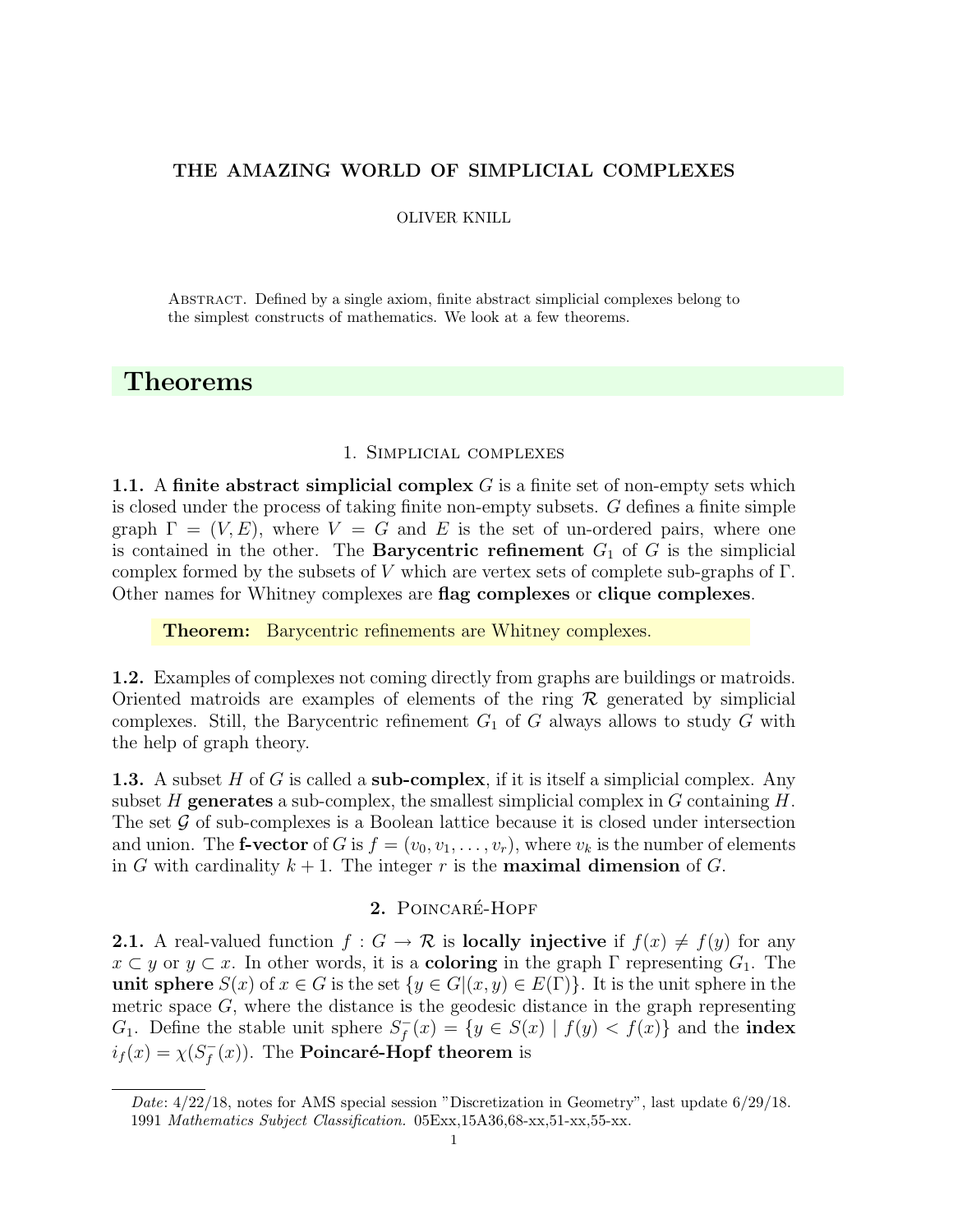**Theorem:**  $\sum_{x} i_f(x) = \chi(G)$ .

2.2. Classically, for a smooth function with isolated critical points on a Riemannian manifold M, the same definitions and result apply for  $i_f(x) = \lim_{r \to 0} \chi(S_{r,f}^-(x))$ , where  $S_r$  is the geodesic sphere of radius r in M centered at x.

**2.3.** If  $f(x) = \dim(x)$ , then  $i_f(x) = \omega(x)$ . Poincaré-Hopf tells then that  $\chi(G) = \chi(G_1)$ . If  $f(x) = -\dim(x)$ , then  $i_f(x) = \omega(x)(1 - \chi(S(x)))$ . For complexes for which every unit sphere is a 2d-sphere, we have  $i_{\text{dim}} = -i_{-\text{dim}}$  implying  $\chi(G) = 0$ .

# 3. Gauss-Bonnet

**3.1.** Any probability space  $(\Omega, \mathcal{A}, P)$  of locally injective functions defines a **curvature**  $\kappa(x) = \mathbb{E}[i_f(x)]$ . As we have integrated over f, the curvature value  $\kappa(x)$  only depends on x.

**Theorem:**  $\sum_{x} \kappa(x) = \chi(G)$ .

**3.2.** If  $\Omega$  is the product space  $\prod_{x \in G} [-1, 1]$  with product measure so that  $f \to f(x)$  are independent identically distributed random variables, then  $\kappa(x) = K(x)$  is the Levitt curvature  $1 + \sum_{k=0} (-1)^k v_k(S(x))/(k+1)$ . The same applies if the probability space consists of all colorings. If  $f = 1 + v_0 t + v_1 t^2 + \dots$  is the generating function of the f-vector of the unit sphere, with anti-derivative  $F = t + v_0 t^2/2 + v_1 t^3/3...$ , then  $\kappa = F(0) - F(-1)$ . Compare  $\chi(G) = f(0) - f(-1)$  and  $\sum_{x} \chi(S(x)) = f'(0) - f'(-1)$ .

**3.3.** If P is the Dirac measure on the single function  $f(x) = \dim(x)$ , then the curvature is  $\omega(x)$ . If P is the Dirac measure on  $f(x) = -\dim(x)$ , then the curvature is  $\omega(x)(1 \chi(S(x)).$ 

# 4. VALUATIONS

4.1. A real-valued function X on G is called a **valuation** if  $X(A \cap B) + \chi(A \cup B) =$  $\chi(A) + \chi(B)$  for all  $A, B \in \mathcal{G}$ . It is called an **invariant valuation** if  $X(A) = X(B)$ if A and B are isomorphic. Let  $\mathcal{G}_r$  denote the set of complexes of dimension r. The discrete Hadwiger theorem assures:

**Theorem:** Invariant valuations on  $\mathcal{G}_r$  have dimension  $r + 1$ .

**4.2.** A basis of the space of invariant valuations is given by  $v_k : \mathcal{G} \to \mathbb{R}$ . Every vector  $X = (x_0, \ldots, x_r)$  defines a valuation  $X(G) = X \cdot f(G)$  on  $\mathcal{G}_r$ .

# 5. THE STIRLING FORMULA

**5.1.** The f-vectors transform linearly under Barycentric refinements. Let  $Stirling(x, y)$ denote the Stirling numbers of the second kind. It is the number of times one can partition a set of x elements into y non-empty subsets. The map  $f \to Sf$  is the Barycentric refinement operator

**Theorem:**  $f(G_1) = Sf$ , where  $S(x, y) = \text{Stirling}(y, x)x!$ .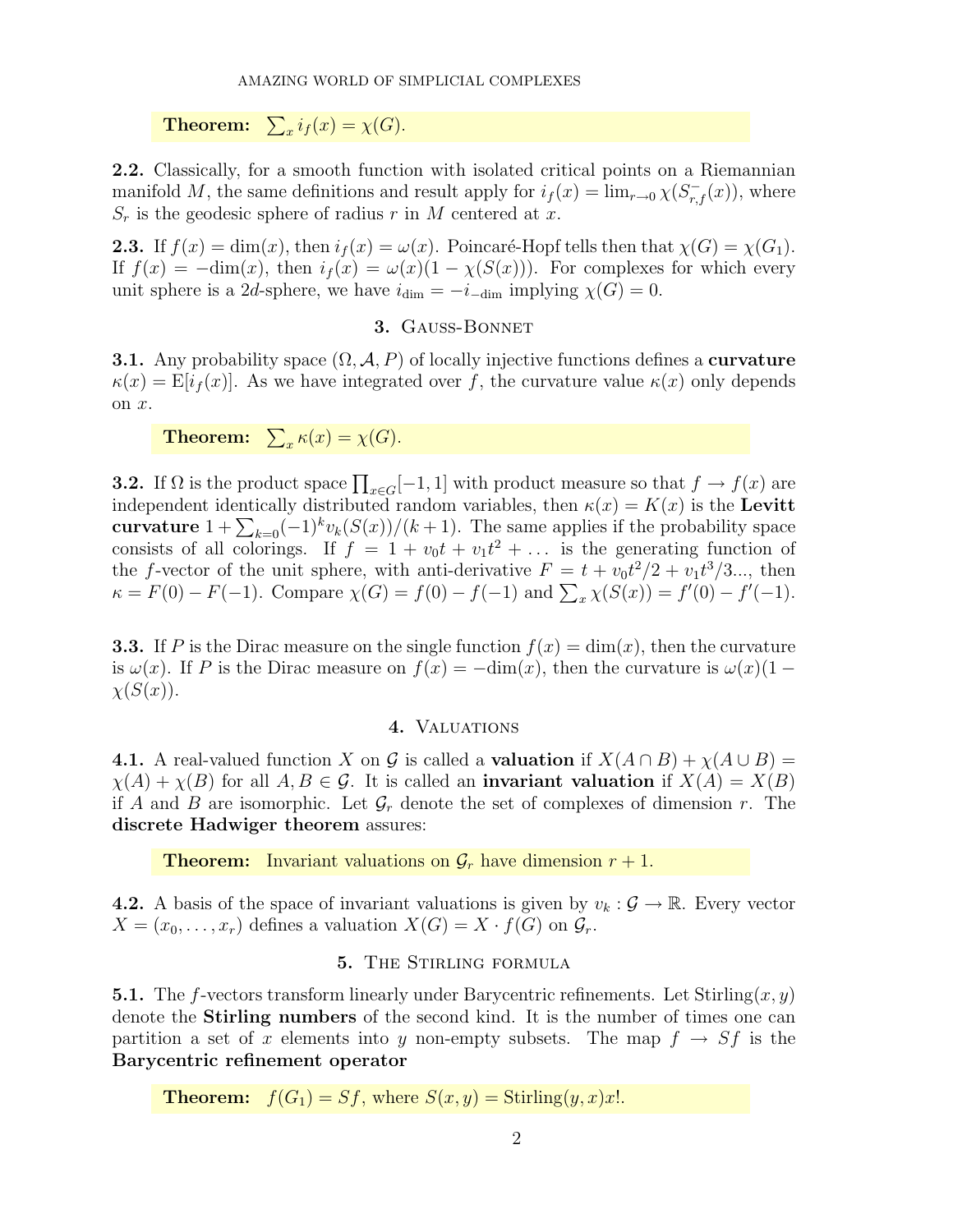OLIVER KNILL

**5.2.** The matrix is upper triangular with diagonal entries k! the factorial. If  $X(G)$  =  $\langle X, f(G) \rangle = X(G_1) = \langle X, Sf(G) \rangle = \langle S^T Xf(G), \text{ then } X = S^T X \text{ so that } X \text{ is an }$ eigenvector to the eigenvalue 1 of  $S<sup>T</sup>$ . The valuation with  $X = (1, -1, 1, -1, ...)$  is the Euler characteristic  $\chi(G)$ . This shows that Euler characteristic is unique in the class of translation invariant valuations.

**Theorem:** If  $X(1) = 1$  and  $X(G) = X(G_1)$  for all G, then  $X = \chi$ .

## 6. The unimodularity theorem

**6.1.** A finite abstract simplicial complex G of n sets defines the  $n \times n$  connection matrix  $L(x, y) = 1$  if  $x \cap y \neq \emptyset$  and  $L(x, y) = 0$  if  $x \cap y = \emptyset$ . The unimodularity theorem is:

**Theorem:** For all  $G \in \mathcal{G}$ , the matrix L is unimodular.

## 7. Wu characteristic

**7.1.** Using the notation  $x \sim y$  if  $x \cap y \neq \emptyset$ , define the Wu characteristic

$$
\omega(G) = \sum_{x \sim y} \omega(x) \omega(y) .
$$

For a complete complex  $K_{d+1}$  we have  $\omega(K^{d+1}) = (-1)^d$ . As every  $x \in G$  defines a simplicial complex generated by  $\{x\}$ , the notation  $\omega(x)$  is justified.

**7.2.** A complex G is a d-complex if every unit sphere is a  $(d-1)$ -sphere. A complex G is a d-complex with boundary if every unit sphere  $S(x)$  is either  $(d-1)$  sphere or a  $d-1$ -ball. The sets for which  $S(x)$  is a ball form the **boundary** of G. A complex without boundary is **closed**. d-complexes with or without boundary are **pure**: all maximal sets have the same dimension.

**Theorem:** For a d-complex G with boundary,  $\omega(G) = \chi(G) - \chi(\delta G)$ .

7.3. For any d one can define higher Wu characteristic

$$
\omega_k(G) = \sum_{x_1 \sim \dots x_k} \omega(x_1) \cdots \omega(x_d)
$$

summing over all simultaneously intersecting sets in G. As before  $\omega(x) = (-1)^{\dim(x)} =$  $(-1)^{|x|-1}$ . It can be generalized by assuming  $x_k \in G_k$  to be in different complexes. Especially important is the **intersection number** between two complexes  $G, H$ 

$$
\omega(G, H) = \sum_{x \sim y} \omega(x) \omega(y) .
$$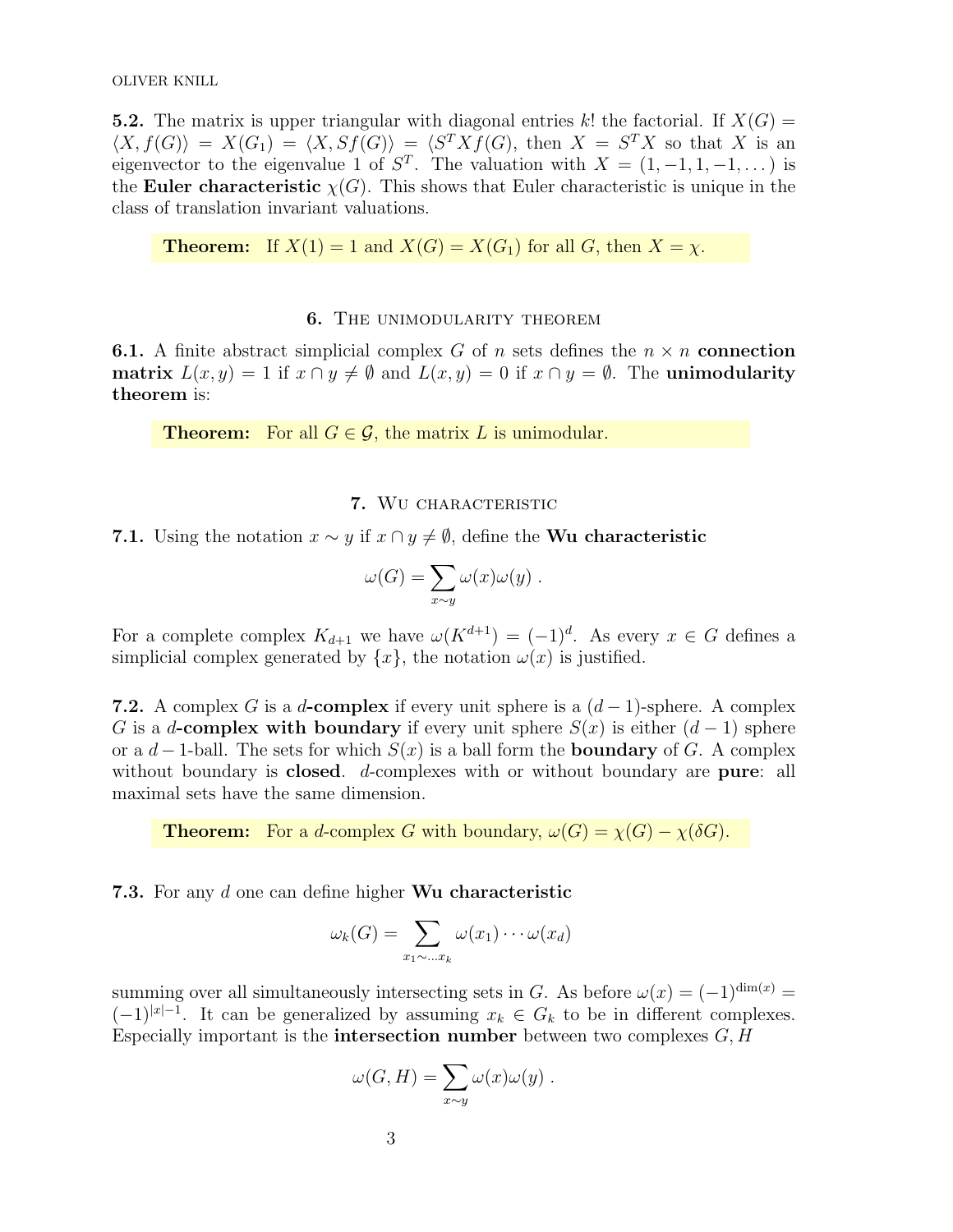## 8. The energy theorem

**8.1.** As L has determinant 1 or  $-1$ , the inverse  $g = L^{-1}$  is a matrix with integer entries. The entries  $q(x, y)$  are the **potential energy values** between the simplices x, y.

**Theorem:** For any complex G, we have  $\sum_{x} \sum_{y} g(x, y) = \chi(G)$ .

8.2. This energy theorem assures that the total potential energy of a complex is the Euler characteristic.

## 9. HOMOTOPY

**9.1.** The graph  $1 = K_1$  is **contractible**. Inductively, a graph is **contractible** if there exists a vertex x such that both  $S(x)$  and  $G - x$  are contractible. The step  $G \to G - x$ is a homotopy step. Two graphs are homotopic if there exists a sequence of homotopy steps or inverse steps which brings one into the other. Contractible is not the same than homotopic to 1. A graph  $G$  is a **unit ball** if there exists a vertex such that  $B(x) = G.$ 

**Theorem:** If G is a unit ball then it is contractible.

**9.2.** It is proved by induction. It is not totally obvious. A cone extension  $G = D + x$ for the **dunce hat** D obtained by attaching a vertex x to D is a ball but we can not take x away. Any other point y can however be taken away by induction as  $G - y$  is a ball with less elements.

Theorem: Contractible graphs have Euler characteristic 1.

**9.3.** The proof is done by induction starting with  $G = 1$ . It is not true that the Wu characteristic  $\sum_{x \sim y} \omega(x) \omega(y)$  is a homotopy invariant as  $\omega(K_{n+1}) = (-1)^n$ .

#### 10. Spheres

10.1. The empty graph 0 is the  $(-1)$  sphere. A d-sphere G is a d-complex for which all  $S(x)$  are  $(d-1)$  spheres and for which there exists a vertex x such that  $G - x$  is contractible. The **1-skeleton graphs** of the octahedron and the icosahedron are examples of 2-spheres. Circular graphs with more than 3 vertices are 1-spheres. A simplicial complex G is a d-sphere, if the graph  $G_1$  is a d-sphere. Here is the **polished** Euler Gem

**Theorem:**  $\chi(G) = 1 + (-1)^d$  for a *d*-sphere *G*.

**Theorem:** The join of a *p*-sphere with a *q*-sphere is a  $p + q + 1$ -sphere.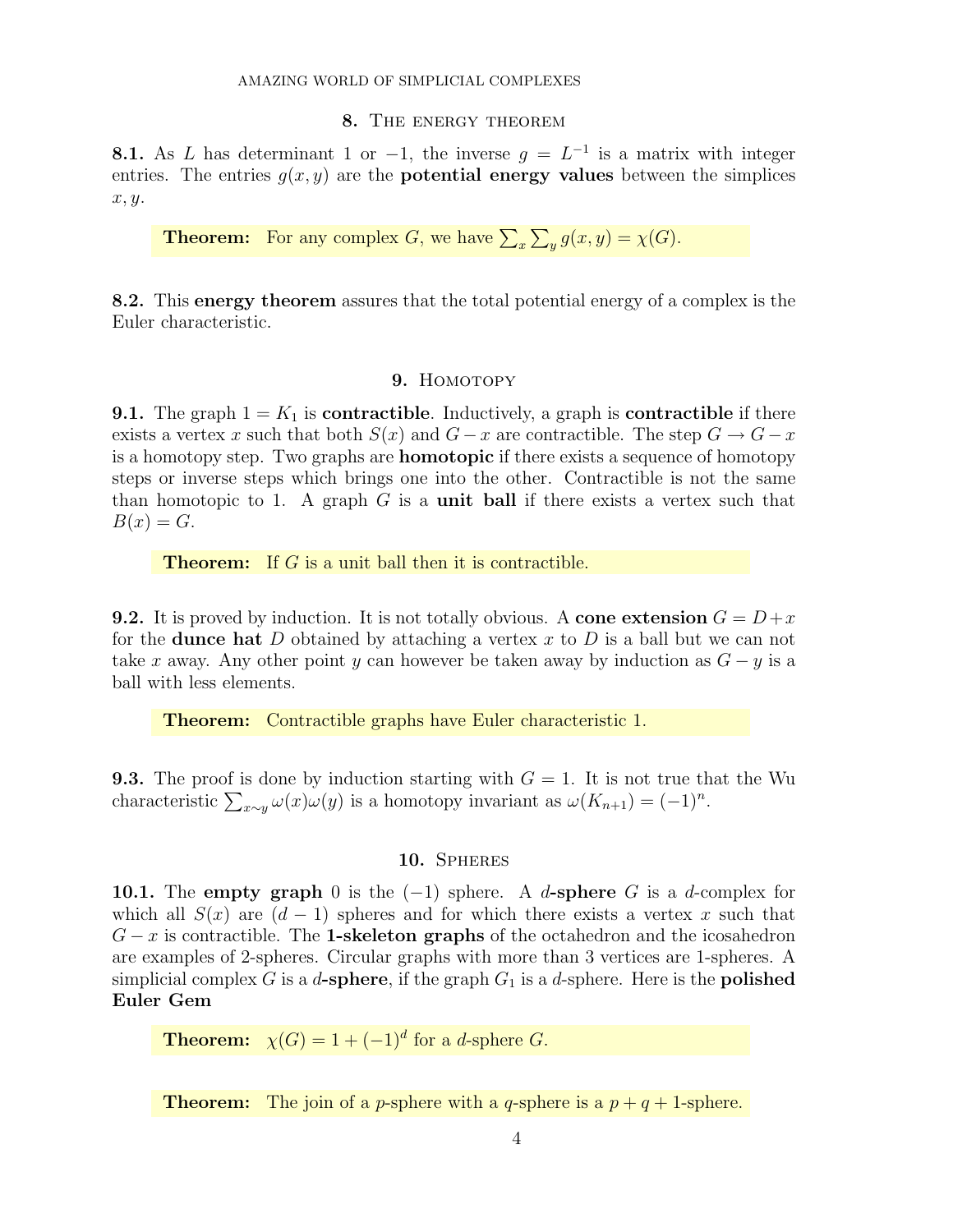**10.2.** The **generating function** of G is  $f_G(t) = 1 + \sum_{k=0}^{\infty} v_k(G)t^{k+1}$  with  $v_k(G)$  being the number of  $k$ -dimensional sets in  $G$ . It satisfies

Theorem:  $f_{G+H}(t) = f_G(t) + f_H(t) - 1$  and  $f_{G \oplus H}(t) = f_G(t) f_H(t)$ .

For example, for  $P_2 \oplus P_2 = S_4$  we have  $(1+2t)(1+2t) = 1 + 4t + 4t^2$ .

**10.3.** Given a d-graph. The function  $\dim(x)$  has every point a critical point and  $S^{-}(x) = \{y \in S(x) \mid f(y) < f(x)\}\$ and  $S^{+}(x) = \{y \in S(x) \mid f(y) > f(x)\}\$ then  $S(x) = S<sup>-</sup>(x) + S<sup>+</sup>(x).$ 

10.4. Since by definition, a sphere becomes contractible after removing one of its points:

**Theorem:** d-spheres admit functions with exactly two critical points.

Spheres are the  $d$ -graphs for which the minimal number of critical points is 2. There are no d-graphs for which the minimal number of critical points is 1.

# 11. PLATONIC COMPLEXES

11.1. A combinatorial CW complex is an empty or finite ordered sequence of spheres  $G = \{c_1, \ldots, c_n\}$  such that  $G_n = \{c_1, \ldots, c_n\}$  is obtained from  $G_{n-1}$  $\{c_1, \ldots, c_{n-1}\}\$ by selecting a sphere  $c_n$  in  $G_{n-1}$  such that  $c_n$  is either empty or different from any  $c_j$ . We identify  $c_j$  with the cell filling out the sphere. Its dimension is 1 plus the dimension of the sphere. The Barycentric refinement  $G_1$  of G is the Whitney complex of the graph with vertex set  $G$  and where two vertices  $a, b$  are connected if one is a sub sphere of the other.

**11.2.** G is a d-sphere if  $G_1$  is a d-sphere as a simplicial complex. A subset H of G is a sub-complex of G if  $H_1 \subset G_1$  for the refinements.

**11.3.** The Levitt curvature of a cell  $c_j$  is  $F(0) - F(-1)$ , where F is the anti-derivative of the f-generating function  $f = 1 + tv_0 + t^2v_1 + \dots$  of the sphere  $S(c_j)$ . The curvature of a cell x in a 2-sphere is  $1-v_0(S(x))/2+v_1(S(x))/3=1-v_0(S(x))/6$ . The curvature of a cell in a 3 sphere is 0. Gauss-Bonnet assures that the sum of the curvatures is the Euler characteristic.

**11.4.** A d-sphere G is called a **Platonic** d-**polytope** if for every  $0 \leq k \leq d$  and any cell dimension k, there exists a Platonic  $(d-1)$ -sphere  $P_k$  such that for any cell c of dimension k, the unit sphere  $S(x)$  is isomorphic to  $P_k$ . The  $-1$ -dimensional sphere 0 is assumed to be Platonic. The 0-dimensional sphere consisting of two isolated points is Platonic too. The 1-dimensional complexes  $C_k$  with  $k \geq 3$  are the Platonic 1-spheres. With  $C_3$  one denotes the 1-skeleton complex of  $K_3$ . Let  $P = (p(-1), p(0), p(1), p(2), \ldots)$ denote the number of Platonic d-polytopes. In the CW case, we have the familiar Schläfli classification

**Theorem:** Platonic<sub>CW</sub> =  $(1, 1, \infty, 5, 6, 3, 3, 3, ...)$ .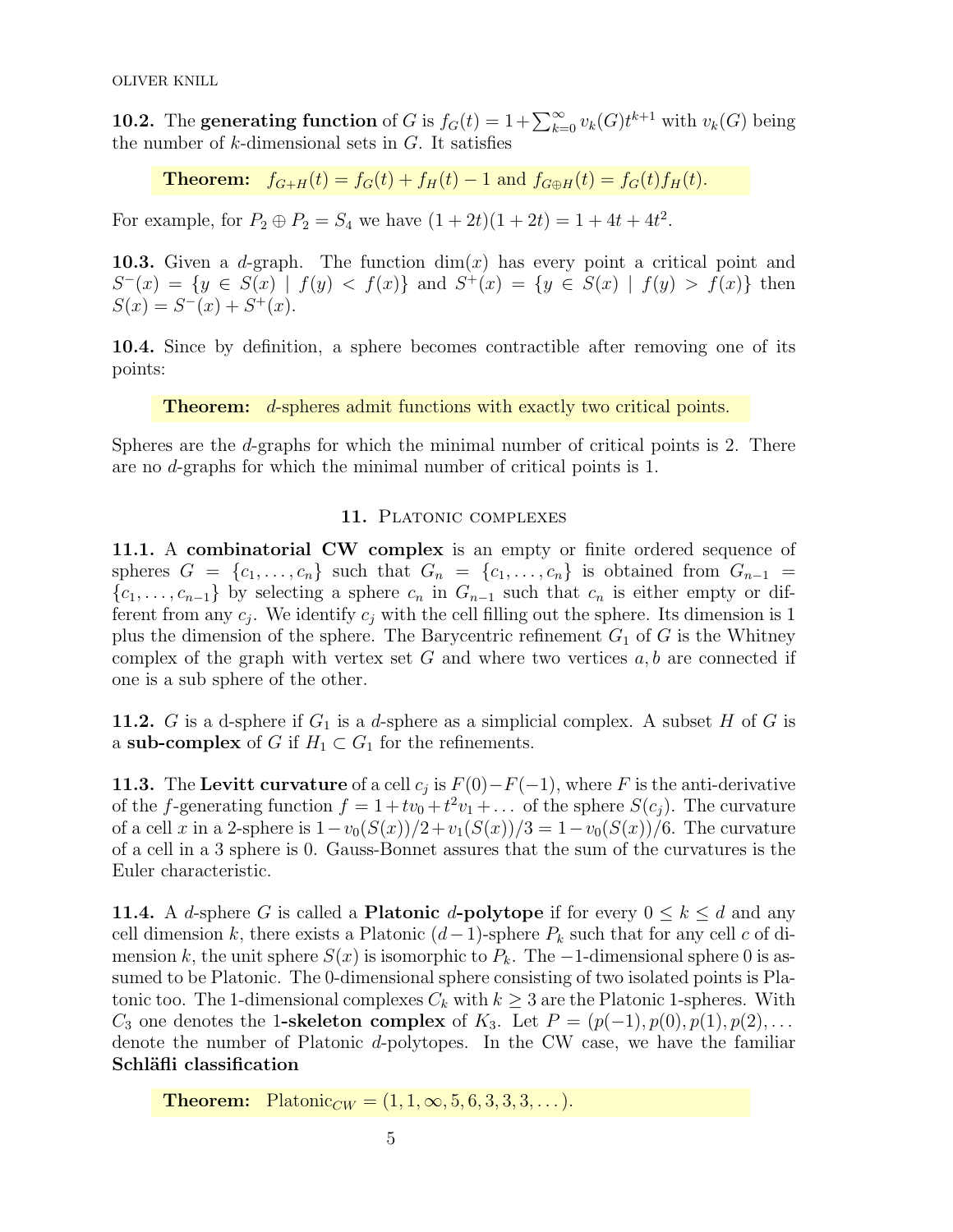**11.5.** The classification of Platonic polytopes of dimension  $d$  which are simplicial complexes is easier. There is a unique Platonic solid in each dimension except in dimensions 1, 2, 3. In the 1-dimensional case there are infinitely many. In the two-dimensional case, only the octahedron and icosahedron are Platonic. In the three dimensional case, there is only the 600 cell and the 16 cell. After that the curvature condition and Gauss-Bonnet constraint brings it down to the cross polytopes.

**Theorem:** Platonic<sub>SC</sub> =  $(1, 1, \infty, 2, 2, 1, 1, 1, 1, \ldots)$ .

## 12. Dehn-Sommerville relations

12.1. Given a d-dimensional complex G, any integer vector  $(X_0, \ldots, X_d)$  in  $\mathbb{Z}^{d+1}$ defines a **valuation**  $X(G) = X_0v_0 + \dots X_d v_d$ . By distributing the values  $X_k$  attached to each k-simplex in G equally to its  $k + 1$  vertices, we get the **curvature**  $K(x) = \sum_{k=0}^{d} X_k v_{k-1}(S(x))/(k+1)$  for the valuation X and graph G at the vertex x. The formula  $\sum_{x \in V} K(x) = X(G)$  is the **Gauss-Bonnet theorem** for X.

12.2. In the case  $X(G) = v_1$ , the curvature is the vertex degree divided by 2 and the formula reduces to the "Euler handshake". If  $X = v_d$  is the volume of G, then  $K(x)$  is the number of d-simplices attached to x divided by  $d+1$ . In the case  $X =$  $(1, -1, 1, -1, \ldots)$ , X is the **Euler characteristic** and K is the discrete analogue of the Euler form in differential geometry entering the Gauss-Bonnet-Chern theorem. For d-graphs, there are some valuations which are zero. Define the Dehn-Sommerville valuations

$$
X_{k,d} = \sum_{j=k}^{d-1} (-1)^{j+d} {j+1 \choose k+1} v_j(G) + v_k(G) .
$$

Theorem: For d-graphs, the Dehn-Sommerville curvatures are zero.

**12.3.** The proof is by noticing that the curvature of  $X_{k,d}$  is  $K(x) = X_{k-1,d-1}(S(x))$ . This follows from the relation

$$
X_{k+1,d+1}(l+1)/(l+1) = X(k,d)(l)/(k+2) .
$$

Use Gauss-Bonnet and induction using the fact that the unit sphere of a geometric graph is geometric and that for  $d = 1$ , a geometric graph is a cyclic graph  $C_n$  with  $n \geq 4$ . For such a graph, the Dehn-Sommerville valuations are zero.

## 13. DUAL CONNECTION MATRIX

**13.1.** Define the **dual connection matrix**  $L(x, y) = 1 - L(x, y)$  of a complex G with n sets.  $\overline{L}$  is the adjacency matrix of a **dual connection graph**  $(G, E)$ , where two simplices are connected, if they do not intersect:  $E = \{(a, b) | a \cap b = \emptyset\}.$ 

**Theorem:**  $1 - \chi(G) = \det(-L\overline{L}).$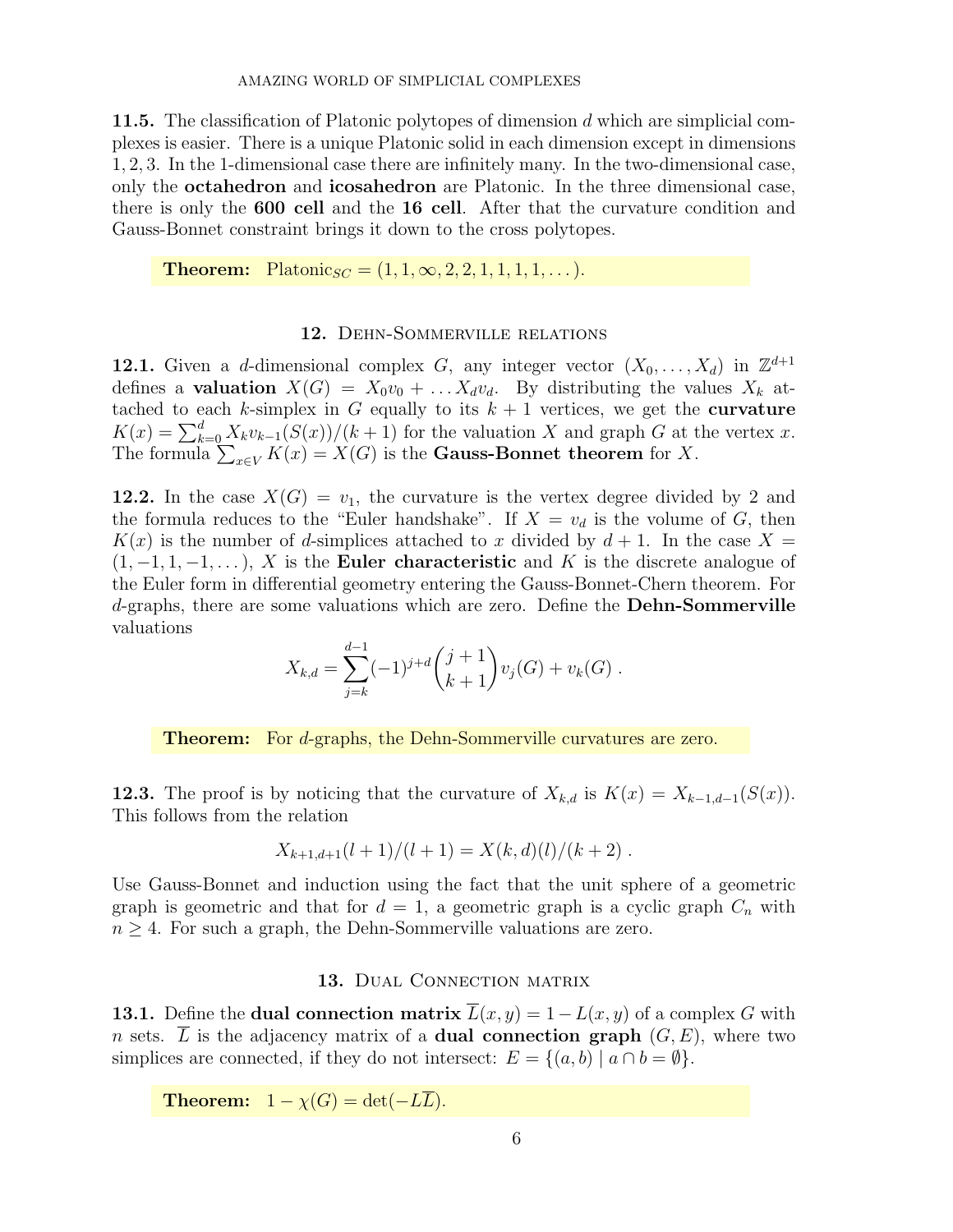**13.2.** Let E be the constant matrix  $E(x, y) = 1$ . The result follows from unimodularity  $\det(L) = \det(g)$  and the energy theorem telling that  $Lg = (E - L)g = Eg - 1$  has the eigenvalues of Eq minus 1 which are  $\chi(G)$  and 0. Assume G has n sets:

**Theorem:**  $-L\overline{L}$  has  $n-1$  eigenvalues 1 and one eigenvalue  $1 - \chi(G)$ .

13.3. The above formula is not the first one giving the Euler characteristic as a determinant of a Laplacian. [12] show, using a formula of Stanley, that if  $A(x, y) = 1$  if x is not a subset of y and  $A(x, y) = 0$  else, then  $1 - \chi(G) = \det(A)$ .

# 14. ALEXANDER DUALITY

**14.1.** The **Alexander dual** of G over the vertex set V is the simplicial complex  $G^* = \{x \subset V \mid x^c \notin G\}.$  It is the complex generated by the sets x for which the complements are not in  $G$ . For the **complete complex**  $K_d$ , the dual is the empty complex. In full generality if G has n elements, one has for the Betti numbers  $b_k(G)$ :

**Theorem:**  $b_k(G) = b_{n-3-k}(G), k = 1, ..., n-1$ 

**14.2.** In order for this statement to have content, one needs  $n \geq 5$ . It does not for  $G = C_4$  but it works for  $G = C_5$  already, where  $G^*$  is the complement of a circle in a 3-sphere. The combinatorial Alexander duality is due to Kalai and Stanley.

## 15. SARD

**15.1.** Given a locally injective function f on a graph  $G = (V, E)$ , define for  $c \notin f(V)$ the level surface  $\{f = c\}$  as the subgraph of the Barycentric refinement of G generated by simplices x on which f changes sign. Remember that  $G$  is a d-graph if every unit sphere  $S(x)$  is a  $(d-1)$ -sphere. A discrete Sard theorem is:

**Theorem:** For a d-graph, every level surface is a  $(d-1)$ -graph.

If G is a finite abstract simplicial complex, then  $f: G \to R$  defines a function on the Barycentric refinement  $G_1$  and the level surface is defined like that. This result has practical value as we can define discrete versions of classical surfaces.

**15.2.** Given a finite set of functions  $f_1, \ldots, f_k$  on the vertex sets of successive Barycentric refinements  $G_1, \ldots, G_k$  of a simplicial complex, we can now look at the  $(d-k)$ -graph  ${f = c} = {f<sub>1</sub> = c<sub>1</sub>, ..., f<sub>k</sub> = c<sub>k</sub>}.$  Unlike in the continuum case, where the result only holds for almost all  $c$ , this holds for all  $c$  disjoint from the range.

**Theorem:** Given  $f_j: G_j \to \mathcal{R}, j \leq k$ , then  $\{f = c\}$  is a  $(d-k)$ -complex.

# 16. SYMMETRIC INDEX

16.1. A d-sphere is a complex for which all unit spheres are  $d-1$ -spheres and which when punctured becomes contractible. A  $d$ -graph is a  $d$ -complex for which all unit spheres are  $(d-1)$ -spheres. For a locally injective function f one can now look at the symmetric index  $j_f(x) = i_f(x) + i_{-f}(x)$  and relate it to the center manifold  $B_f(x) = \{f(y) = f(x)\}\$ in the sense of the previous discrete Sard result.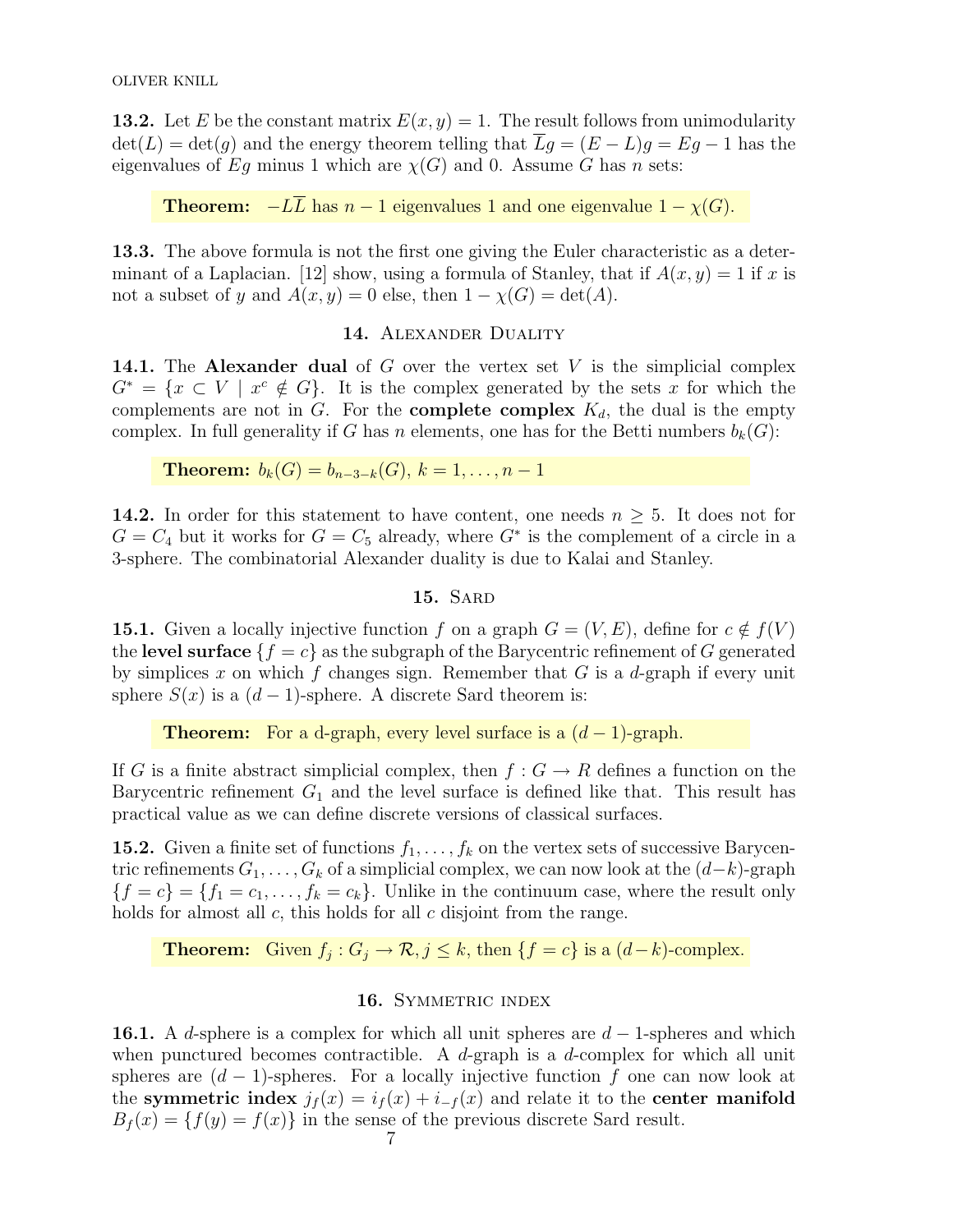**Theorem:**  $1 - \chi(S(x))/2 - \chi(B_f(x))/2 = (i_f(x) + i_{-f}(x))/2 = j_f(x)$ .

**16.2.** For odd d,  $B_f(x)$  is a  $(d-2)$  complex and  $j_f(x) = -\chi(B_f(x))/2 = 0$  implying  $\chi(G) = 0$  and zero curvature  $K(x) = 0$  for all x. For even d, the formula becomes  $j_f(x) = 1-\chi(B_f(x))/2$  and allows with Poincaré-Hopf to write the Euler characteristic of G as a sum of the Euler characteristic of smaller dimensional graphs. For  $d = 4$ , the curvature at a point is an expectation of  $1 - \chi(B_f(x))/2$ , where  $B_f(x)$  are the random 2-dimensional center surfaces defined by f on  $S(x)$ .

## 17. JORDAN-SCHOENFLIES

**17.1.** A complex H is **embedded** in an other complex G, if the vertex set of  $H_1$  in  $G_1$ generates the complex  $H_1$ . The complex  $H = \{\{1, 2\}, \{2, 3\}\}\$  in  $G = \{\{1, 2, 3\}, \{1, 2\}, \{2, 3\}, \{1, 3\}\}\$ for example is not embedded as it generates the entire complex. The Barycentric refinement  $H_1$  however as a complex is embedded in the complex  $G_1$ .

17.2. The notion of d-sphere has been defined combinatorially as a d-complex which has  $(d-1)$  spheres as unit spheres and when punctured becomes contractible. A d-ball is a d-complex with boundary for which the boundary is a  $d-1$  sphere. By definition, a punctured  $d$ -sphere is a  $d$ -ball.

**Theorem:** A  $d-1$ -sphere embedded in a d sphere separates G into two complementary components  $A, B$ , which are both  $d$ -balls.

**17.3.** The case  $d = 2$  is the Jordan-Brouwer separation theorem. The discrete version follows also from the piecewise linear version. In the Jordan curve case, the original proof already first dealt with the polygonal case.

**17.4.** The classical Jordan-Brouwer theorem tells that a  $d-1$  sphere embedded in a d-sphere G separates G into two complementary components  $A, B$ . It needs some regularity to assure that the two components are balls. Alexander gave an example of a topological embedding of  $S^2$  into  $S^3$  for which one of the domains A is not simply connected.

# 18. Bonnet and Synge

18.1. The definition of positive curvature complexes is analog to the continuum. We aim for entirely combinatorial proofs of the results in the continuum.

**18.2.** Let G be a d-complex so that every unit sphere is a  $(d-1)$  sphere. A **geodesic** 2-surface is a subcomplex if the embedded graph does not contain a 3-simplex. G has positive sectional curvature if every geodesic embedded wheel graph  $W(x)$  has interior curvature  $\geq 5/6$ . The **geomag lemma** is that any wheel graph in a positive curvature G can be extended to an embedded 2-sphere.

18.3. An elementary analog of the Bonnet theorem is:

**Theorem:** A positive curvature complex has diameter  $\leq 4$ .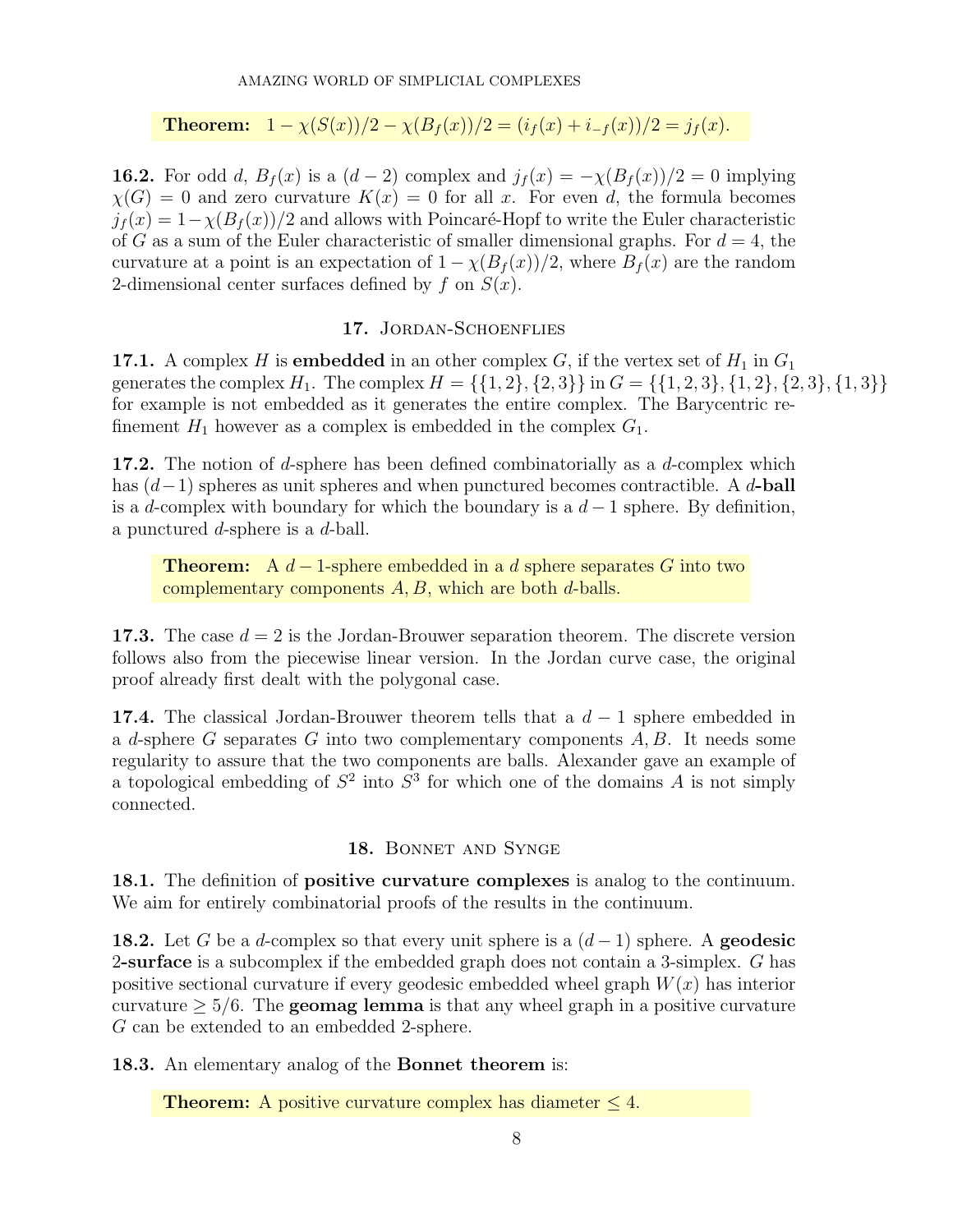18.4. The simplest analog of Synge theorem is

Theorem: A positive curvature complex is simply connected.

18.5. The reason for both statements is the geomag lemma stating that any closed geodesic curve can be extended to a 2-complex which is a sphere and so simply connected. The strict curvature assumption as we can not realize a projective plane yet with so few cells. With weaker assumptions getting closer to the continuum, the work is harder:

**18.6.** Define more generally the **sectional curvature to be**  $\geq \kappa$  if there exists M such that the total interior curvature of any geodesic embedded 2-disk with M interior points is  $\geq \delta \cdot M$  and such that every geodesic embedded wheel graph  $W(x)$  has nonnegative interior curvature. A complex has **positive curvature** if there exists  $\kappa > 0$ such that G has sectional curvature  $\geq \kappa$ . The maximal  $\kappa$  which is possible is then the "sectional curvature bound".

**18.7.** An embedded 2-surface of positive sectional curvature  $\kappa$  must then have surface area  $\leq 2/\kappa$ . The classical theorem of Bonnet assures that a Riemannian manifold of area  $\leq$   $z/\kappa$ . The classical theorem of Bonnet assures that a Klemannian manifold of positive sectional curvature is compact and satisfies an upper diameter bound  $\pi/\sqrt{k}$ . positive sectional curvature is compact and satisfies<br>An analog bound  $C/\sqrt{k}$  should work in the discrete.

18.8. Having a notion of sectional curvature allows to define Ricci curvature of an edge e as the average over all sectional curvatures over all wheel graphs passing through e. The scalar curvature at a vertex  $x$  is the average Ricci curvatures over all edges  $e$  containing  $x$ . The **Hilbert functional** is then the total scalar curvature.

## 19. An inverse spectral result

**19.1.** Let  $p(G)$  denote the number of positive eigenvalues of the connection Laplacian L and let  $n(G)$  the number of negative eigenvalues of L. One can **hear** the Euler characteristic of G because of

**Theorem:** For all 
$$
G \in \mathcal{G}
$$
 we have  $\chi(G) = p(G) - n(G)$ .

**19.2.** The proof checks this by deforming L when adding a new cell. This result implies that Euler characteristic is a logarithmic potential energy of the origin with respect to the spectrum of iL.

**Theorem:**  $\chi(G) = \text{tr}(\log(iL))(2\pi/i)$ .

19.3. The proof shows also that after a CW ordering of the sets in a finite abstract simplicial complex, one can assign to every simplex a specific eigenvalue and so eigenvector of L. Each set in G has become a wave, a quantum mechanical object.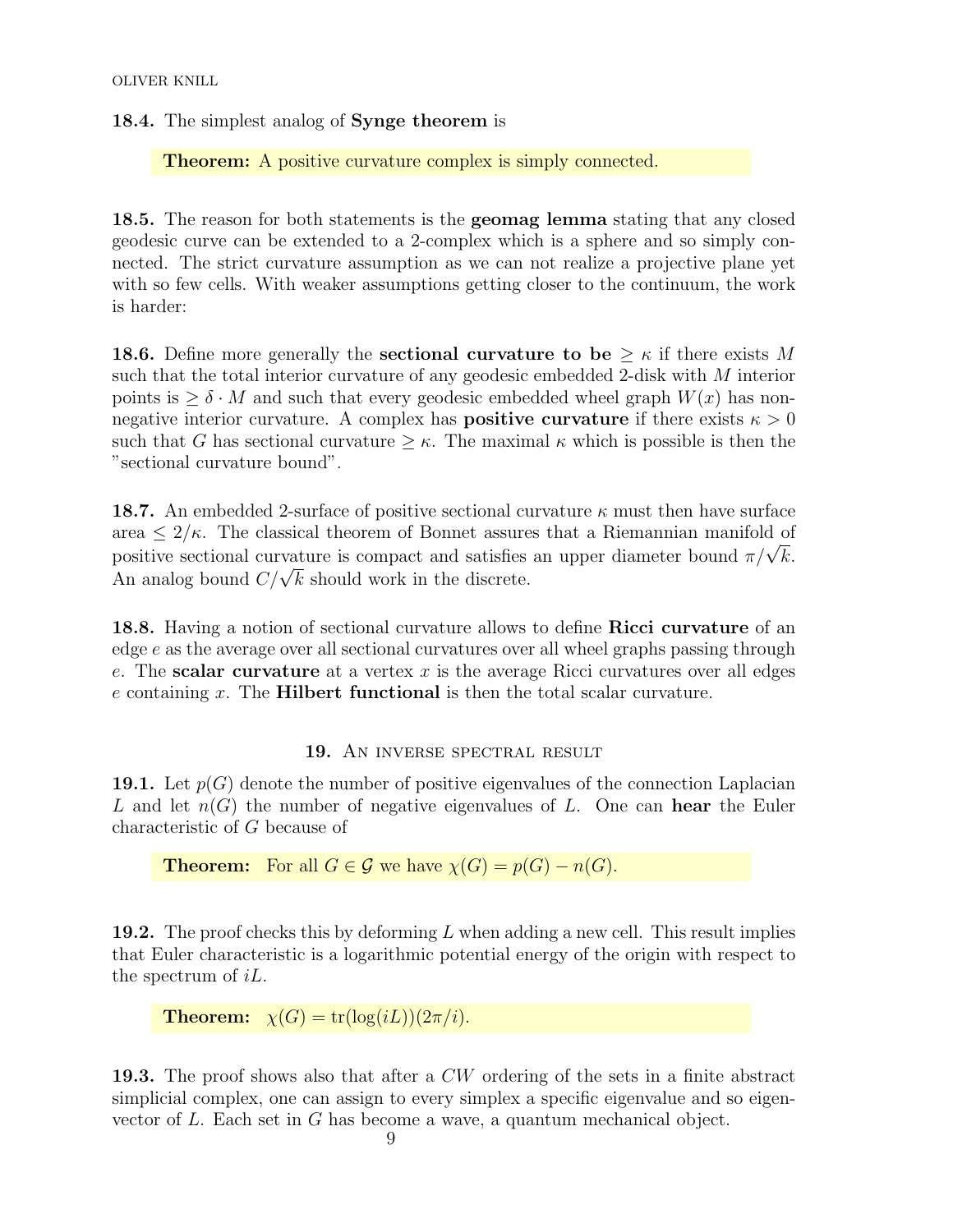## 20. THE GREEN STAR FORMULA

**20.1.** Given a simplex  $x \in G$ , the **stable manifold** of the dimension functional dim $(x)$ is  $W^-(x) = \{y \in G \mid y \subset x\}$ . The unstable manifold  $W^+(x) = \{y \in G \mid x \subset y\}$  is known as the star of x. Unlike  $W^-(x)$  which is always a simplicial complex, the star  $W^+(x)$  is in general not a sub complex of G.

**Theorem:**  $g(x, y) = \omega(x)\omega(y)\chi(W^+(x) \cap W^+(y)).$ 

**20.2.** In comparison, we have  $W^{-}(x) \cap W^{+}(x) = \omega(x)$  and  $L(x, y) = \chi(W^{-}(x) \cap W^{-}(x))$  $W^-(y)$ ). The to L similar matrix  $M(x, y) = \omega(x)\omega(x)\chi(W^-(x) \cap W^-(y))$  satisfies  $\sum_{x} \sum_{y} M(x, y) = \omega(G)$ , the Wu characteristic.

## 21. WU CHARACTERISTIC

**21.1.** The Euler characteristic  $\chi(G) = \omega_1(G) = \sum_{x \in G} \omega(x)$  of G is the simplest of a sequence of combinatorial invariants  $\omega_k(G)$ . The second one,  $\omega(G)$  =  $\sum_{x,y,L(x,y)=1} \omega(x)\omega(y)$ , is the **Wu characteristic** of G. The valuation  $\chi$  is an example of a linear valuation, while  $\omega$  is a **quadratic valuation**. The Wu characteristic also defines an **intersection number**  $\omega(A, B)$  between sub-complexes.

**21.2.** All multi-linear valuations feature Gauss-Bonnet and Poincaré-Hopf theorems,  $\sum_{v \in x, x \sim y} \omega(x) \omega(y) / (|x| + 1)$  The Gauss-Bonnet theorem for Wu characteristic is where the curvature of Gauss-Bonnet is an index averaging. For example, with  $K(v) =$ 

**Theorem:**  $\omega(G) = \sum_{v} K(v)$ .

## 22. THE BOUNDARY FORMULA

**22.1.** We think of the internal energy  $E(G) = \chi(G) - \omega(G)$  as a sum of potential energy and kinetic energy. A d-complex is a simplicial complex  $G$  for which every  $S(x)$  is a  $(d-1)$ -sphere. A **d-complex with boundary** is a complex  $S(x)$  is either a  $(d-1)$ -sphere or a  $(d-1)$ -ball for every  $x \in G$ .

22.2. The d-complexes are **discrete** d-manifolds and d-complexes with boundary is a discrete version of a d-manifold with boundary. We denote by  $\delta G$  the boundary of G. It is the  $(d-1)$ -complex consisting of boundary points. By definition,  $\delta \delta G = 0$ , the empty complex. The reason is that the boundary of a complex is closed, has no boundary. We can reformulate the formula given below as

**Theorem:** If G is a d-complex with boundary then  $E(G) = \chi(\delta(G))$ .

**22.3.** If G is a d-ball, then  $\delta G$  is a  $(d-1)$ -sphere and  $E(G) = 1 + (-1)^{d-1}$ , by the polished Euler gem formula.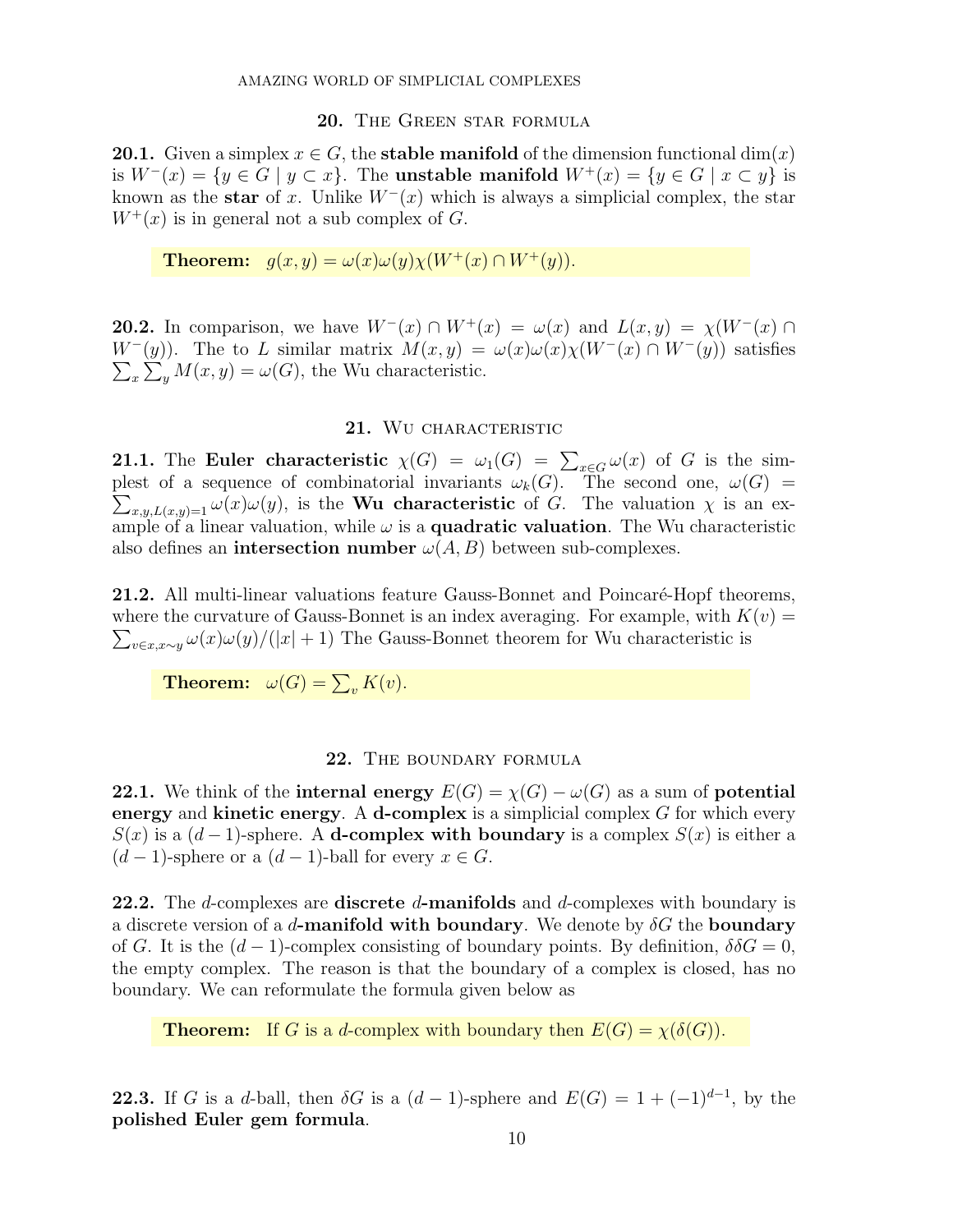#### 23. ZETA FUNCTION

**23.1.** For a one-dimensional complex  $G$ , there is a spectral symmetry which will lead to a functional equation for the spectral zeta function.

**Theorem:** If  $\dim(G) = 1$ , then  $\sigma(L^2) = \sigma(L^{-2})$ .

23.2. If H is a Laplacian operator with non-negative spectrum like the **Hodge oper**ator  $H$  or connection operator  $L$ , one can look at its zeta function

$$
\zeta_H(s) = \sum_{\lambda \neq 0} \lambda^{-s} ,
$$

where the sum is over all non-zero eigenvalues of  $H$  or  $L^2$ . In the connection case, we take  $L^2$  to have all eigenvalues positive.

23.3. The case of the connection Laplacian is especially interesting because one does not have to exclude any zero eigenvalue. The **connection zeta function** of  $G$  is defined as  $\zeta(s) = \sum_{\lambda} \lambda^{-s}$ , where the sum is over all eigenvalues  $\lambda$  of  $L^2$ . It is an entire function in s.

**Theorem:** If  $dim(G) = 1$ , then  $\zeta(s) = \zeta(-s)$ .

23.4. When doing Barycentric refinement steps, the zeta function converges to an explicit function.

$$
\zeta(it) = \int_0^1 \frac{2 \cos (2t \log (\sqrt{4v^2 + 1} + 2v))}{\pi \sqrt{1 - v} \sqrt{v}} dv.
$$

It is a hypergeometric series  $\zeta(2s) = \pi 4F_3\left(\frac{1}{4}\right)$  $\frac{1}{4}$ ,  $\frac{3}{4}$  $\frac{3}{4}, -s, s; \frac{1}{2}$  $\frac{1}{2}, \frac{1}{2}$  $\frac{1}{2}$ , 1; -4).

24. THE HYDROGEN FORMULA

**24.1.** Given a simplicial complex G, let  $\Lambda_k(G)$  denote the set of real valued functions on k-dimensional simplices. It is a  $v_k$ -dimensional vector space. Define the  $v_k \times v_{k+1}$ matrices  $d_k(x, y) = 1$  if  $x \subset y$  and  $d_k(x, y) = 0$  else. It is the **sign-less incidence matrix**. It can be extended to a  $n \times n$  matrix d so that  $d = d_0 + d_1 + \cdots + d_r$  and  $D = d + d^*$  and  $H = (d + d^*)^2$ , the sign-less Dirac and sign-less Hodge operator. In the one-dimensional case, we have  $H = d^*d + dd^*$ . The **Hydrogen relations** are

**Theorem:** If  $dim(G) = 1$ , then  $L - L^{-1} = H$ .

**24.2.** The relation allows to relate the spectra of L and H. It allows to estimate the spectral radius or give explicit formulas for the spectrum of the connection Laplacian in the circular case. The relation was also needed to get the explicit dyadic zeta function.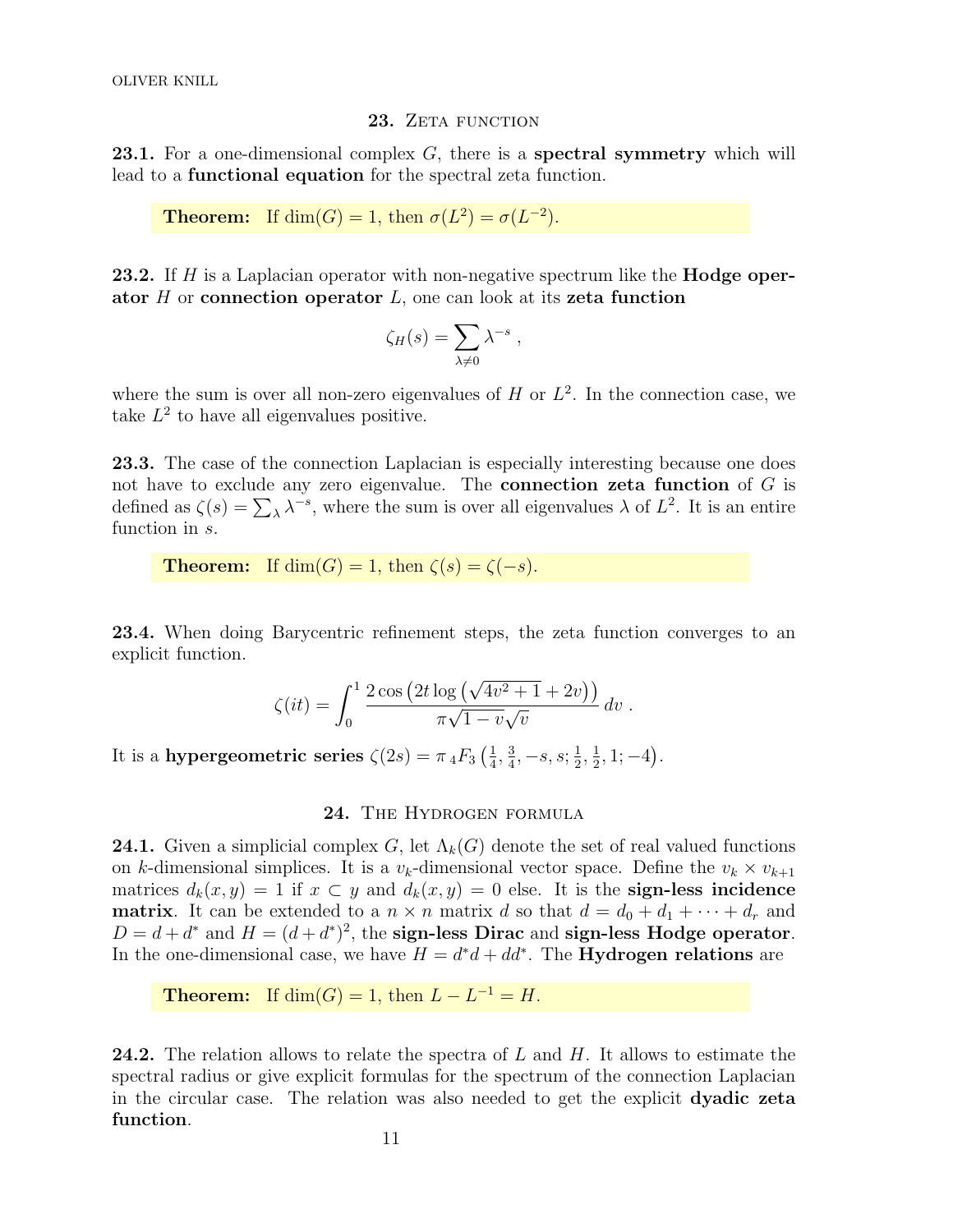**24.3.** Let  $S(x)$  denote the **unit sphere** of a simplex  $x \in G$ . While  $S(x)$  is at first a subset of G, it generates a sub-complex in  $G_1$ . As  $g(x, x) = 1 - \chi(S(x)) =$  $\chi(W^+(x))$ , we have a functional  $\sum_x \chi(S(x))$  of Dehn-Sommerville type. With  $f(t) =$  $1 + \sum_{k=1}^{\infty} v_{k-1}t^k = 1 + v_0t + v_1t^2 + v_2t^3 + \cdots$ , the Euler characteristic of  $G_1$  can be written as  $\chi(G) = f(0) - f(-1)$ . The following result holds for any simplicial complex:

**Theorem:**  $tr(L - L^{-1}) = \sum_x \chi(S(x)) = f'(0) - f'(-1)$ .

**24.4.** Compare that the Levitt curvature at a point x was  $F(0) - F(-1) = \int_{-1}^{0} f(t) dt$ , where F is the anti-derivative of the generating function of  $S(x)$ .

# 25. HOPF UMLAUFSATZ

25.1. The discrete analogue of a region in the complex plane is a hexagonal complex which is defined as a 2-complex which is flat in the interior. To consider flat 2-complexes might look special at first but the importance of the complex plane in the continuum justifies to look at this case particularly well. In the continuum, we have the **Frobenius classification** of normed division algebras  $\mathbb{R}, \mathbb{C}, \mathbb{H}, \mathbb{O}$  selecting out  $\mathbb{C}$ as the only commutative complete normed division algebra. In the continuum, special packing properties select out dimensions like 2,4,8,24: the hexagonal lattice is the densest in two dimensions.

**25.2.** If  $d(x)$  is the vertex degree, then the Levitt curvature is  $K(x) = (6 - d)/6 = 0$ in the interior and  $K(x) = (4 - d)/6$  at the boundary. The vertex degrees at the boundary can be  $1 < d < 6$  because  $d = 1$  would mean a one dimensional hair sticking out and  $d = 6$  would mean that the point is an interior point. The boundary curvature corresponds to the signed curvature of a boundary curve.

**25.3.** Let  $b_0(G)$  denote the number of connected components of the region and  $b_1(G)$ the genus, the number of holes. Informally, it is the number of bounded connected components of the complement of G in the flat infinite hexagonal plane. The number  $b_1(G)$  can also be defined algebraically as the nullity of the Hodge Laplacian block  $H_1(G)$ . A consequence of Gauss-Bonnet and Euler-Poincaré is the **Hopf Umlaufsatz** 

**Theorem:** For a planar region  $\sum_{x \in \delta G} K(x) = b_0(G) - b_1(G)$ .

**25.4.** Let  $|S_r(x)|$  denote the number of edges in the sphere  $S_r(p)$ . The **Puiseux** curvature of a boundary point is defined as

$$
K(x) = (2|S_1(x)| - |S_2(x)|)/12.
$$

It is a second order curvature measuring the discrepancy from linear growth of the wave fronts emanating from x.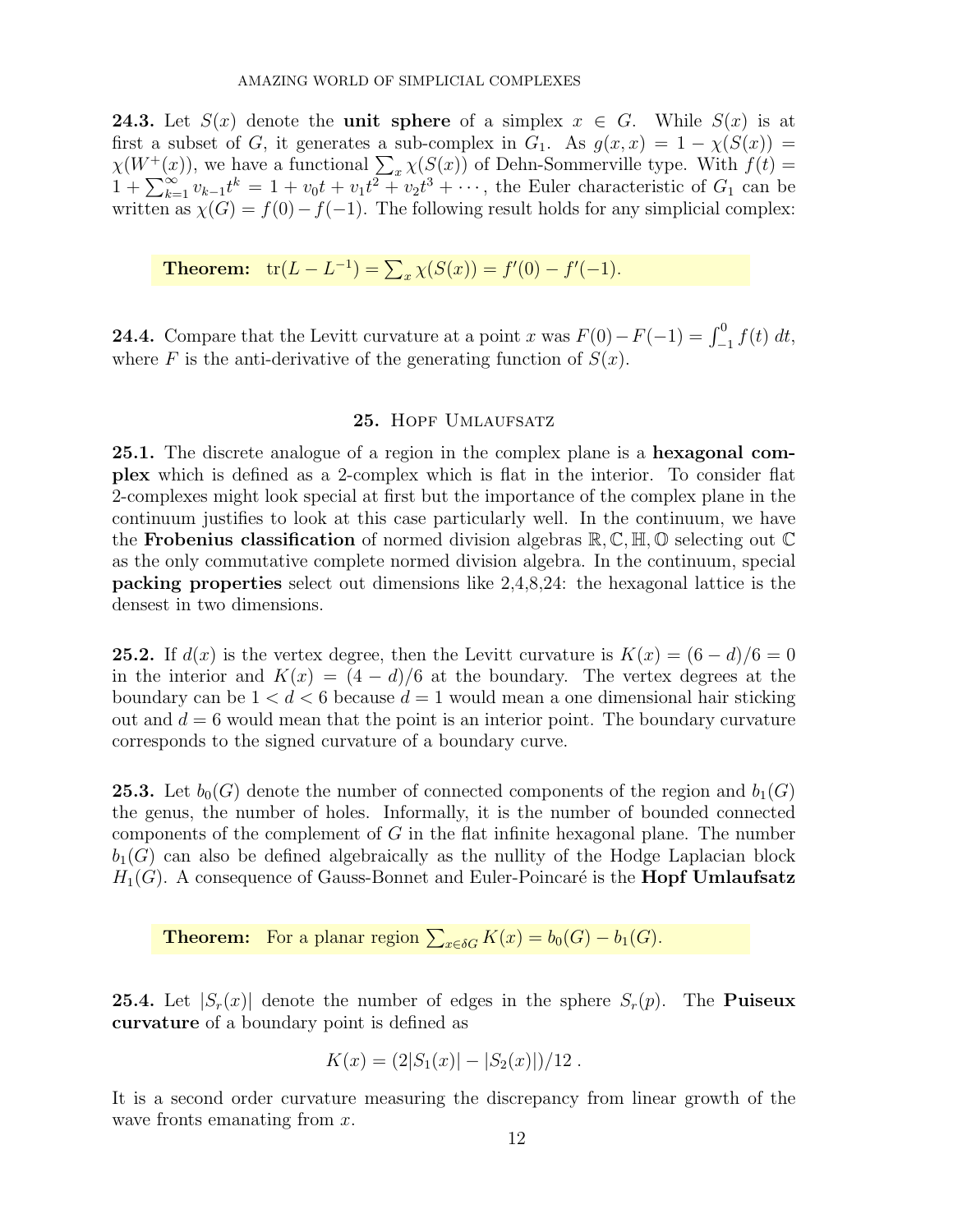25.5. With the Puiseux curvature, the Hopf Umlaufsatz needs more regularity from the region. A region is called smooth if it satisfies the following additional conditions: (i) G equal to its closure meaning that if  $d(x, y) = 1$  in the ambient hexagonal plane then  $(x, y)$  is a simplex and (ii): any two interior points with a common boundary point either have distance 1 or are both adjacent to a third interior point.

**Theorem:** For a smooth planar region  $\sum_{x \in \delta G} K_2(x) = b_0(G) - b_1(G)$ .

## 26. BROUWER-LEFSCHETZ

26.1. The exterior derivative d for G defines the Dirac operator  $D = d + d^*$  of d. The Hodge Laplacian  $H = D^2$  splits into a direct sum  $H_0 \oplus H_1 \cdots \oplus H_d$ . The null space of  $H_k$  is isomorphic to the k'th cohomology group  $H^k(G) = \text{ker}(d_k)/\text{im}(d_{k-1}).$ Its dimension  $b_k$  is the k'th Betti number. The **Euler-Poincaré** relation assures that the combinatorial and cohomological Euler characteristics are the same:

**Theorem:**  $\chi(G) = \sum_k (-1)^k b_k$ .

**26.2.** An endomorphism T of G is a map from G to G which preserves the order structure. It is an automorphism if it is bijective. An endomorphism  $T$  induces a linear map on cohomology  $H^k(G)$ . The super trace of this map is the Lefschetz number  $\chi(T, G)$  of T. Given a fixed point  $x \in G$  of T, its **Brouwer index** is defined as  $i_T(x) = \omega(x)$ sign $(T|x)$ . Now

**Theorem:**  $\chi(T, G) = \sum_{x=T(x)} i_T(x)$ .

**26.3.** A special case is  $T = 1$ , where  $\chi(1, G) = \chi(G)$  and  $i_T(x) = \omega(x)$ . The Brouwer-Lefschetz fixed point theorem is then the Euler-Poincaré theorem.

# 27. McKean-Singer

**27.1.** The super trace  $str(A)$  of a  $n \times n$  matrix defined for a complex with n sets is defined as  $\sum_{x \in G} \omega(x) L(x, x)$ . By definition, we have str(1) = str(L). For the Hodge operator  $H = D^2 = (d + d^*)^2$  we have the McKean-Singer formula:

**Theorem:**  $\text{str}(\exp(-tH)) = \chi(G)$  for all t.

**27.2.** The reason is that  $str(H^k) = 0$  for  $k > 0$ , implying  $str(exp(tH)) = str(1) =$  $\chi(G)$ . The McKean-Singer identity is important as it allows to give almost immediate heat deformation proofs of the Lefschetz formulas in any framework in which the identity holds. We proposed in [135] to define a discrete version of a differential complex as McKean-Singer enables Atiyah-Singer or Atiyah-Bott like extensions of Gauss-Bonnet or Lefschetz. They are caricatures of the heavy theorems in the continuum.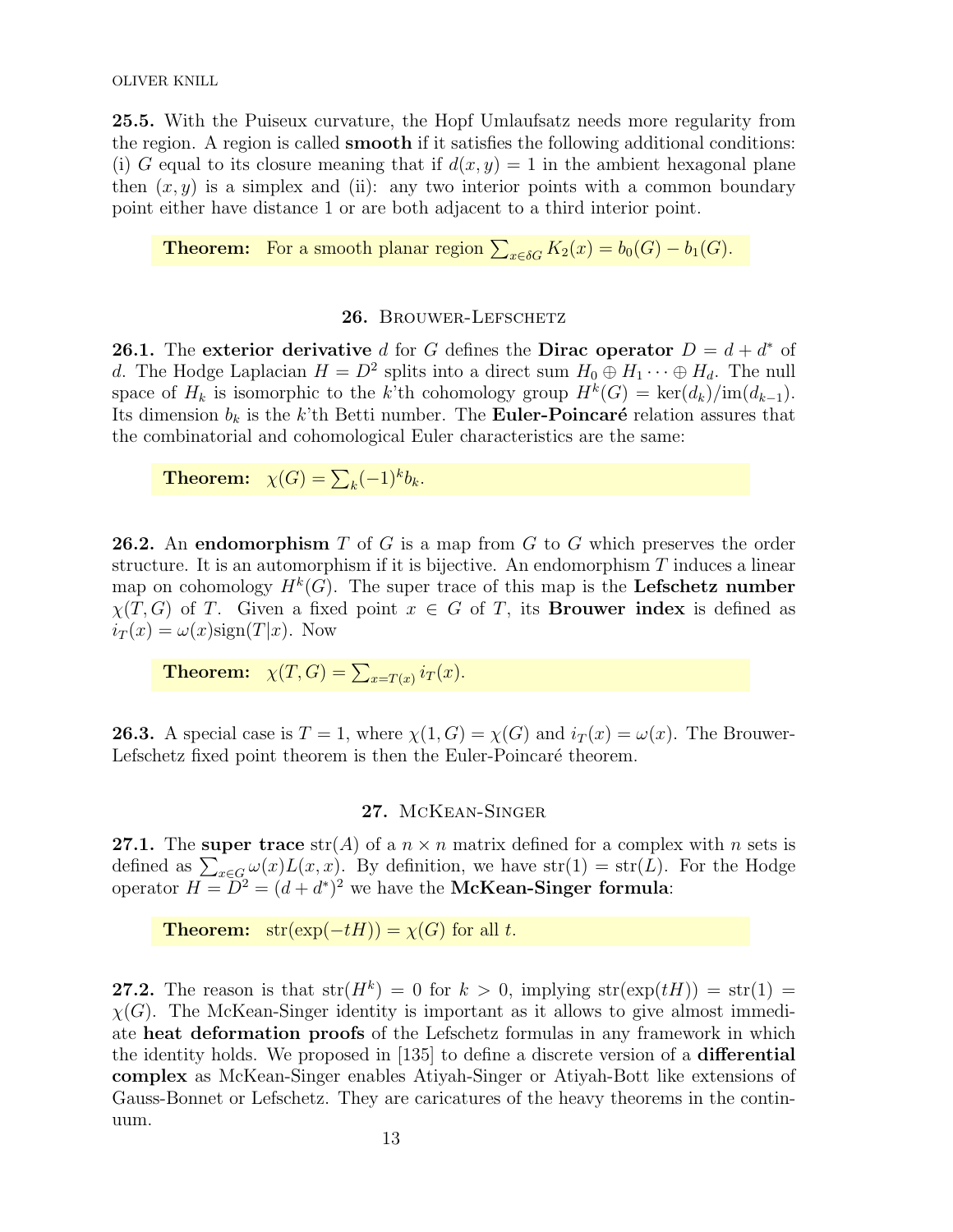**27.3.** The Hodge operator  $H = (d + d^*)^2$  and the connection operator L live on the same finite dimensional Hilbert space. There is no cohomology associated to L. But for the connection operator  $L$ , there is still a localized version of McKean-Singer:

**Theorem:**  $\text{str}(L^k) = \chi(G)$  for  $k = -1, 0, 1$ .

## 28. BARYCENTRIC LIMIT

**28.1.** The matrix L with eigenvalues  $\lambda_0 \leq \lambda_2 \leq \cdots \leq \lambda_{n-1}$  defines the **spectral** function  $F(x) = \lambda_{[nx]}$  on [0, 1], where [t] is the floor function giving the largest integer smaller or equal than t. The inverse function  $k(x) = F^{-1}(x)$  is called the integrated density of states of L and  $\mu = k'$  is the density of states. The sequence  $G_k$  of Barycentric refinements of G defines a sequence of operators  $L_k$  and so a sequence of spectral functions  $F_n(x)$ . Let  $\mathcal{G}_r$  denote the set of complexes of dimension  $r$ . The following spectral universality is a central limit theorem:

**Theorem:**  $\exists F = F(r)$  such that  $F_n(G) \rightarrow_{L^1} F$  for all  $G \in \mathcal{G}_r$ .

**28.2.** For  $r = 1$ , we know  $F(x) = 4\sin^2(\pi x/2)$ . The function is important as it conjugates the Ulam map  $z \to 4x(1-x)$  to a linear function  $T(F(x)) = F(2x)$ . The measure  $\mu$  maximizes **metric entropy** of the Ulam map and is equal to the topological entropy which is  $log(2)$  for T.

**28.3.** We think of  $G_n \to G_{n+1}$  as a renormalization step like adding and normalizing two independent random variables. The result can be seen as a central limit theorem.

## 29. THE JOIN MONOID

**29.1.** The join  $G \oplus H$  of two complexes  $G, H$  is the complex  $G \cup H \cup \{x \cup y, x \in H, y \in H\}$ G}. For graphs it is known as the Zykov sum. Given graphs  $G = (V, E), H = (W, F)$ then the sum is  $(V \cup W, E \cup F \cup \{(a, b) \mid a \in V, b \in W\})$ . If  $\overline{G}$  denotes the **complement graph** and + the disjoint union, then  $\overline{G \oplus H} = \overline{G} + \overline{H}$ .

**29.2.** The join of two simplicial complexes  $G, H$  is defined as the complex generated by  $G \oplus H = G \cup H \cup \{x \cup y \mid x \in G, y \in H\}$ . Let  $f_G(t) = 1 + v_0 t + v_1 t^2 + ...$  denote the **generating function** of  $G$ : then we have the multiplication formula:

**Theorem:**  $f_{G \oplus H}(t) = f_G(t) f_H(t)$ .

**29.3.** This gives  $1 - \chi(G) = f_G(-1)$ . The dimension function on G not only defines a coloring on  $G_1$ , it also defines a hyperbolic splitting of the unit spheres. Let  $S^-(x)$  =  ${y \in S(x), \dim(y) < \dim(x)}$  and  $S^+(x) = {y \in S(x), \dim(y) > \dim(x)}$ . We call them the stable sphere and unstable sphere.

Theorem:  $S(x) = S<sup>-</sup>(x) \oplus S<sup>+</sup>(x)$ .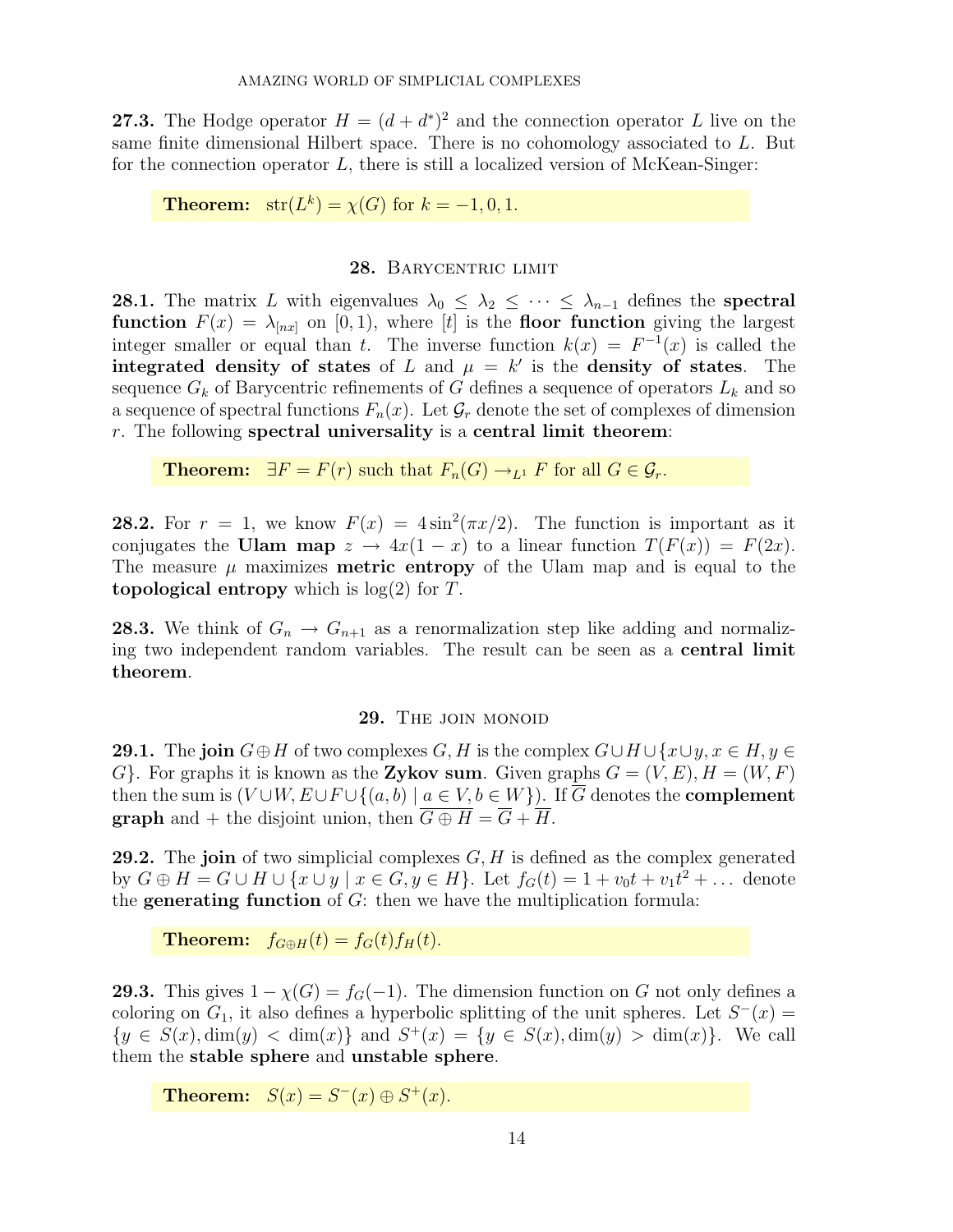**29.4.** It follows that  $g(x, x) = 1 - \chi(S(x)) = (1 - \chi(S^{-}(x)))(1 - \chi(S^{+}(x))) = \omega(x)(1 - \chi(S^{-}(x)))$  $\chi(S^+(x))$ ). This implies that  $str(L^{-1}) = \sum_x (1 - \chi(S^+(x))) = \chi(G)$  because this is the sum over the Poincaré-Hopf indices of the function  $-\dim$ .

29.5. The join monoid is isomorphic to the additive monoid of disjoint union. The **zero element** is 0, the  $-1$  sphere. One can show by induction that if H is contractible and K arbitrary then  $H + K$  is contractible. This implies:

**Theorem:** The join G of two spheres  $H + K$  is a sphere.

**29.6.** For example, the join of two zero dimensional spheres  $P_2$  is the circle  $C_4$ . The join of two circles a three sphere. It is not the dimension but the clique number  $dim(G) + 1$  which is additive. The clique number of the  $-1$  sphere 0 is 0.

# 30. Hopf-Rynov

**30.1.** An Eulerian *d*-complex is defined as a simplicial complex for which the graph  $G_1$  has the property that every unit sphere  $S(y)$  admits a natural fixed point free involution  $\phi_y$  so that every  $S(x)$  is a 2 : 1 cover of a discrete projective space. Barycentric refinements  $G_1$  always have the minimal chromatic number  $d+1$  and have a bipartite dual graph. Every 2-complex is Eulerian which in this case also agrees with the property of being an Eulerian graph.

30.2. The existence of an involution not only allow us to define projective spaces associated to each unit ball  $S(y)$ , it also allows to define to continue an one-dimensional arc  $(x, y)$  to  $(x, y, \phi_y(x))$  and so define a global **geodesic flow**.

**Theorem:** An Eulerian d-complex admits a natural globally defined geodesic flow.

30.3. Characterizing geodesics by distance minimization fails. As the tangent space is in cardinality smaller than the graph, one can not connect any two points by a geodesic. One needs to go to the wave equation which is a Schrödinger equation in the discrete to achieve a unique flow with that property. For general complexes, the star graph with 4 vertices shows the difficulty to continue a geodesic through the singularity.

# 31. THE STRONG RING

**31.1.** The addition  $A+B$  of two complexes is the disjoint union. The empty complex 0 is the zero element. The Cartesian product  $G \times H$  is not a simplicial complex any more. We can look at the ring  $\mathcal R$  generated by simplicial complexes. It has the one point complex  $1 = K_1$  as one element. Connected elements are the additive primes, simplicial complexes are multiplicative primes. The Hodge operator H and the **connection operator** L can both be extended to the ring  $\mathcal{R}$ .

**Theorem:**  $\sigma(H(A \times B)) = \sigma(H(A)) + \sigma(H(B)),$ 

The set addition on the right hand side is  $\{\lambda + \mu\}$  which consists of  $n^2$  elements if G has *n* elements.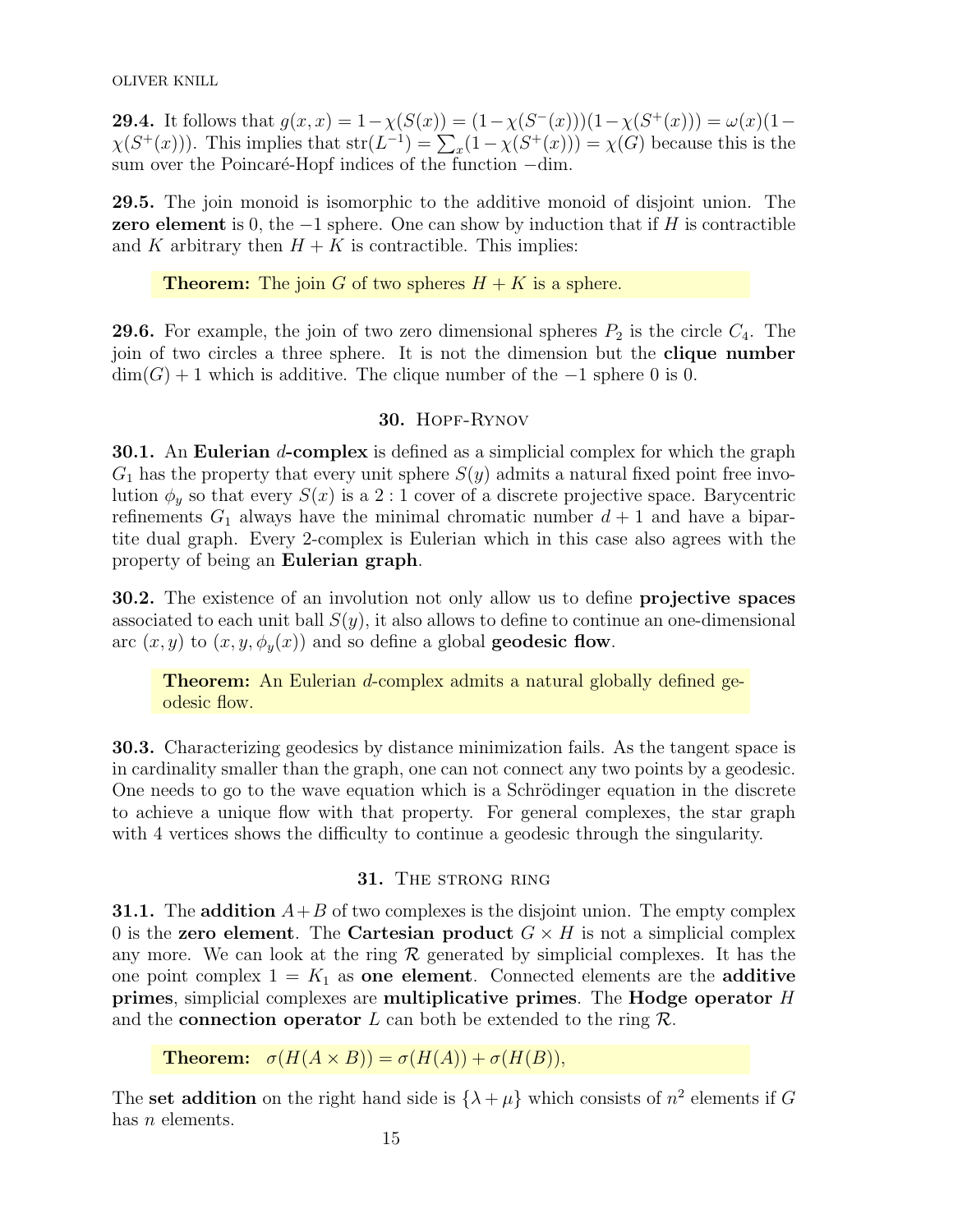**31.2.** Furthermore, because  $L(A \times B)$  is the **matrix tensor product** of  $L(A)$  and  $L(B)$ 

**Theorem:**  $\sigma(L(A \times B)) = \sigma(L(A)) \cdot \sigma(L(B))$ 

The set multiplication on the right hand side is  $\{\lambda \cdot \mu\}$  which consists of  $n^2$  elements if G has n elements.

# 32. Kuenneth formula

**32.1.** The Betti numbers of a signed complex  $b_k(G)$  are now signed with  $b_k(-G)$  =  $-b_k(G)$ . The maps assigning to G its Poincaré polynomial  $p_G(t) = \sum_{k=0} b_k(G)t^k$  or Euler polynomial  $e_G(t) = \sum_{k=0} v_k(G)t^k$  are ring homomorphisms from R to  $\mathbb{Z}[t]$ . Also  $G \to \chi(G) = p(-1) = e(-1) \in \mathbb{Z}$  is a ring homomorphism.

**Theorem:**  $e_G$  and  $p_G$  are ring homomorphisms  $\mathcal{R} \to \mathbb{Z}[t]$ .

**32.2.** The Kuenneth formula for cohomology groups  $H^k(G)$  is explicit via Hodge: a basis for  $H^k(A \times B)$  is obtained from a basis of the factors. The product in R produces the strong product for the connection graphs. These relations generalize to Wu characteristic. R is a subring of the full **Stanley-Reisner ring**  $S$ , a subring of a quotient ring of the polynomial ring  $Z[x_1, x_2, \ldots]$ . An object  $G \in R$  can be visualized by ts Barycentric refinement  $G_1$  and its connection graph  $G'$ .

**32.3.** Theorems like Gauss-Bonnet, Poincaré-Hopf or Brouwer-Lefschetz for Euler and Wu characteristic extend to the strong ring. The isomorphism  $G \to G'$  to a subring of the strong Sabidussi ring shows that the multiplicative primes in  $R$  are the simplicial complexes and that connected elements in R have a unique prime factorization.

32.4. The Sabidussi ring is dual to the Zykov ring. The Zykov join was the addition which is a sphere-preserving operation. The Barycentric limit theorem implies that the connection Laplacian remains invertible in the limit.

# 33. Dimension

 $\sum_{v \in V} \dim(S(x))/|V|$ . For a general complex G we can define  $\dim(G) = \dim(G_1)$ , **33.1.** The inductive dimension of a graph is defined inductively as  $dim(G) = 1 +$ as  $G_1$  is now the Whitney complex of a graph. We have  $\dim(G) \leq \max \dim(G) =$  $\max_{x \in G}(|x| - 1)$ , where the right hand side is the **maximal dimension**.

**Theorem:** dim $(A \times B) = \dim(A) + \dim(B)$ .

33.2. Under Barycentric refinements, the inductive dimension can only increase.

**Theorem:** dim $(G_1) \geq$  dim $(G)$ 

33.3. The reason is that higher dimensional complexes have more off-springs than smaller dimensional ones.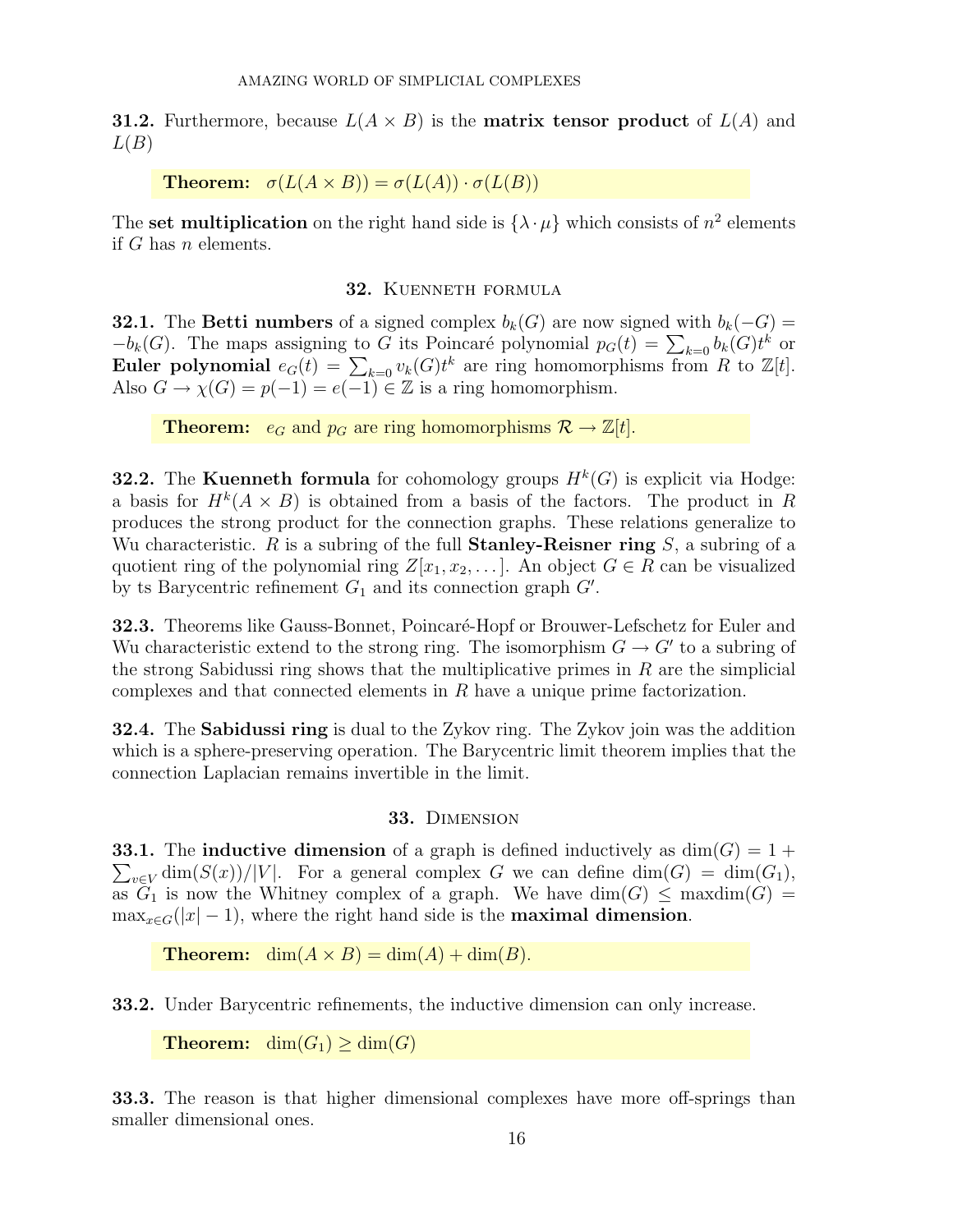**33.4.** This implies a inequality which resembles the corresponding inequality for **Haus**dorff dimension in the continuum:

**Theorem:** dim $((A \times B)_1) \geq \dim(A) + \dim(B)$ .

33.5. Added March 7, 2019. The next result has been proven by Betre and Salinger [16]:

**Theorem:** 
$$
\dim((A \oplus B)) = \dim(A) + \dim(B) + 1
$$
.

If we extend the dimension from the Zykov monoid to the Zykov group, then the functional  $d(G) = \dim(G) + 1$  is a group homomorphism to  $(\mathbb{Q}, +)$  similarly as the **genus functional**  $1 - \chi(G)$  is a group homomorphism to  $(\mathbb{Z}, \cdot)$ . These facts illustrate the importance of Euler characteristic and dimension as a functional. For more functionals, see [118].

#### 34. Random complexes

34.1. Given a probability space of complexes, one can study the expectations of random variables. The simplest probability space is the **Erdös-Rényi space**  $E(n, p)$  of random graphs equipped with the Whitney complex. Define the polynomials  $d_n(p)$  of degree  $\binom{n}{2}$  $n \choose 2$  as

$$
d_{n+1}(p) = 1 + \sum_{k=0}^{n} {n \choose k} p^{k} (1-p)^{n-k} d_{k}(p) ,
$$

where  $d_0 = -1$ . We can now estimate the inductive dimension.

**Theorem:**  $E_{G(n,p)}[\text{dim}]) = d_n(p)$ .

34.2. As the Euler characteristic is one of the most important functionals, we want to estimate its expectation:

Theorem:

$$
E_{G(n,p)}[\chi] = \sum_{k=1}^{n} (-1)^{k+1} {n \choose k} p^{\binom{k}{2}}.
$$

**34.3.** We don't yet know the expectation value of the Wu characteristic on  $E(n, p)$ .

# 35. LUSTERNIK-SCHNIRELMANN

**35.1.** A complex G is **contractible** if there exists  $x \in G$  such that both the unit sphere  $S(x)$  as well as the complex  $G \setminus x$  are contractible. A complex is **homotopic** to  $K=1$  if there there exists a complex H such that H is contractible to both G and K. The dunce hat is an example of a complex homotopic to 1 which is not contractible. The minimal number of contractible subcomplexes of G covering G is called the Lusternik-Schnirelman category of G.

**35.2.** A  $x \in G$  is called a **critical point** of a function f if  $S_f^$  $f_{f}^{-}(x)$  is not contractible. The minimal number of critical points which a function f on  $\dot{G}$  can have is denoted by  $cri(G).$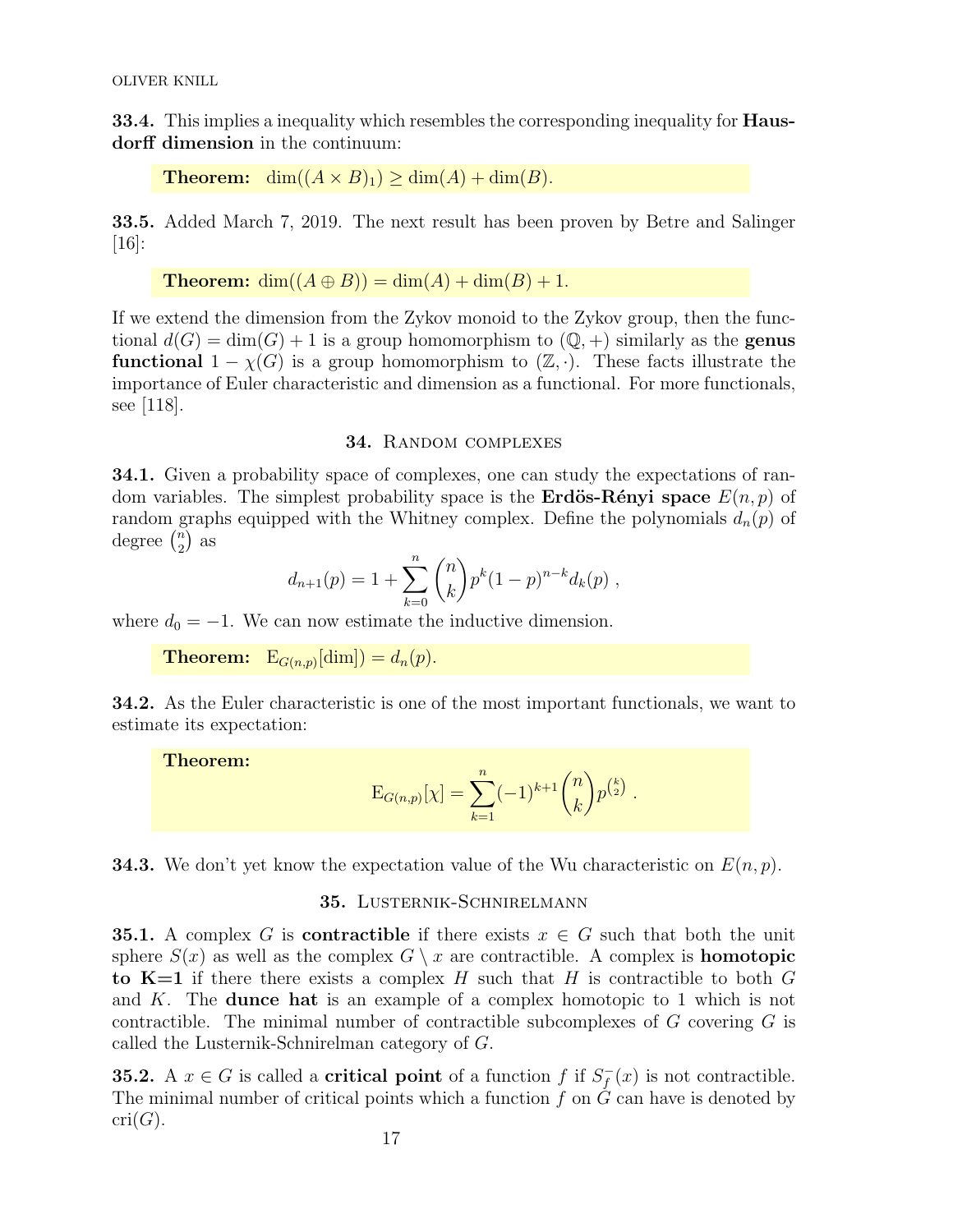**35.3.** There is a graded multiplication  $H^k(G) \times H^l(G) \to H^{k+l}(G)$  called the cup **product**. If  $m-1$  is the maximal number of  $p > 0$ -forms  $f_1, \ldots, f_{m-1}$  for which  $f_1 \cup \cdots \cup f_{m-1}$  is not zero, then m is called the cup length of G.

35.4. The following result, established with Josellis in 2012 is completely analog to the continuum.

**Theorem:**  $cup(G) \leq cat(G) \leq cri(G)$ .

**35.5.** For any critical point  $x_i$ , we can form the maximal complex  $G_i$  which does not contain an other critical point. Each  $U_i$  is contractible and cover  $G$ . This proves  $cat(G) \leq cri(G)$ . If  $cat(G) = n$ , let  $\{U_k\}_{k=1}^n$  be a Lusternik-Schnirelmann cover. Given a collection of  $k_j \geq 1$ -forms  $f_j$  with  $f_1 \wedge f_2 \cdots \wedge \cdots f_n \neq 0$ . Using coboundaries we can achieve that for any simplex  $y_k \in U_k$ , we can change f in the same cohomology class f so that  $f(y_k) = 0$ . Because  $U_k$  are contractible in G, we can render f zero in  $U_k$ . This shows that we can choose  $f_k$  in the relative cohomology groups  $H^k(G, U_k)$  meaning that we can find representatives  $k_j$  forms  $f_j$  which are zero on each  $p_{k_j}$  simplices in the in G contractible sets  $U_k$ . But now, taking these representatives, we see  $f_1 \wedge \cdots \wedge f_n = 0$ . This shows  $cup(G) \leq n$ .

#### 36. Morse inequality

**36.1.** A locally injective scalar function  $f$  on the vertex set of a d-graph is called a Morse function, if  $S_t^$  $f_f(x)$  is a sphere for every x. The **Morse index** is  $m(x) =$  $1 + \dim(S_f^-)$  $f^{-}(x)$ ). The **Poincaré-Hopf index** is  $(-1)^{m(x)}$ . For example, if  $d = 2$ , and  $S_f^$  $f_f(x)$  is 0-dimensional, then  $m(x) = 1$  and  $i_f(x) = -1$ . A function f on an abstract simplicial d-complex G is a Morse function if it is a Morse function on the graph  $G_1$ .

**Theorem:** Every *d*-complex admits a Morse function.

**36.2.** We can build up G as a **discrete**  $CW$ -complex. The number at which a simplex x has been added is a Morse function as  $S(x)$  and  $S<sup>-</sup>(x)$  are both spheres. Also the function  $\dim(x)$  is a Morse function. For d-complexes, the stars of two simplices intersect in a simplex so that:

**Theorem:** For a d-complex, the Green function takes values  $1, -1, 0$ .

We have  $g(x, y) = \omega(x) \omega(y) \chi(W^+(x) \cap W^+(y))$ . We have  $W^+(x) \cap W^+(y) = (1 (S^+(x))(1-\chi(S^+(x))$  which is in  $\{-1,1\}$  if there is an intersection and 0 if not. Let  $b_k(G)$  denote the k'th Betti number. Let  $c_k(G)$  denote the number of critical points of index  $k$ . Here are the weak Morse inequalities:

**Theorem:**  $b_k(G) \leq c_k(G)$ .

We even have the strong Morse inequalities

Theorem:  $(-1)^p \sum_{k=0}^p (-1)^k (c_k - b_k) \ge 0$ 

By Euler-Poincaré, this is zero for the entire sum. It appears as if the **Witten defor**mation proof (see e.g. [41]) works in the discrete too.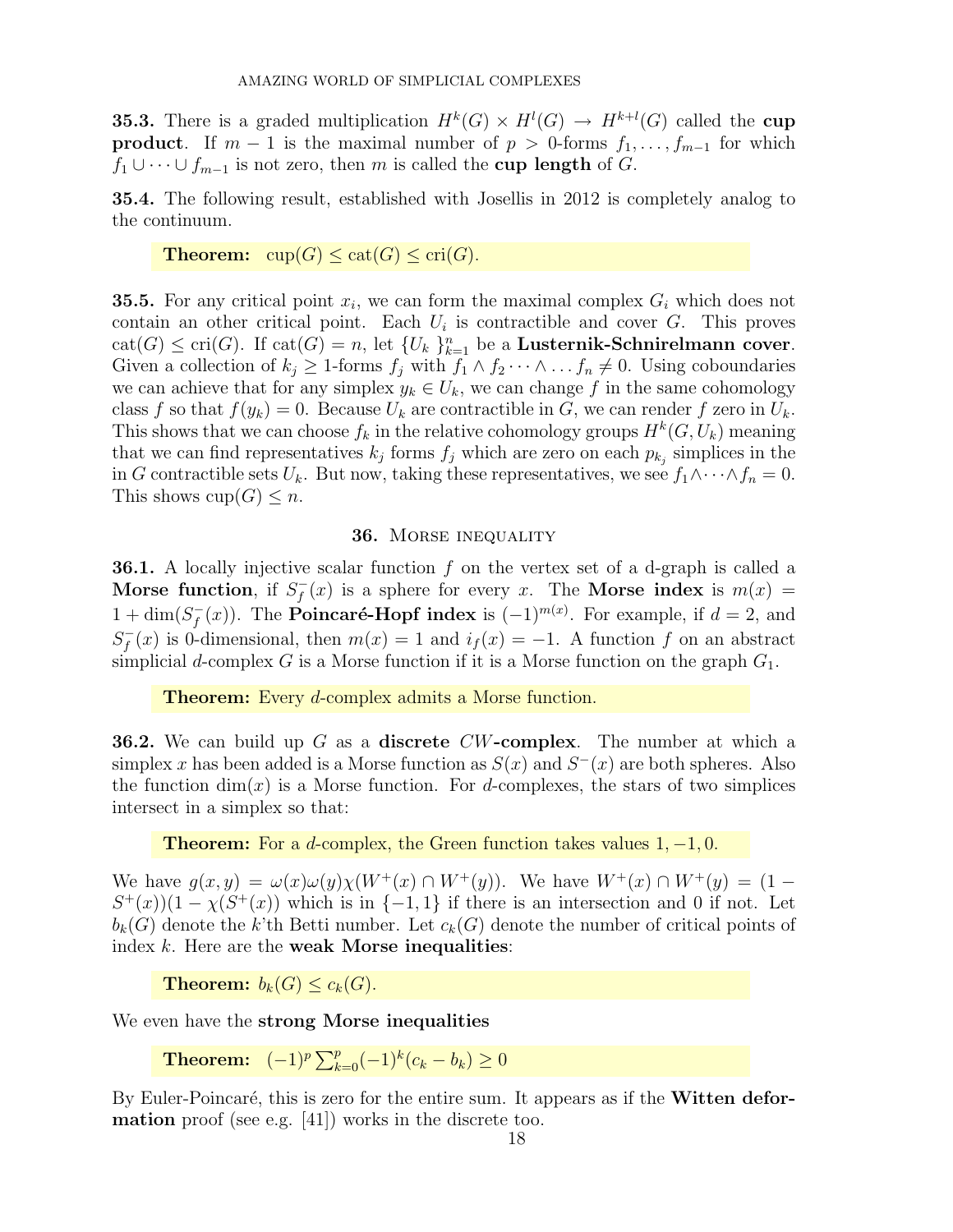# 37. Isospectral deformation

**37.1.** If d is the exterior derivative, the operator  $D = d + d^*$  is the **Dirac operator** of G. The Dirac operator D admits an isospectral Lax deformations  $D' = [B, D] =$  $BD - DB$ , where  $B = d - d^* + \gamma ib$ , if  $D = d + d^* + b$ . The parameter  $\gamma$  is a tuning parameter. For  $\gamma = 0$  the deformation stays real. For  $\gamma \neq 0$ , it is allowed to become complex. The Dirac operator  $D(t)$  defines for every t an elliptic complex  $D: E \to F$ meaning that we have a splitting  $D(t) : E \to F$  such that McKean-Singer relation holds.

Theorem: The Lax system for the Dirac operator is integrable.

**37.2.** The spectrum of  $D(t)$  stays constant. Actually,  $L = D(t)^2$  stays constant.

37.3. We have a deformation of the complex for which all classical geometry like the wave equation stays the same because  $L$  does not change. It is only the underlying  $d$ which changes. The **Connes formula**  $\sup_{|Df|_{\infty}=1} |f(x) - f(y)|$  allows to re-interpret the isospectral deformation as a deformation of the metric. And as curvature is defined by a measure on locally injective function, any deformation of this measure (for example by isospectral deformation of d), gives a deformation of the curvature.

# 38. Trees and Forests

**38.1.** Given a finite simple graph  $G$ , a **rooted spanning tree** is a subgraph  $H$  of G which is a tree with the same vertex set together with a base point x. A rooted spanning forest is a subgraph  $H$  of  $G$  which is a forest with the same vertex set together with a base point x. Let K be the **Kirchhoff Laplacian** of the graph and  $Det(K)$  the **pseudo determinant**, the product of the non-zero eigenvalues of K. It is  $\exp(-\zeta'(0))$  for the **spectral zeta function**  $\zeta(s) = \sum_{\lambda \neq 0} \lambda^{-s}$  of K.

**38.2.** The tree number of a graph G is the number of rooted spanning tree in  $G$ . The forest number of a graph is the number of rooted spanning forests. The first part of the following theorem is the Kirchhoff matrix tree theorem. The second part of the theorem is the Chebotarev-Shamis forest theorem.

**Theorem:** Det(K) is the tree number.  $\det(K + 1)$  is the forest number.

38.3. By Baker-Norine theory, the tree number is also the order of the **Picard group** which appears in the context of discrete Riemann-Roch.

**38.4.** If F, G are arbitrary  $n \times m$  matrices. Write  $p(x) = p_0(-x)^m + p_1(-x)^{m-1} + \cdots$  $p_k(-x)^{m-k}+\cdots+p_m$  for the **characteristic polynomial** of the  $m\times m$  matrix  $F^TG$ with  $p_0 = 1$ . The generalized Cauchy-Binet theorem is

**Theorem:**  $p_k(F^T G) = \sum_{|P|=k} \det(F_P) \det(G_P)$ 

The sum is taken over k-minors P with the understanding that if  $|P| = 0$ , then  $\det(F_P) = 1$ . Generalized Cauchy-Binet implies the polynomial identity  $\det(1 +$  $zF^{T}G$ ) =  $\sum_{P} z^{|P|} \det(F_{P}) \det(G_{P})$  in which the sum is over all minors  $A_{P}$  including the empty one  $|P| = 0$  for which  $\det(F_P) \det(G_P) = 1$ .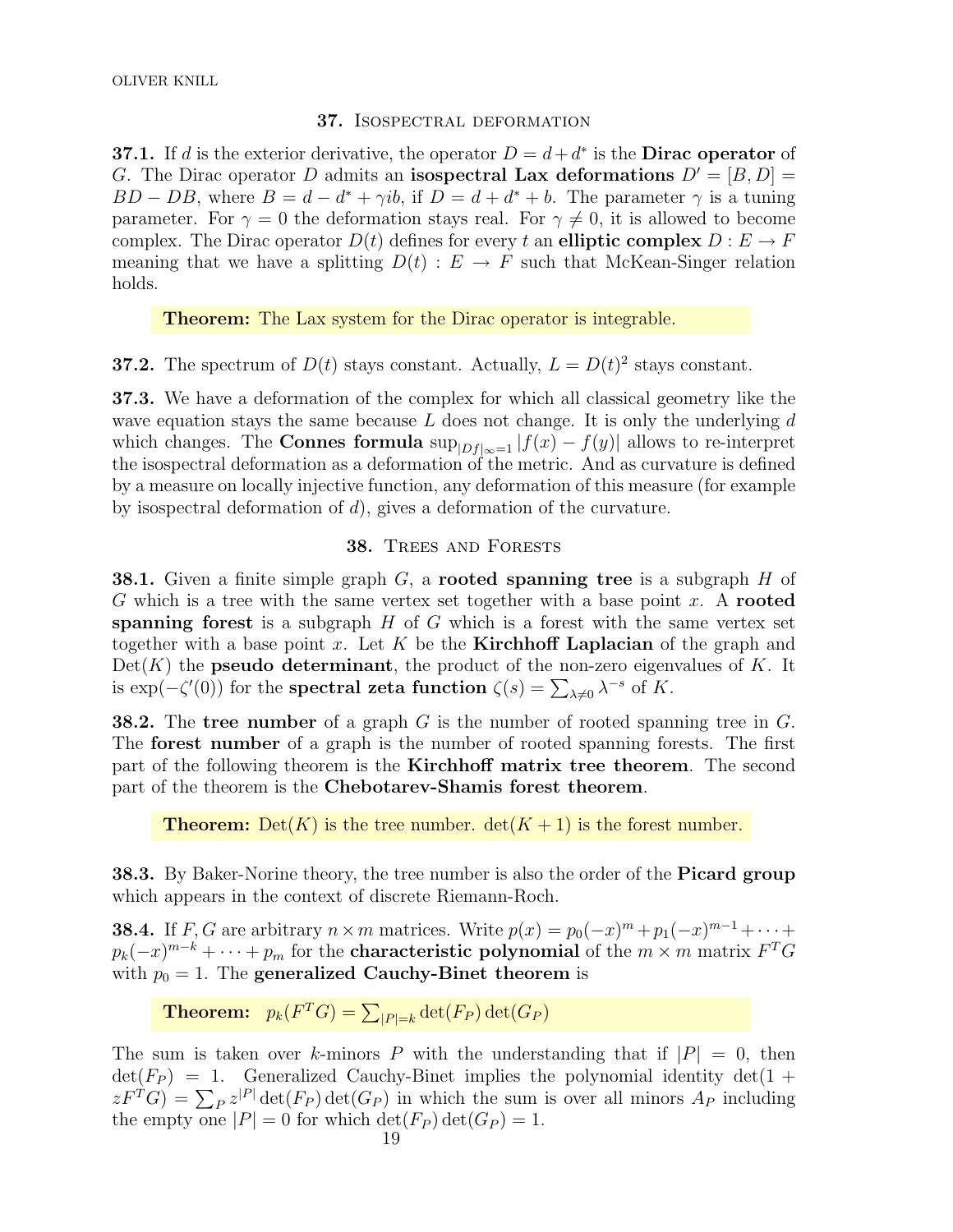#### 39. WAVE EQUATION

**39.1.** Because the Hodge Laplacian is a square  $L = D^2 = (d + d^*)^2$ , the wave equation  $u_{tt} = Lu$  has an explicit **d'Alembert solution**. Let  $D^{-1}$  be the **pseudo inverse** of D. It is defined as  $\sum_{k,\lambda_k\neq 0} u_k u_k^T/\lambda_k$ , where  $Du_k = \lambda_k u_k$  with an orthonormal eigenbasis  ${u_k}$  of D. The matrices  $u_k u_k^T$  are **orthogonal projections** onto the lines spanned by  $u_k$ .

**Theorem:**  $u(t) = \cos(Dt)u(0) + i\sin(Dt)D^{-1}u'(0)$ 

**39.2.** With the **complex wave**  $\psi(t) = u(t) - iDu'(0)$ , we can write the solution of the real wave equation of u as a solution of the Schrödinger equation.

**Theorem:**  $\psi(t) = e^{iDt}\psi(0)$ .

**39.3.** Just use the Euler identity  $e^{iDt} = \cos(Dt) + i\sin(Dt)$  and plug in  $\psi(t) = u(t)$  –  $iDu'(0)$  to see that the relation holds.

#### 40. EULER-POINCARÉ

**40.1.** Let  $\Lambda^p(G)$  be the functions from  $G_p = \{x \in G \mid \dim(x) = k\}$  to R which are anti-symmetric. The exterior derivatives

$$
d_p f(x_0, x_1, \dots, x_p) = \sum_j (-1)^j f(x_0, \dots, \hat{x_j}, \dots, x_p)
$$

define linear map  $d : \Lambda(G) \to \Lambda(G)$ , where  $\Lambda(G)$  is the Hilbert space of dimension  $n = |G|$ . Since  $d^2 = 0$ , the **cohomology groups**  $H^p(G) = \text{ker}(d_p)/\text{im}(d_{p-1})$  are defined. Their dimensions are the Betti numbers  $b_p(G)$ . The matrix  $H = (d + d^*)^2$ decomposes into blocks  $H_k(G)$ . We have the **Hodge relations**:

**Theorem:** dim(ker( $H_k$ )) = dim( $H^k$ ).

40.2. Define the Poincaré polynomial  $p_G(t) = \sum_{k=0} b_k(G)t^k$ . The cohomological Euler characteristic is  $p_G(-1) = b_0(G) - b_1(G) + b_2(G) - \cdots$ . If the f-vector of G is  $(v_0, v_1, v_2, \dots)$ , then the **Euler polynomial** is  $e_G(t) = \sum_{k=0} v_k(G)t^k$ . By definition, we have  $d_G(-1) = \chi(G)$ . The **Euler-Poincaré theorem** tells that the combinatorial and cohomological Euler characteristic agree.

**Theorem:**  $\chi(G) = e_G(-1) = p_G(-1)$ .

# 41. Interaction cohomology

**41.1.** Let  $\Lambda_2^p(G)$  be the functions from  $G_p = \{(x, y) \mid x \cap y \neq \emptyset, \dim(x) + \dim(y) = p\}$ which are anti-symmetric. Like Stokes theorem  $df(x) = f(\delta x)$  for simplicial cohomology, we define the **exterior derivative**  $df((x, y)) = f(\delta x, y) + (-1)^{\dim}(x)f(x, \delta y)$ with the understanding that  $f(\delta x, y) = 0$  if  $\delta x \cap y = \emptyset$  or  $f(x, \delta y) = 0$  if  $x \cap \delta y = \emptyset$ . It defines a linear map  $d : \Lambda_2(G) \to \Lambda_2(G)$ , where  $\Lambda_2(G)$  has as dimension the number of intersecting simplices  $(x, y)$  in G. Again, we can define the **Dirac operator**  $D = d + d^*$ and the **Hodge operator**  $H = D^2$  and decompose the later into blocks  $H_k$ . As before: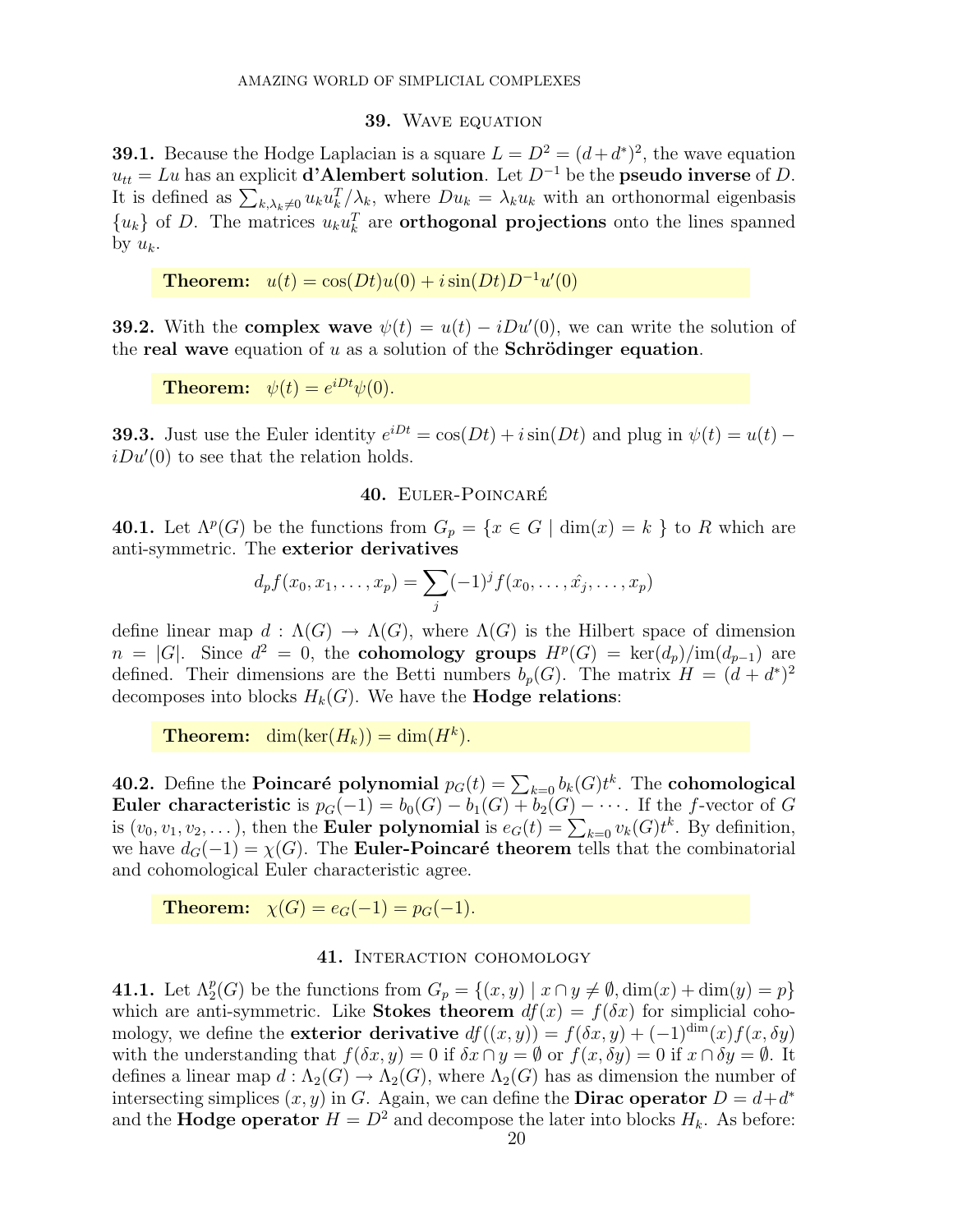**Theorem:** dim(ker( $H_k$ )) = dim( $H^k$ ).

41.2. The quadratic Poincaré polynomial  $p_G(t) = \sum_{k=0} b_k(G)t^k$  and quadratic **Euler polynomial**  $e_G(t) = \sum_{k=0} v_k(G)t^k$  are defined in the same way. By definition, we have  $d_G(-1) = \chi(G)$ . The Euler-Poincaré theorem tells that the combinatorial and cohomological Wu characteristic agree.

**Theorem:**  $\omega(G) = e_G(-1) = p_G(-1)$ .

## 42. STOKES THEOREM

42.1. Examples of **orientation oblivious** measurements are valuations F like  $F(A) =$  $v_k(A)$  measuring the k dimensional volume of a subcomplex A of G or  $\chi(A)$  giving the Euler characteristic of a subcomplex. The length of a subcomplex A for example is  $v_1(A)$ . In the continuum, such quantities are accessible via **integral geometry**, like Crofton type formulas. In the discrete one refers to it also as geometric probability theory.

**42.2.** If valuations are done after an orientation has been chosen on the elements of  $G$ , we get a calculus which features a fundamental theorem. Given an arbitrary choice of orientation of the sets in G, the boundary  $\delta A$  of a subcomplex is in general no more a subcomplex, it becomes a **chain**. Given a form  $F \in \Lambda$ , we can still compute  $F(\delta A)$ . If G is **orientable** d-complex and A is a k-subcomplex with **boundary**  $\delta A$ , then  $\delta A$ is a complex. Stokes theorem tells that for any k-subcomplex A with boundary  $\delta A$ , and any  $k$ -form  $F$ 

**Theorem:**  $dF(A) = F(\delta A)$ .

42.3. For  $k = 1$ , we talk about the **fundamental theorem of line integrals**, for  $k = 2$  we have Stokes theorem and  $k = 3$  goes under the name divergence theorem. The derivative  $d_0: \Lambda^0 \to \Lambda^1$  is the **gradient**, the derivative  $d_1: \Lambda^1 \to \Lambda^2$  is the **curl** and  $d_2: \Lambda^2 \to \Lambda^3$  is the divergence (often just identified with the dual  $d_0^*: \Lambda^1 \to \Lambda^0$ , as 2-forms and 1-forms in three dimensions are dual to each other). This Stokes theorem holds both for the familiar **simplicial calculus** related to Euler characteristic  $\chi(G)$ as well as the **connection calculus** related to the Wu characteristics  $\omega_k(G)$ .

## 43. QUADRATIC LEFSCHETZ FIXED POINT

43.1. Given an automorphism T, define the quadratic Lefschetz number  $\chi_T(G)$ , the super trace of the induced map on cohomology.

**Theorem:**  $\chi_T(G) = \sum_{x \sim y, (x,y) = (T(x),T(y))} i_T(x,y)$ 

43.2. We can especially look at the case when G is a ball. This is cohomologically non-trivial.

**Theorem:** An endomormorphism of a ball G has a fixed  $(x, y)$ ,  $x \cap y \neq \emptyset$ .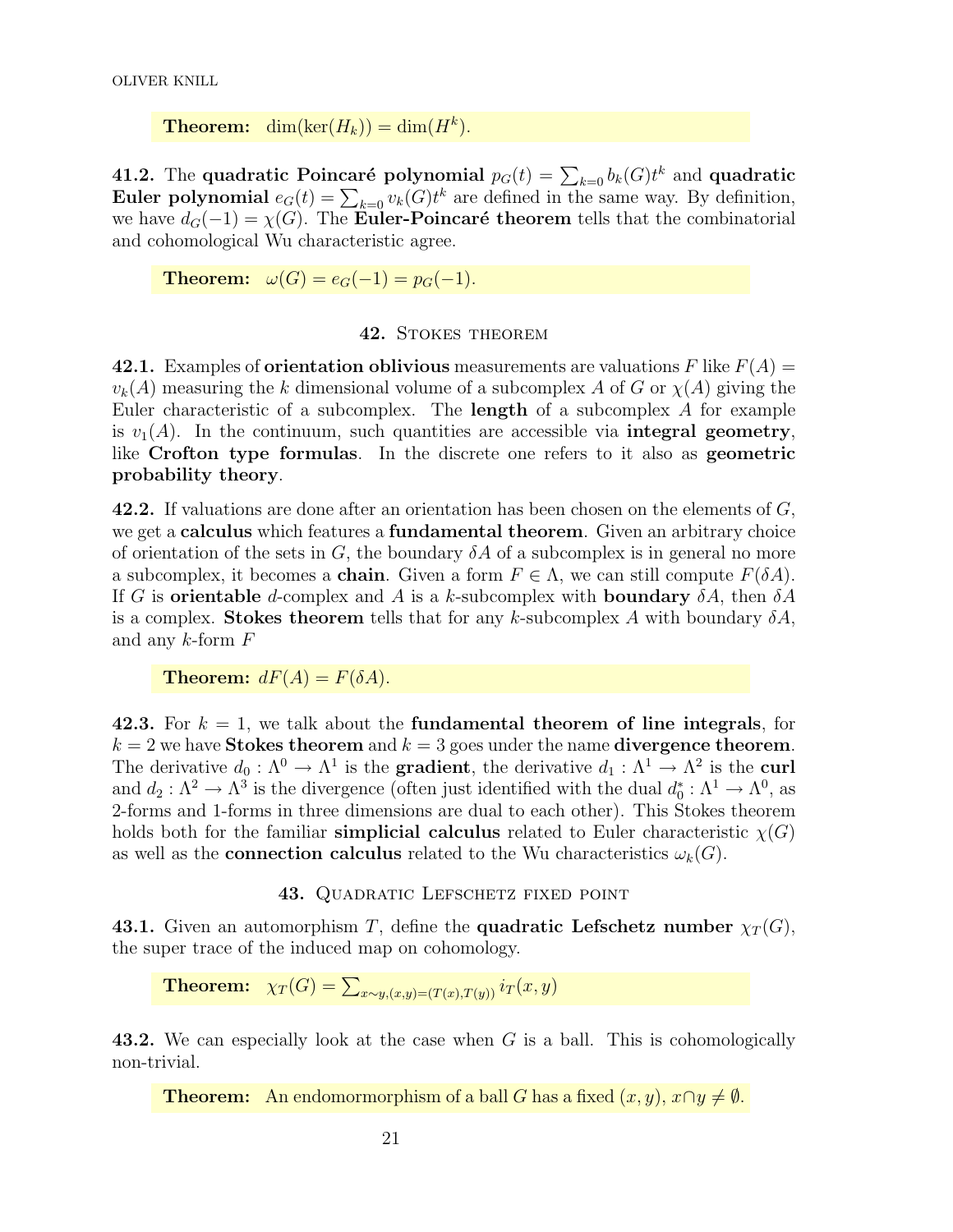#### 44. Eulerian spheres

44.1. Let  $\mathcal{G}_d$  be the class of d-graphs,  $\mathcal{S}_d$  the class of d-spheres,  $\mathcal{B}_d$  the class of dballs, and  $\mathcal{C}_k$  the class of graphs with **chromatic number** k. Note that all Barycentric refinements of a complex are Eulerian. We call the class  $S_d \cap C_{d+1}$  the class of **Eulerian** spheres and  $\mathcal{B}_d \cap C_{d+1}$  the class of Eulerian disks. The 0-sphere  $2 = 1 + 1$  is Eulerian. Eulerian 1-spheres are cyclic graphs with an even number of vertices.

Theorem: Every unit sphere of an Eulerian sphere is Eulerian.

44.2. The dual graph G of a d-sphere G is the graph in which the d-simplices are the vertices and where two simplices are connected, if one is contained in the other. A graph  $(V, E)$  is **bipartite** if  $V = (A \cup B$  with disjoint A, B such  $E = \{(a, b) \mid a \in E\}$  $A, b \in B$ . Every Barycentric refinement of a complex is a bipartite graph as we can take  $A = \{x \in G \dim(x) \text{ even}\}\$ and  $B = \{x \in G \dim(x) \text{ odd}\}\.$ 

**Theorem:** For  $G \in \mathcal{S}_d$ , then  $\hat{G}$  is bipartite if and only if G is Eulerian.

# 45. Hamiltonian property

45.1. A finite simple graph  $G$  is called **Hamiltonian**, if there exists a **Hamiltonian** cycle, a path visiting each vertex of G exactly once. Hassler Whitney proved in 1931 a theorem which can be reformulated as 2-spheres being Hamiltonian. One can generalize this to arbitrary dimension.

**Theorem:** Every *d*-graph is a Hamiltonian graph.

45.2. The proof of this theorem is constructive. The path can be constructed in a time polynomial of the number of vertices. We can cut out part of the cycles, find Hamiltonian cycles in both parts, then combine the cycles. See [142].

# 46. Riemann-Hurwitz

46.1. The automorphism group  $Aut(G)$  of a simplicial complex is the group of all automorphisms of G. An endomorphism T is a simplicial map  $G \to G$ . If an endomorphism T is restricted to the **attractor**  $\bigcap_k T^k(G)$  is an automorphism. An automorphism T of G induces automorphisms on Barycentric refinements and so graph **automorphisms**. The equivalence classes  $G_2/A$  are complexes again.

**Theorem:** If  $A \subset \text{Aut}(G)$ , then  $G_1/A$  is a simplicial complex.

**46.2.** We need a refinements. The automorphism  $T(a) = b, T(b) = a$  on  $G =$  $\{\{a,b\},\{a\},\{b\}\}\$  has no complexes  $G/A$ ,  $G_1/A$  but  $G_1/A$  is a circle. The circle is a 2:1 cover of the interval, ramified at the two boundary points of the interval.

**46.3.** We can see  $G_1$  as a **branched cover**  $G_1/A$ , **ramified** over some points. If G was a d-graph, then  $G_1/A$  is a discrete **orbifold**. If there are no ramification points, then the cover  $G \to G/A$  is a fibre bundle with structure group A.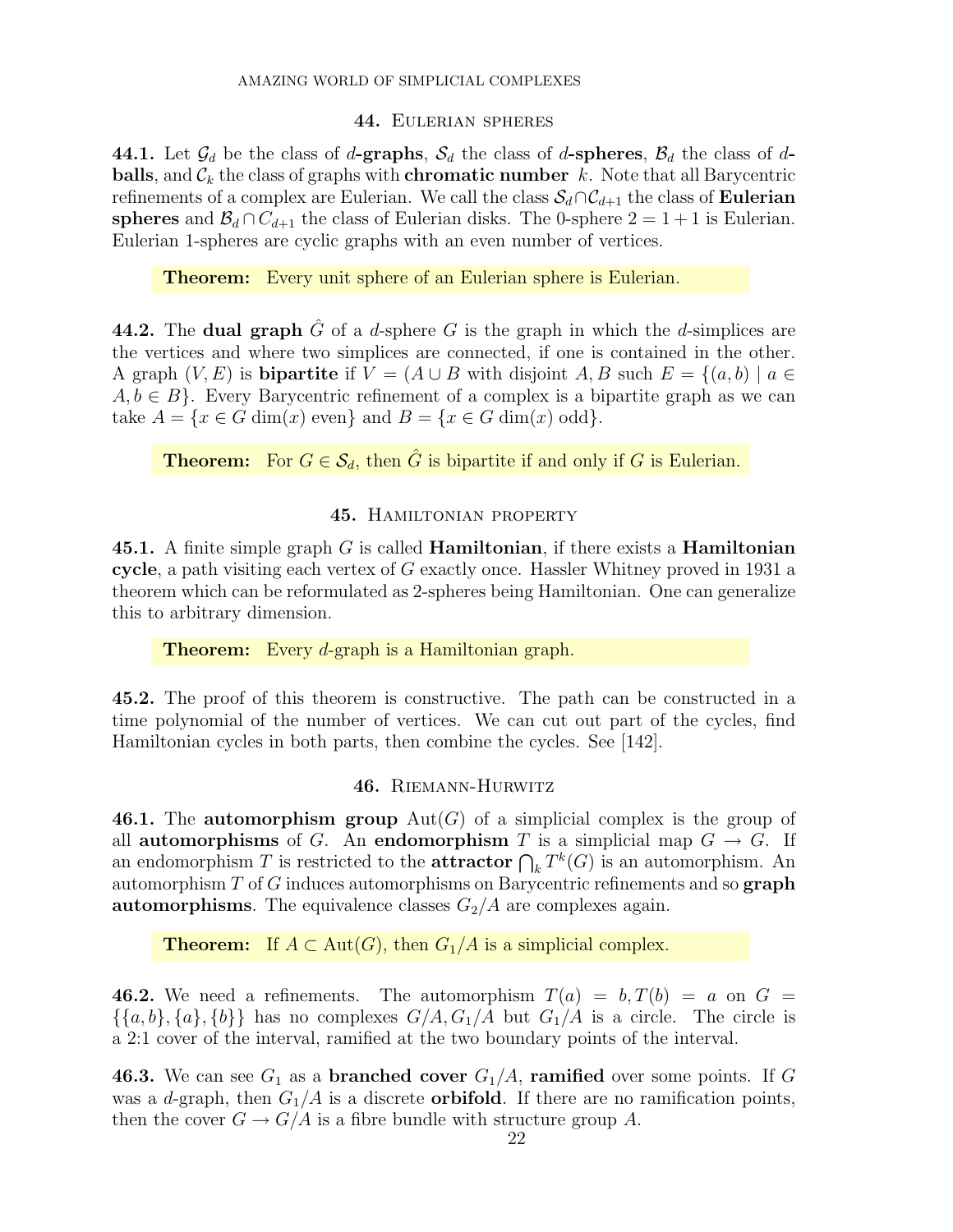**46.4.** Given an automorphism T, define the **ramification index**  $e(x) = 1 - \sum_{T \neq 1, T(x) = x} \omega(x)$ of X. The following remark was obtained with Tom Tucker. It is a discrete Riemann-Hurwitz result:

**Theorem:**  $\chi(G) = |A|\chi(G/A) - \sum_{x \in G}(e(x) - 1)$ 

46.5. For every subset  $\mathcal{G}_k$  of indices of fixed dimension k, we have by the **Burnside** lemma  $\sum_{T\in A}\sum_{x\in\mathcal{G}_k,T(x)=x}1=|A||\mathcal{G}_k|$ . The super sum gives  $\sum_{T\in A}\sum_{x,T(x)=x}\omega(x)=$  $|A|\chi(H)$ . This gives  $\sum_{T\neq 1} \sum_{x\in G} \omega(x) + \sum_{x\in G} \omega(x) = |A|\chi(H)$ .

**46.6.** Let  $\chi(G, T)$  denote the Lefschetz number of T. From the Lefschetz fixed point formula we get

**Theorem:**  $\chi(G/A) = \frac{1}{|A|} \sum_{T \in A} L(G, T)$ 

# 47. Riemann-Roch

47.1. A divisor X is an integer-valued function on  $G$ . The simplex Laplacian L is defined as  $L(x, y) = \omega(x)\omega(y)H_0(x, y)$ , where  $H_0$  is the Kirchhoff Laplacian of the simplex graph (Hasse diagram) in which  $G$  is the vertex set and two  $x, y$  are connected if one is contained in the other and the dimensions differ by 1. The simplex graph is one-dimensional as it has no triangles. A divisor  $X$  is called **principal** if  $X = Lf$  for some integer valued function f. Write  $(f) = Lf$ . We think of a divisor as a **geometric object** and define its Euler characteristic  $\chi(G) = \sum_x \omega(x)X(x)$ . A divisor is essential if  $\omega(x)X(x) \geq 0$  for all x. The linear system |X| of X is the set of f for which  $X + (f)$  is essential. Its **dimension**  $l(X)$  is the maximal  $k \geq 0$  such that for every  $m < k$  and every Y of  $\chi(Y) = m$ , the divisor  $X - Y$  is essential. With the **canonical divisor**  $K(x) = 0$ , the simplest Riemann-Roch theorem is

Theorem:  $l(X) - l(K - X) = \chi(X)$ .

47.2. This is Baker-Norine theory, slightly adapted to change the perspective: classically a divisors appear one a curve (Riemann surface or 1-dimensional graph) G and deg(X) +  $\chi$ (G) =  $\chi$ (X). One usually centers at the geometric underlying object which gives the canonical divisor  $K = -2$  (as a function) which is in the case when  $G$  is one-dimensional is linearly equivalent to the negated curvature function  $K(v) = 2 + deg(v)$  on the **vertices** of G. In the discrete we can put an other coordinate system and reflect at 0 rather than the geometric object. This is not possible in the continuum. Riemann-Roch tells that the signed distance to the surface  $\chi(G) = 0$ is  $\chi(G)$ .

47.3. Reflecting at 0 rather than at usual canonical divisor representing the curve G allows to have a Riemann-Roch for arbitrary dimensions. Generalizing Baker-Norine naively to higher dimensional simplicial complexes does not work, as the curvature  $\kappa$ of  $\chi(G)$  has only in the one-dimensional case the property that  $K = -2\kappa$  is a divisor. Classically  $l(X)$  and  $l(K-X)$  have cohomological interpretations. Also here, Riemann-Roch appears like a fancy Euler-Poincaré formula for a now signed cohomology, but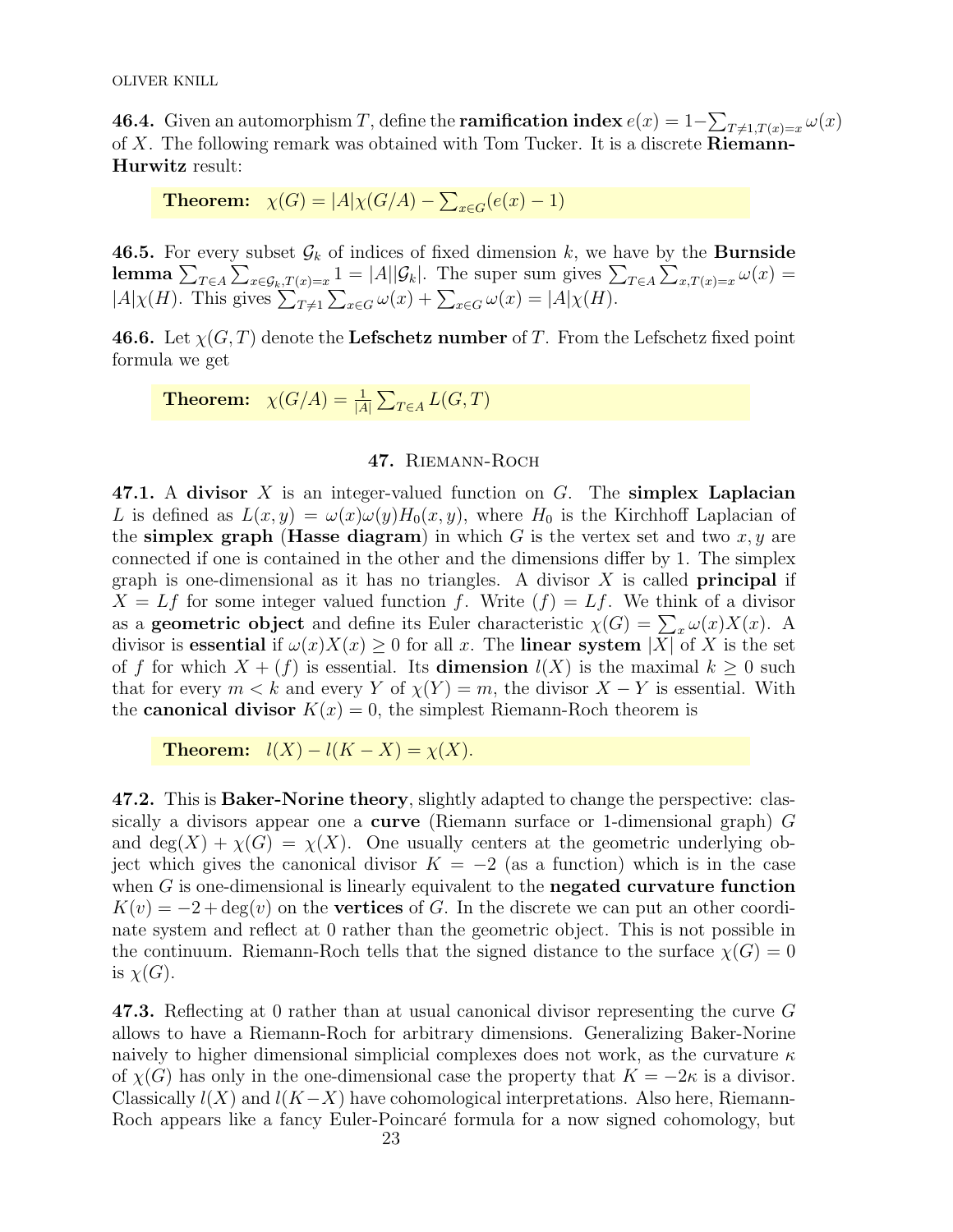it is deeper than Euler-Poincaré as the surface  $\ker(\chi)$  is **bumpy**: it contains both generic divisors as well as special divisors.

47.4. The image of L is a linear subspace of the set  $\text{ker}(G) = \{\chi(G) = 0\}$ . The quotient ker( $\chi$ )/im(L) is the **Picard group** or **divisor class group**. The equivalence classes of divisors can be represented by rooted spanning trees in the simplex graph. This defines a group structure on rooted spanning trees. That there is a bijective identification between divisor classes and spanning trees is the subject of:

Theorem: The Picard group is isomorphic to the tree group.

# References

47.5. For the history of topology $[44, 85]$  and graph theory [168, 85, 62] and discrete geometry [23]. See [72, 198, 184] for notations in algebraic topology, [71, 18, 24] for graph theory.

47.6. Abstract simplicial complexes appeared in 1907 by Dehn and Heegaard [29, 165]. In [4] they appeared under the name unrestricted skeleton complex. In [211], J.H.C. Whitehead calls them symbolic complexes. For references on simplicial complexes, see [87, 201, 202].

47.7. The category of simplicial complexes is as an axiom system a complexity minimum in the landscape of mathematical constructs. Adding more conditions leads to constructs like buildings (which are simplicial complexes covered by apartments) or matroids (which is a variant of simplicial complex in which the empty set is included), removing conditions leads to larger axiom systems. Already the definition of a partially ordered set requires more input as it defines a binary relation and the specification of reflexivity, antisymmetry and transitivity.

47.8. The importance of the Dehn-Heegard definition can not be over estimated as it frees from the concept of Euclidean space and defining simplicial complexes in Euclidean spaces which is more complicated as it requires to specify conditions on intersections. From the computer science point of view, one has to store a data structure with Euclidean vectors and given such a data structure requires quite a bit of work to double check that it is a valid simplicial complex. Even in modern time of 3d printing, there can be frustrations in realizing a complex because the actual data have degenerate points [197, 150] meaning often they are actually not simplicial complexes.

47.9. Sometimes, in the definition of simplicial sets G the vertex set V with condition  ${x} \in G$  added, but that is redundant as the **set of points**  $V = \bigcup_{x \in G} x$  is defined by G itself. To appreciate the elegance of the construct of Dehn and Heegaard, one might want to compare with the proposal of Euclid stating that a point is which has no part. The later is an extremely vague definition which would include "elementary particles", a notion which is relative as things which "have no part" have often turned out to be made of smaller parts.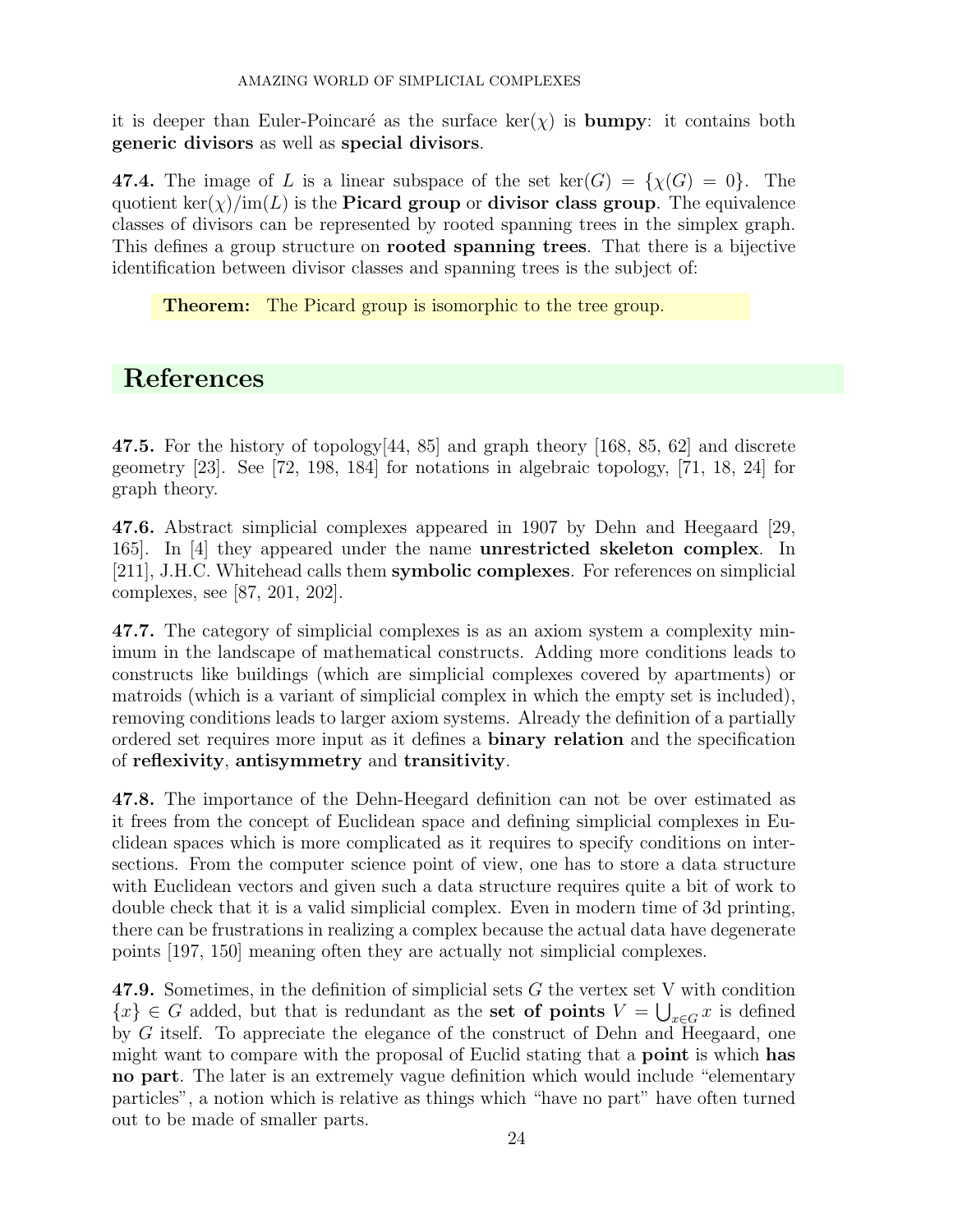47.10. Some of the results generalize to  $\Delta$  sets, partially ordered sets or simplicial sets (all constructs which generalize simplicial complexes). In physics, locally finite posets are called causal sets. Some connection calculus however does not generalize. The unimodularity theorem for example does not hold for simplicial sets, at least for the approaches we tried so far. It does extend to the strong ring.

47.11. Homotopy theory as developed by [211] uses elementary expansions and contractions. Homotoptic complexes are said to have the same "nucleus". [211] uses "collapsible" for "homotopic to a point". See also [210]. The notions appearing for simplices described by graph theory, see [84, 83, 31].

47.12. Dimension theory has a long history [39]. The inductive definition of graphs appeared first in [100]. We studied the average in [97].

47.13. Random graphs were first studied in [48]. The average Euler characteristic appears in [97].

47.14. The idea of seeing geometric quantities as expectations is central in integral geometry. The first time, that curvature was seen as an expectation of indices is Banchoff [9, 10]. Random methods in geometry is part of integral geometry as pioneered by Crofton and Blaschke [22, 167]. We have used in in [121, 104] and [103, 112]. Having curvature given as an expectation allows to deform it. Given a unitary flow  $U_t$  on functions for example produces a deformation of the curvature.

47.15. Discrete curvature traces back to a combinatorial curvature appearing already in [46] and considered by Heesch [17] in the context of graph coloring and extended in [61]. The formula  $K(p) = 1 - V_1(p)/6$  and for graphs on the sphere appears also in [176, 177], where it is also pointed out that  $\sum_{p} K(p) = 2$  is Gauss-Bonnet formula. Discrete curvature was used in [76] and unpublished work of Ishida from 1990. Higushi uses  $K(p) = 1 - \sum_{y \in S(p)} (1/2 - 1/d(y))$ , where  $d(y)$  are the cardinalities of the neighboring face degrees in the sphere  $S(p)$ . In [205], the **combinatorial curvature**  $K(p)$  =  $1 - d(p)/2 + \sum_{q} 1/n(q)$  for polyhedral graphs is considered, where  $n(y)$  are the sidenumbers of the polygons  $q$  adjacent to  $p$ . For two dimensional graphs, where all faces are triangles, these curvatures simplify to  $d_j = 3$  so that  $K = 1 - |S|/6$ , where |S| is the cardinality of the sphere  $S(p)$ . In [100] second order curvatures were used.

47.16. The Levitt curvature in arbitrary dimension appears in [156]. We rediscovered it in [98] after tackling dimension by dimension separately, not aware of Levitt. We got into the topic while working on [100]. Chern's proof is [33] followed [5, 50].

47.17. See [181, 41] for modern proofs of Gauss-Bonnet-Chern. Historical remarks are in [34].

47.18. The Erdös Rényi probability space were introduced in [48]. The formulas for the average dimension and Euler characteristic has been found in [97]. The recursive dimension was first used in [100]. We looked at more functionals in [118].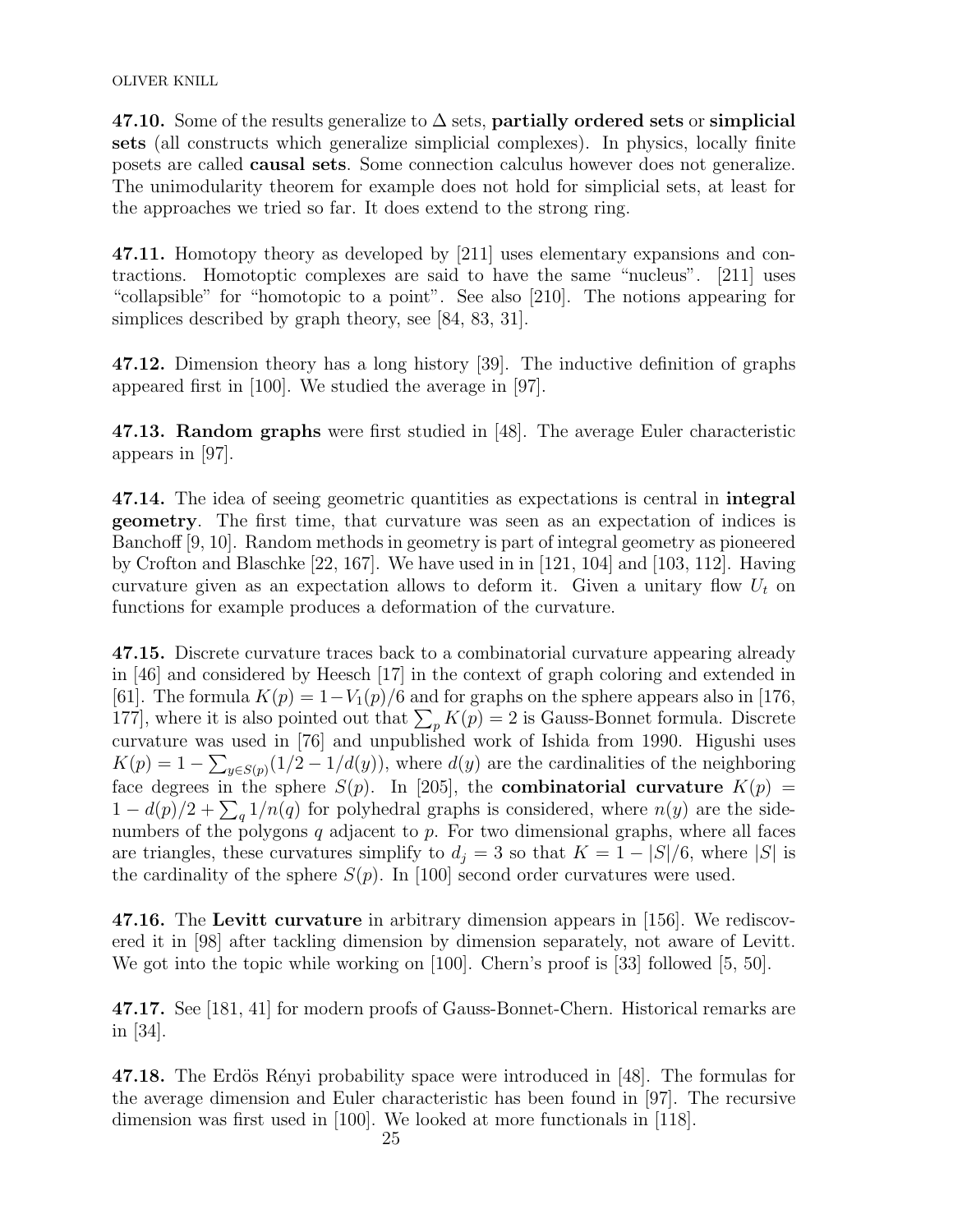47.19. The discrete Hadwiger Theorem appears in [92]. The continuous version is [67]. For integral geometry and geometric probability, see [186]. The theory of valuations on distributive lattices has been pioneered by Klee [93] and Rota [183] who proved that there is a unique valuation such that  $X(x) = 1$  for any join-irreducible element. See also [57].

47.20. Wu characteristic appeared in [208] and was discussed in [63]. We worked on it in [131] and announced cohomology in [147] and [148]. For the connection cohomology belonging to Wu characteristic, see [141].

47.21. For discrete Poincaré-Hopf see [102] and an attempt to popularize it in [106] or Mathematica demonstrations [99, 101]. It got pushed a bit more in [103]. For the classical Poincaré-Hopf, see [200]. For the classical case, Poincaré covered the 2-dimensional case in chapter VIII of [174] It got extended by Hopf in arbitrary dimensions [79]. It is pivotal in the proof of Gauss-Bonnet theorems for smooth Riemannian manifolds (i.e.  $[66, 199, 77, 73, 45, 15]$ .

47.22. Discrete McKean-Singer was covered in [105]. The best proof in the continuum is [41]. The classical result is [160]. In [135], the suggestion appeared to define elliptic discrete complexes using McKean-Singer.

47.23. The Zykov sum (join) was introduced in [214] to graph theory. The strong ring was covered in [137, 140]. The extension of the monoid to a group is what is familiar when constructing integers from natural numbers or fractions from integers and known as the Grothendieck group completion. We first found a multiplication making the Zykov group to a ring by trial and error, then later saw that this ring is dual to the Sabidussi multiplication [185]. See [70, 194, 196].

47.24. The Brouwer-Lefschetz theorem is [107]. It generalizes the 1-dimensional case [170]. The classical result is [155]. See also [80].

47.25. The classical Kuenneth formula is [152]. The graph version [128], uses the Barycentric refinement  $(A \times B)_1$  of the Cartesian product  $A \times B$ . In the strong ring things are almost immediate via Hodge.

47.26. About the history of discrete notions of manifolds, see [192]. The Evako definition of a sphere as a cell complex for which every unit sphere is a  $n-1$  sphere and such that removing one point makes it contractible was predated by approaches of Vietoris or van Kampen. The later would have accepted homology spheres as unit spheres.

47.27. The classical Sard theorem is [187]. The discrete version appears in [129]. It lead us to look at geometric coloring questions.

47.28. Our proof in the discrete is [127]. For the Jordan-Brouwer separation theorem, see [88, 26] or [206, 2, 95, 69, 42, 182, 172]. The Mazur-Morse-Brown theorem [159, 163, 27] assures that the complementary domains A, B are homeomorphic to Euclidean unit balls if the embedding of  $H$  is locally flat. The Alexander sphere is [3]. The Schoenflies theme is introduced in [189, 190, 191]. Various discrete versions were studied [32, 74, 49, 204, 207, 158, 203]. Discrete versions are also interesting for constructive proofs [13].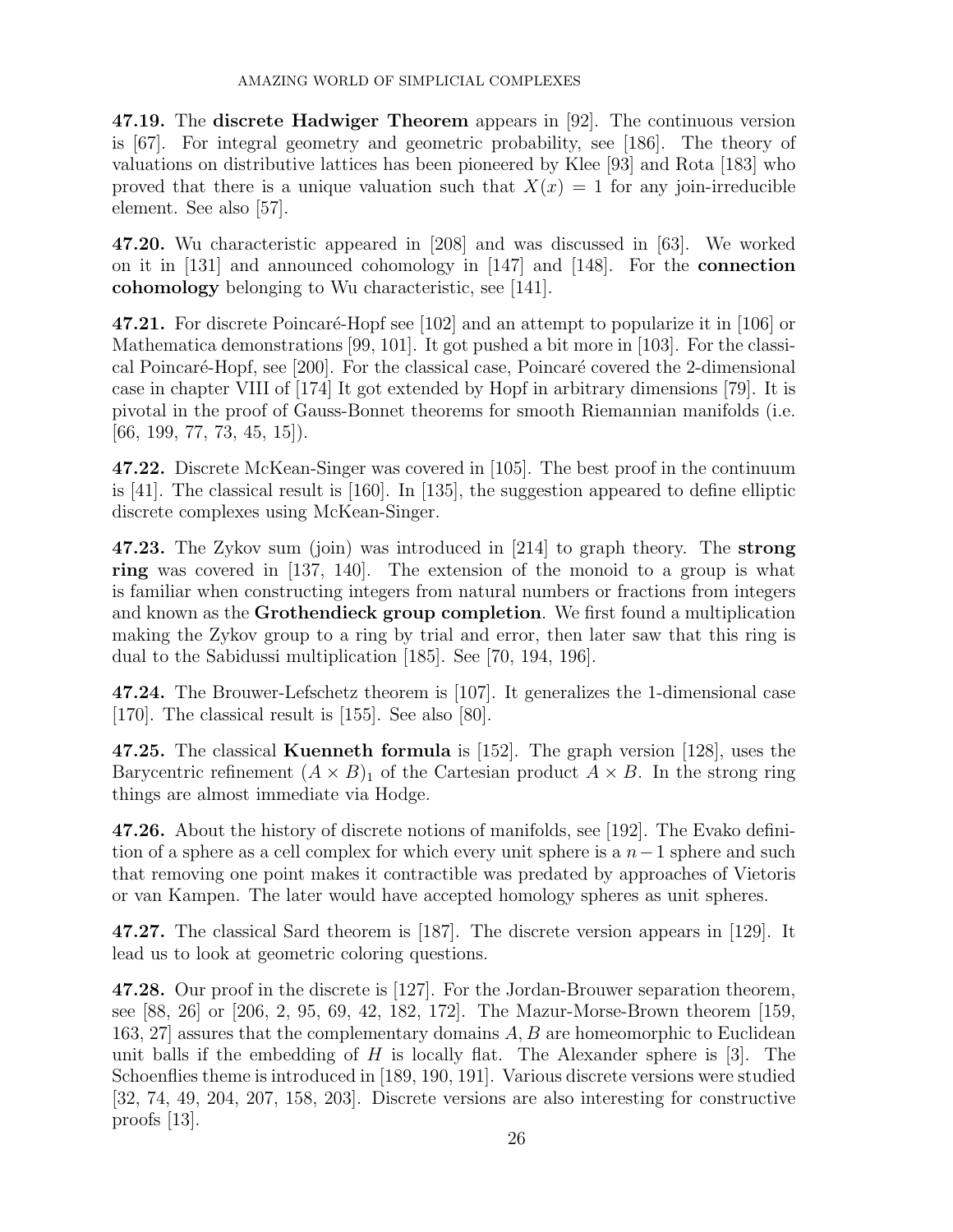47.29. For the spectral universality, see [125, 130]. It uses a result of Lidskii-Last [195] which assures if  $||\mu - \lambda||_1 \leq \sum_{i,j=1}^n |A-B|_i$  for any two symmetric  $n \times n$  matrices A, B with eigenvalues  $\alpha_1 \leq \alpha_2 \leq \cdots \leq \alpha_n$ .

47.30. The discrete exterior derivative goes back to Betti and Poincaré and was already anticipated by Kirchhoff. As pointed out in [107], the discrete Hodge point is [47]. It appeared also in [81]. The discrete Dirac operator was stressed in [109].

47.31. The unimodularity theorem  $|\det(L)| = 1$  was discovered in February 2016, announced in [149] and proven in [132]. An other proof was given in [164].

47.32. We have looked at the arithmetic of unit spheres in [139], especially in the context of the diagonal Green function entries. The other Green function entries are covered in [145].

47.33. The result  $\chi(G) = p(G) - n(G)$  was proven in [138, 145]. The functional equation for the spectral zeta function of the connection Laplacian was proven in [143]. Earlier work in the Hodge Zeta case is [146]. The zeta function is called Dyadic because the Barycentric limit is in an ergodic setup a von Neumann-Kakutani system [96], which has the Prüfer group as the spectrum. The system is a group translation on the dyadic group of integers and also known as the adding machine.

47.34. The Hydrogen relation  $H = L - L^{-1}$  for one-dimensional complexes was studied in [134, 136] and [144].

47.35. An earlier talk [119] summarizes things also. [110] is an earlier snapshot about the linear algebra part. [122, 106] summarize the calculus.

47.36. The matrix tree theorem is [90]. It is based on the Cauchy-Binet theorem [30, 19]. A generalization [117] gives the coefficients of the characteristic polynomial. The Chebotarev-Shamis theorem is [173, 178]. See also [108], where we initially were not aware of the work of Chebotarev and Shamis.

47.37. We used multi-linear algebra [60] for the proof of the generalized Cauchy-Binet. The closest proof of the classical theorem is in [82]. The classical theorem deals with the determinant of  $F^T G$  which is one coefficient of the characteristic polynomial p We first generalized it to the pseudo determinant which is the product of the non-zero eigenvalues and the first non-zero coefficient of  $p$ . A new proof of the generalized Cauchy-Binet formula avoiding multi-linear algebra is given in [78].

47.38. The Lax deformation of exterior derivatives was introduced in [114, 113] and was motivated by Witten deformation [212, 41]. Lax systems were introduced first to [154]. Commutation relations of that form have appeared earlier when describing free tops  $L' = [B, L]$ , where  $B = I^{-1}L$  is the angular velocity and L the angular velocity in  $so(n)$ , which are geodesics in  $SO(n)$  [6].

47.39. The Connes formula [36] is elementary but crucial in the process of generalizing Riemannian geometry to non-commutative geometry.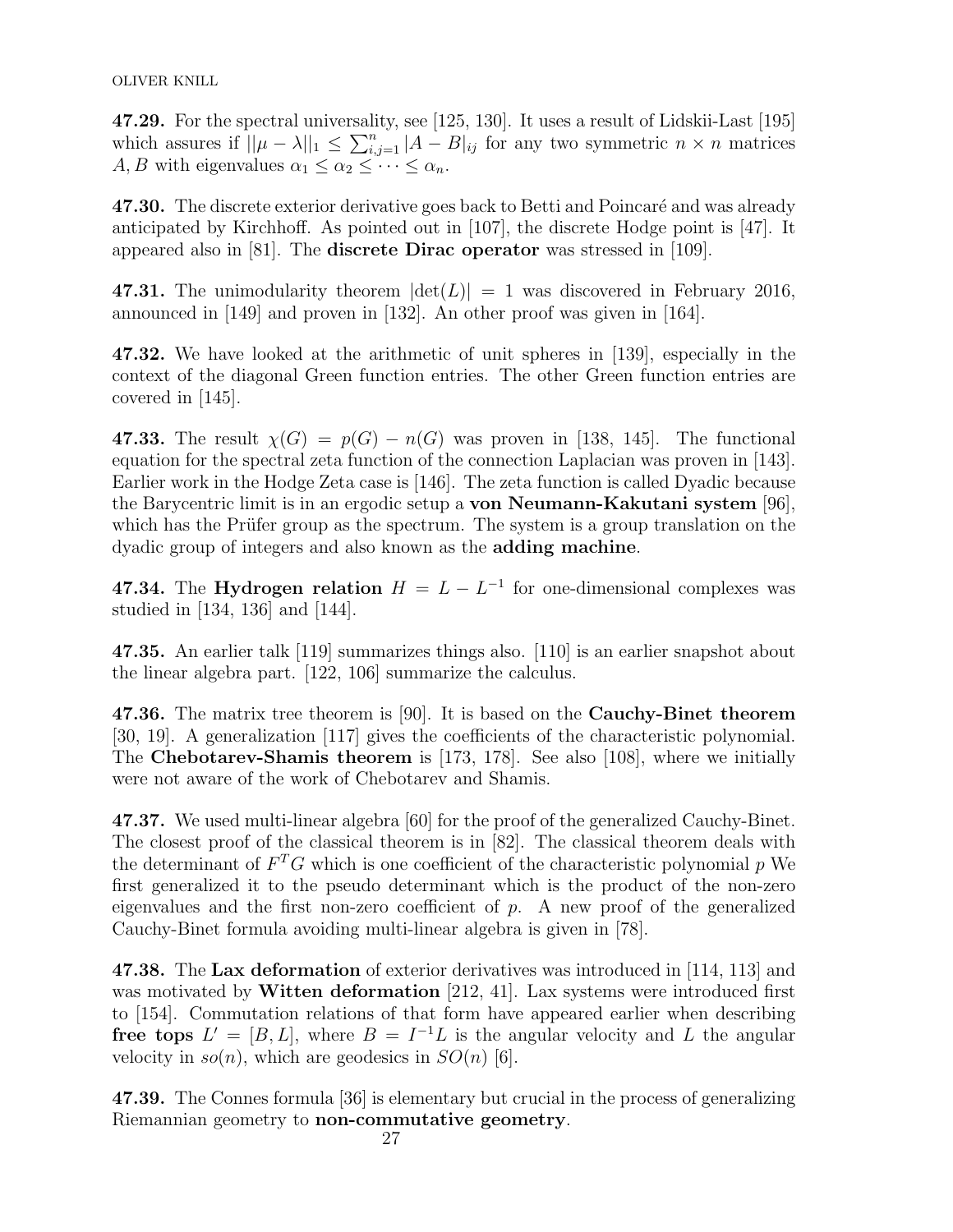47.40. After finding a multiplication completing the Zykov addition to a ring in [137], we realized it is the dual to the Sabidussi ring. In [140], we looked at the ring generated by the Cartesian product. It is a subring and consists of discrete CW complexes. Unlike for simplicial sets, the classical theorems like Gauss-Bonnet and energy theorem go over.

47.41. Riemann-Roch for graphs is [7]. See also [8]. We worked on Riemann-Hurwitz in [151]. The usual approach for Riemann-Hurwitz in graph theory is to see them as discrete analogues of algebraic curves or Riemann surfaces see [161].

47.42. [209] first looked for a combinatorial definition of spheres. Forman [54] defined spheres through the Reeb as objects admitting 2 critical points. See also [55]. More on discrete Morse theory in [56, 58].

47.43. We used data fitting to get first heuristically the Stirling formula then proved it. It is however considered "well known" [25]. It appears also in [201, 157, 75].

47.44. The history of polytopes is a "delicate task" [43]. The Euler polyhedron formula (Euler's gem) was discussed in [180]. The early proofs of Schläfli and Staudt had still gaps according to [29]. See also [28, 68] for pointing out the importance of shellability. The difficulty is also explained in [153, 64].

47.45. The story of polyhedra is told in [180, 38]. Historically, it was developed in [188], [193], [175]. Coxeter [38] defines a polytop as a convex body with polygonal faces. [65] also works with convex polytopes in  $\mathbb{R}^n$  where the dimension is the dimension of the affine span.

47.46. The perils of a general definition of a polytop were known since Poincaré (see  $[1,$ 180, 35, 153]). Polytop definitions are given in [188, 38, 65, 86]. Topologists started with new definitions [4, 53, 37, 198], and define first a simplicial complex and then polyhedra as topological spaces which admit a triangularization by a simplicial complex.

47.47. Dehn-Sommerville relations have traditionally been formulated for convex polytopes and then been generalized to situations where unit spheres can be realized as convex polytopes. See [94, 169, 166, 157, 25, 75, 91] or [14].

47.48. We started to think about graph coloring during the project [124]. The reports [120] and [126] explored this a bit more. It is related to Fisk theory [52, 51].

47.49. Some special graphs appearing when counting was considered in [133]. When writing this, we were not aware that the cell complex introduced already in [20] which goes much further than what we did. Other classes of complexes called orbital networks [111, 115, 116] were studied first with Montasser Ghachem.

47.50. For the Alexander duality, see [21]. Originally established by Alexander in 1922, it was formulated by Kalai and Stanley in combinatorial topology. We formulated it with cohomology rather than homology and cohomology. As such it is an identity where we have numbers on both sides.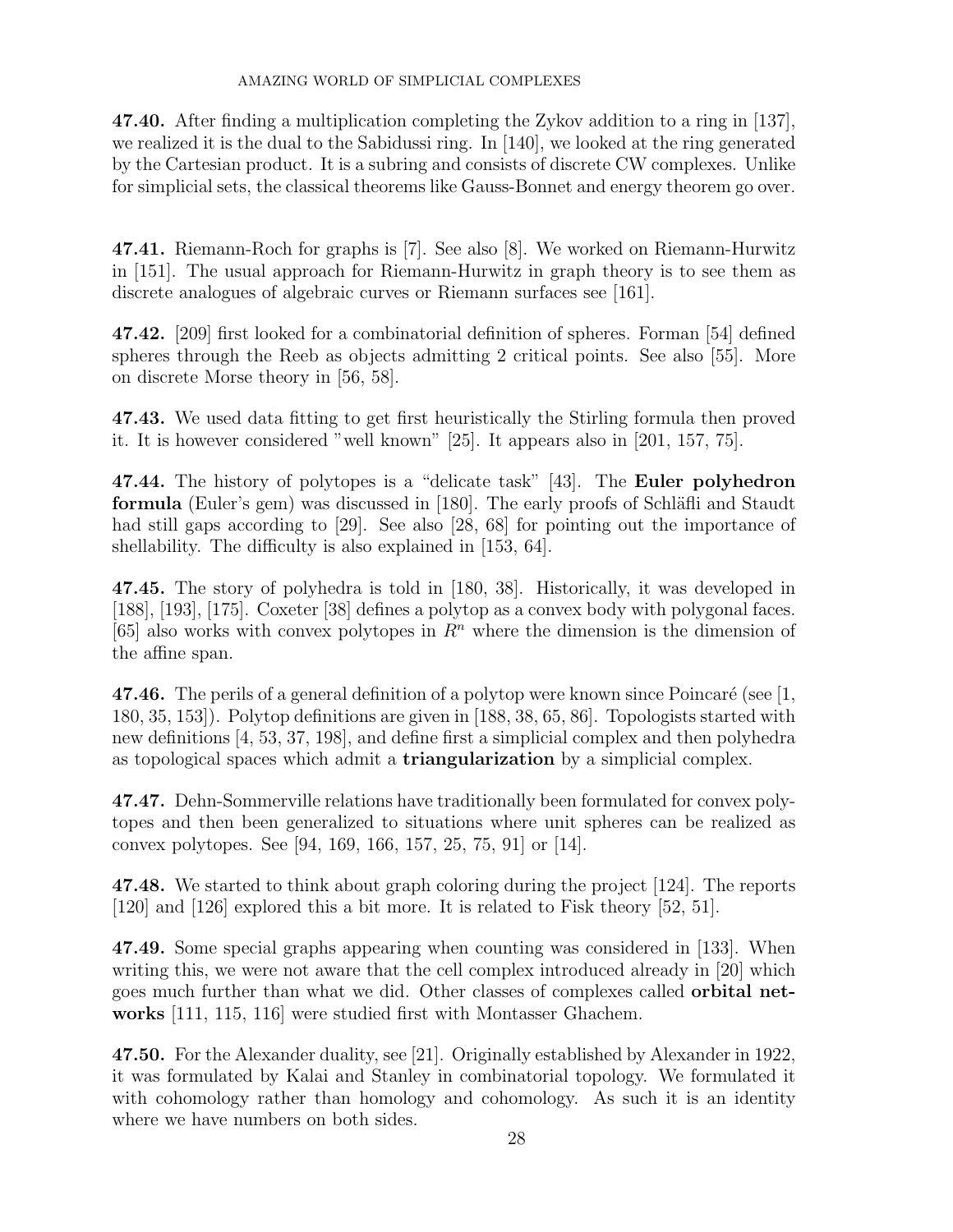OLIVER KNILL

47.51. Unlike in Regge calculus [179, 40, 59, 162], the definitions of Ricci and Hilbert action mentioned are combinatorial and do not depend on an embedding. There are other notions of curvature which are intrinsic and do not depend on an embedding into an ambient space: [171, 213, 89].

# Questions

# 48. Inverse spectral questions

48.1. We have seen that the spectrum of L does not determine the Betti numbers in general but that for a Barycentric refinement of G, the Betti numbers  $b_0, b_1$  can be read of from the spectrum as the number of eigenvalues 1 and −1.

**Question:** Does the spectrum of L determine  $b_k$  for  $k \geq 2$ .

**Question:** Does the spectrum of L determine the Wu characteristic  $\omega(G)$ ?

# 49. BARYCENTRIC LIMIT

We have seen that the limiting spectral measure can be computed in the case  $d = 1$ . It is a smooth measure. In higher dimensions, we see spectral gaps. These gaps have first been seen in the BeKeNePaPeTe paper [11].

Question: Prove spectral gaps in limiting spectral measure for  $d \geq 2$ .

# 50. Coloring

50.1. The four color theorem is equivalent to the statement that all 2-spheres are 4-colorable.

# **Question:** Are all *d*-spheres  $(d+2)$ -colorable?

This would imply that all d-spheres either have chromatic number  $d+1$  or  $d+2$ . A generalized **Heawood statement** is that we have minimal chromatic number  $d + 1$  if and only if every  $d-2$  dimensional simplex in G has even degree. Every Barycentric refinement of a sphere is minimally colorable.

Question: Are all 2-graphs 5 colorable?

There are 2-complexes different from spheres which need 5 colors. One of the simplest is the projective plane. Note that for positive genus  $g$ , the coloring question of  $d$ complexes is completely different than than the coloring question for embedded graphs. On the 2-torus, one can embed  $K_7$  which needs 7 colors but  $K_7$  is a 6 dimensional complex.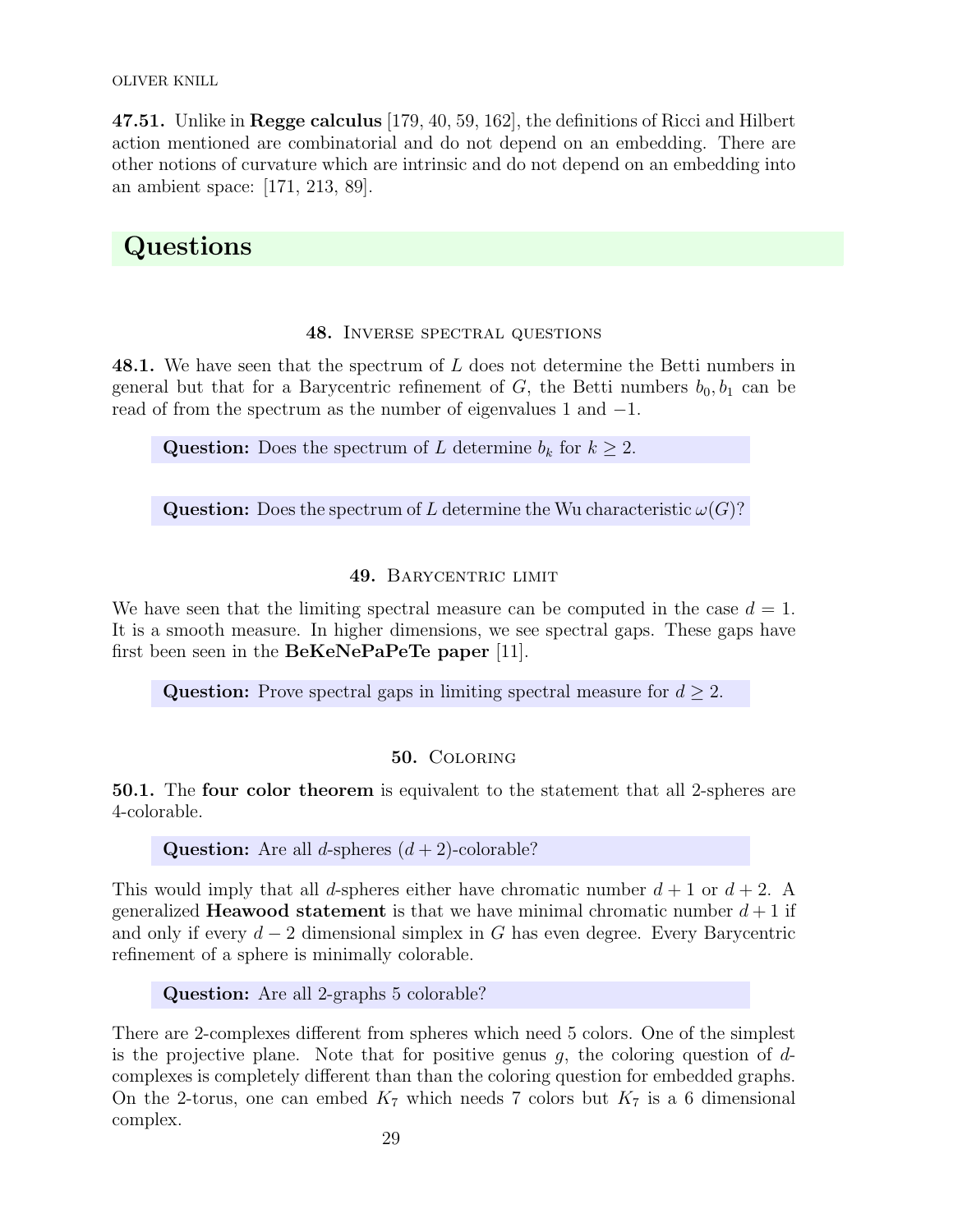# 51. CONNECTION COHOMOLOGY

51.1. While we know that connection cohomology is not a homotopy invariant, we have not yet proven that it is a topological invariant. A notion of homeomorphism appears in [123]. Alternatively, one could use "discrete homoemorphic" in the sense that geometric realizations are homeomorphic to ask

Question: Is connection cohomology a topological invariant?

51.2. We would like to find more examples of triangulations of non-homeomorphic d-manifolds with different connection cohomology which can not be distinguished by other means:

Question: Can one distinguish homology spheres with Wu cohomology?

51.3. Something we have only started to look at is to extend Alexander duality to the Wu characteristic:

**Question:** Is there a duality for connection cohomology?

51.4. As connection cohomology is not a homotopy invariant, the naive generalization does not work.

# 52. Random complexes

52.1. The probability spaces  $E(n, p)$  of graphs define natural random spaces of simplicial complexes as we can take the Whitney complex of a graph. While we have a formula for the expectation of Euler characteristic, this is not yet available for Wu characteristic numbers  $\omega_k$ .

**Question:** What is the expected value of  $\omega_k$  on  $E(n, p)$ ?

52.2. We would also like to know the expectations of the Betti numbers:

**Question:** What is the expectation of  $b_k(G)$  on  $E(n, p)$ ?

# 53. Geodesic flow

53.1. Having a global geodesic flow on d-complexes asks for dynamical properties like ergodicity. In a d-graph we always have a Hamiltonian path. The existence of geodesic flow is related to the question whether every unit sphere is Eulerian, admitting an Eulerian cycle. As we deal with finite complexes, every geodesic path is closed. Ergodicity means that the path visits every edge exactly once. This prompts the ergodicity question:

Question: Is there a *d*-complex with a geodesic Hamiltonian cycle?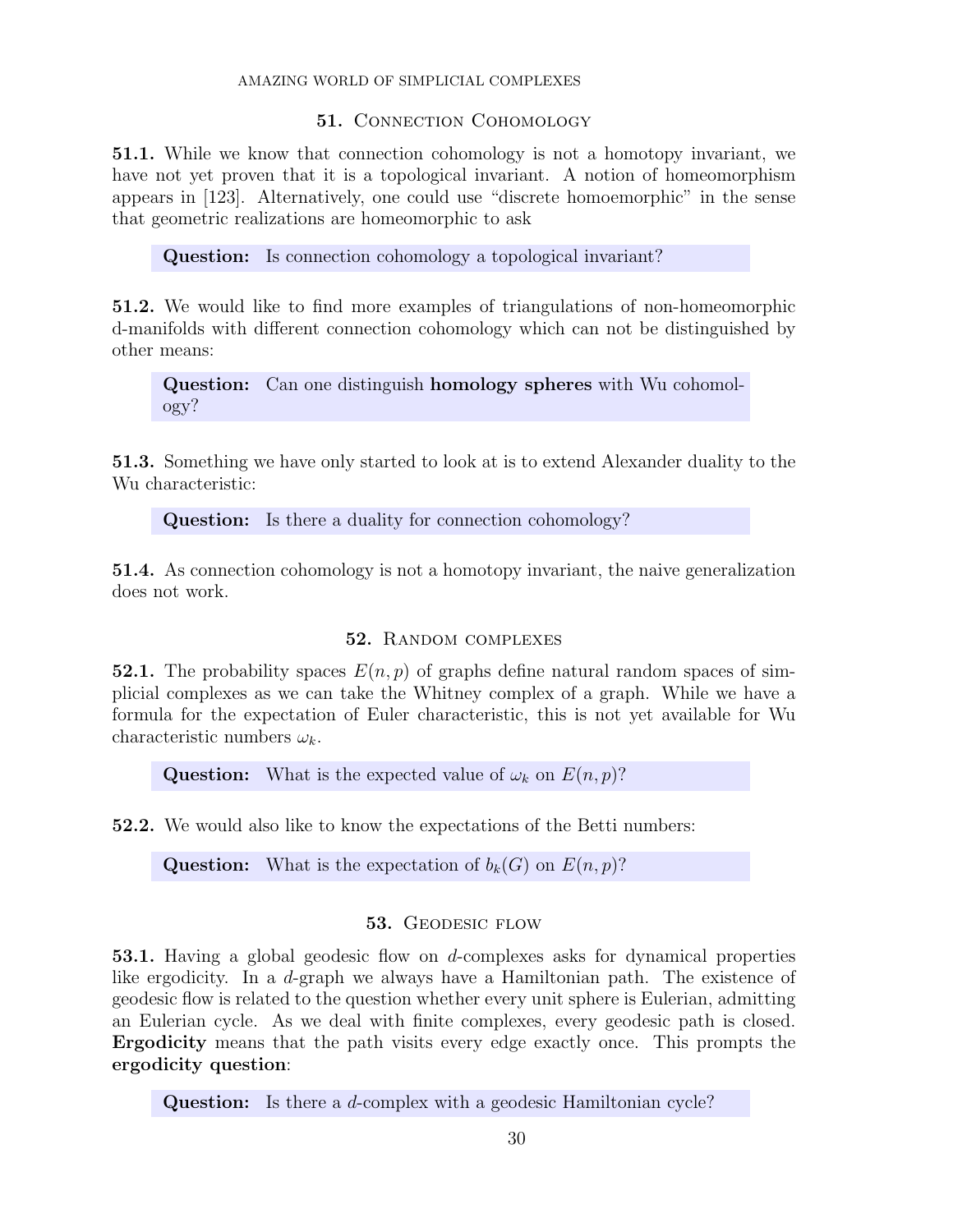OLIVER KNILL

53.2. For d-graphs with boundary the geodesic flow can be continued naturally using the billiard reflection condition which naturally exists for d-complexes. The geodesic flow is then a billiard. Again one can ask for the existence of an Eulerian geodesic path in the interior. Note that a billiard trajectory on the boundary is simply a geodesic on the boundary (which is a closed  $(d-1)$  complex.

Question: Is there an ergodic d-complex with boundary?

# 54. ZETA FUNCTION

54.1. While various equivalent expressions exist for the connection zeta function in the Barycentric limit of a one-dimensional complex, we don't yet have found a reference about where the roots of  $\zeta$  are:

Question: The limiting zeta function  $\zeta$  has roots on the imaginary axes.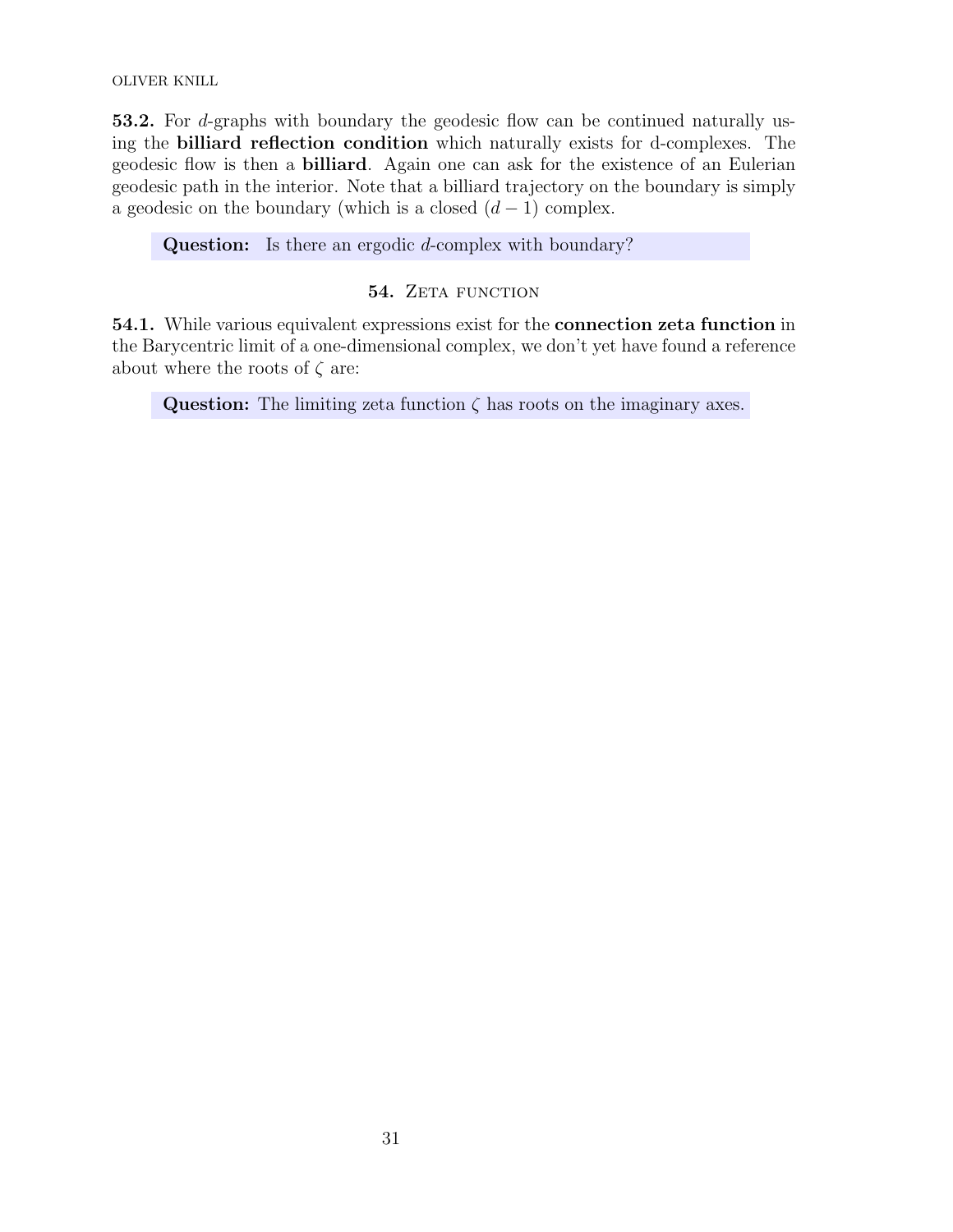#### Index

16 cell, 6 600 cell, 6 Adding machine, 27 Addition complex, 15 Alexander dual, 7 Alexander Duality, 28 Arithmetic of graphs, 28 Atiyah-Bott, 13 Atiyah-Singer, 13 Attractor of an automorphism, 22 Automorphism, 13 Automorphism group, 22 Baker-Norine, 23 Ball, 10 Banchoff, 25 Barycentric refinement, 1 BeKeNePaPeTe paper, 29 Betti, 27 Betti number dual, 7 Betti numbers Signed, 16 Billiard, 31 Bipartite graph, 22 Bjoerner complex, 28 Blaschke, 25 Bonnet theorem, 8 Boundary, 10, 21 Boundary curvature, 12 Boundary formula, 10 Boundary of a complex, 3 Branched cover, 22 Brouwer fixed point , quadratic21 Brouwer fixed point theorem, 13 Brouwer index, 13 Brouwer-Lefschetz, 26 Building, 1 Burnside lemma, 23 Calculus, 21 Cartesian product, 15 Cauchy Binet, 19 Caucy-Binet, 27 Causal set, 25 Central limit theorem, 14 Characteristic polynomial, 19 Chebotarev-Shamis, 27 Chebotarev-Shamis forst theorem, 19 Chern, 25 Chromatic number, 22

Clique complex, 1 Clique number, 15 Closed d-complex., 3 Cohomological Euler characteristic, 13 Cohomology Connection, 26 Cohomology group, 20 Collapsible, 4 Coloring, 1, 14 Complement graph, 14 Complete complex, 7 Complex, 10 Complex clique, 1 CW, 5 d-complex, 10 flag, 1 pure, 3 Simplicial, 1 Skeleton, 24 Symbolic, 24 Whitney, 1 Complex with boundary, 10 Cone extension, 4 Connection calculus, 21 Connection Cohomology, 26 Connection graph dual, 6 Connection matrix, 3 Connection matrix dual, 6 Connection operator, 11 Connection zeta function, 11 Connes formula, 19, 27 Contour surface, 7 Contractible, 4, 17 Convex polytop, 28 Cover Lusternik-Schnirelmann, 18 Crofton, 21, 25 Cup product, 18 Curl, 21 Curvature, 2 Curvature Levitt, 2, 5, 12 Wu, 10 CW complex, 5, 18 d'Alembert solution, 20 d-complex, 3 Dehn, 24 Dehn-Sommerville, 28 Dehn-Sommerville valuation, 6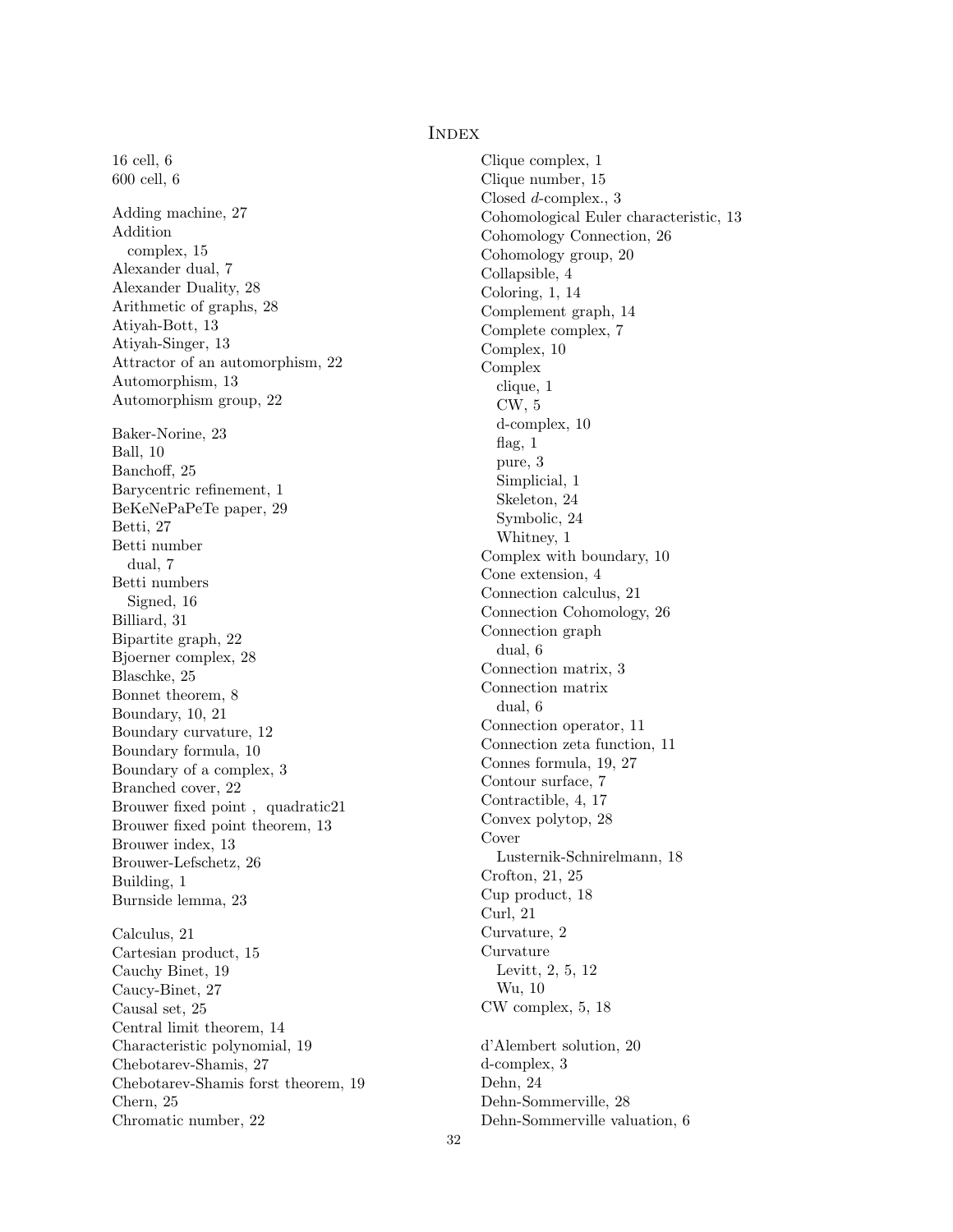Delta set, 25 Density of states, 14 Diescrete Hadwiger, 26 Differential complex, 13 Dimension, 1 Dimension inductive, 16 maximal, 16 Dirac measure, 2 Dirac operator, 19, 27 Dirac operator Connection cohomology, 20 Discrete CW complex, 28 Discrete Dirac operator, 27 Discrete manifold with boundary, 10 Discrete Morse theory, 28 Distance formula Connes, 19 Divergence, 21 Divisor, 23 Divisor essential, 23 principal, 23 Divisor class group, 24 Dual , connection matrix6 Dual Alexander, 7 Dual graph, 22 Dunce hat, 4 Dyadic group, 27 Dyadic zeta function, 11, 27 Eigenvalues Negative, 9 Positive, 9 Elementary expansions, 25 Elliptic complex, 19 Embedding, 8 Empty graph, 4 Endomorphism, 13 Endomorphisms, 22 Energy internal, 10 kinetic, 10 potential, 10 Energy theorem, 4 Entire function, 11 Erdoes-Renyi, 25 Erdoes-Renyi space, 17 Ergodicity, 30 Essential divisor, 23 Euclid, 24 Euler characteristic, 3 Euler Gem, 28 Euler gem, 4

Euler gem formula, 10 Euler handshake, 6 Euler polynomial, 16, 20 Euler-Poincaré, 13 Euler-Poincaré theorem, 13 Euler-Poincare theorem, 20 Eulerian path, 30 Eulerian sphere, 22 Evako Sphere, 26 Expectation of Euler characteristic, 17 Exterior derivative, 13, 20 Fisk theory, 28 Fixed point theorem Brouwer, 13 Lefschetz, 13 Flag complex, 1 Forest number, 19 Forest theorem, 19 Forman, 28 Formula Kuenneth, 16 Four color theorem, 29 Free top, 27 Functional equation, 11 Functional equation Spectral zeta, 11 Fundamental theorem calculus, 21 Gauss-Bonnet, 5 Gauss-Bonnet multi-linear valuation, 10 valuation, 6 Wu characteristic, 10 Generate, 1 Generating function, 5 Generic divisor, 24 Genus functional, 17 Geodesic billiard, 31 Geodesic sphere, 2 Geodesics, 27 Geomag lemma, 8 Geometric probability, 21 Ghachem, 28 Gradient, 21 Graph Simplex, 23 Graph automorphism, 22 Green star formula, 10 Grothendieck group completion, 26 Hadwiger theorem, 2 Hamiltonian cycle, 22 Hamiltonian graph, 22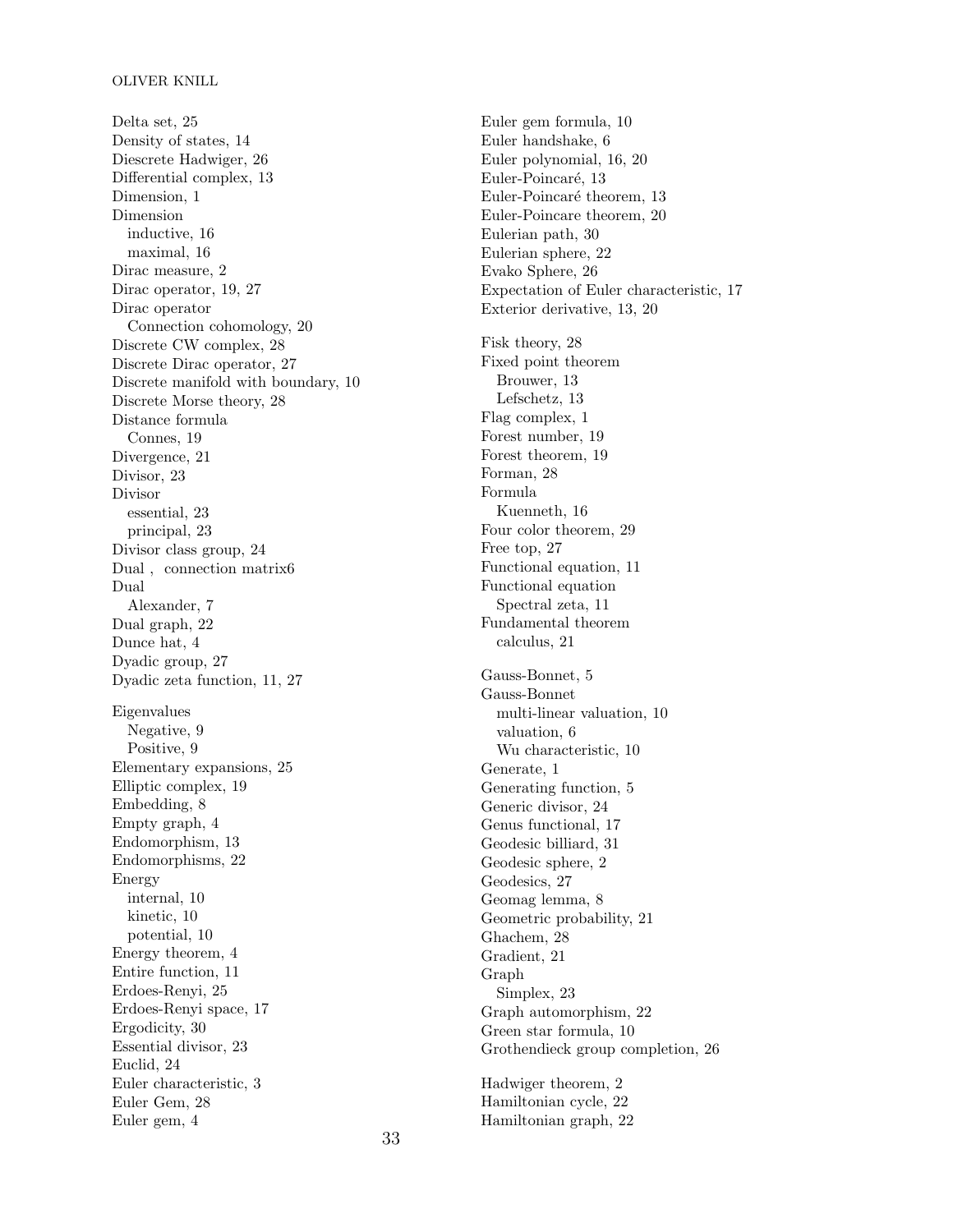Hamiltonian path, 30 Hasse diagram, 23 Hausdorff dimension, 17 Hear Euler characteristic, 9 Hearing Euler characteristic, 9 Heat deformation, 13 Heegaard, 24 Heesch, 25 Higher Wu characteristic, 3 Higushi, 25 Hilbert functional, 9 Hodge Laplacian, 20 Hodge operator, 11 Hodge relation, 20 Homology sphere, 26, 30 Homotopic, 4, 17 Homotopy, 25 Hopf Umlaufsatz, 12 Hopf-Rynov, 15 Hydrogen relation, 11, 27 Hyperbolic splitting, 14 Hypergeometric series, 11 Icosahedron, 6 Incidence matrix, 13 Incidence matrix sign-less, 11 Index Poincaré-Hopf, 1 index Brouwer, 13 Inductive dimension, 16, 25 Inductive dimension monotonicity, 16 Integral geometry, 2, 21, 25 Integrated density of states, 14 Internal energy, 10 Intersection number, 3, 10 Invariant valuation, 2 Inverse spectral problem, 9 Ishida, 25 Isospectral deformation, 19, 27 Join monoid, 14 Jordan-Brouwer, 26 Kalai, 7, 28 Kirchhoff, 27 Kirchhoff Laplacian, 19 Kirchhoff matrix tree theorem, 19 Klee, 26 Kuenneth formula, 16, 26 Laplacian

Simplex, 23 Laplacian Kirchhoff, 19 Lax deformation, 19, 27 Lax system, 19 Lefschetz fixed point theorem, 13 Lefschetz formula , Wu characteristic21 Lefschetz number, 13, 23 Level surface, 7 Levitt curvature, 2, 5, 12, 25 Lidskii-Last, 27 Limiting zeta function, 11 Linear system, 23 Locally injective, 1 Logarithmic energy, 9 Logarithmic potential, 9 Manifold Riemannian, 2 Matrix tree, 27 Matrix tree theorem, 19 Matroid, 1 Maximal Dimension, 1 Maximal dimension, 16 McKean-Singer, 13, 26 McKean-Singer formula connection, 14 Metric entropy, 14 Monoid join, 14 sphere, 15 Zykov, 14 Morse function, 18 Morse index, 18 Morse inequalities Strong, 18 Multi-linear valuation, 10 Multiplicative primes, 15 Negated curvature, 23 Non-commutative geometry, 27 Octahedron, 6 One element, 15 Operator Barycentric refinement, 2 Orbifold, 22 Orbital networks, 28 Orientable, 21 Orientation oblivious, 21 Partially ordered set, 24 Picard group, 19, 24 Platonic polytope, 5 sphere, 5 34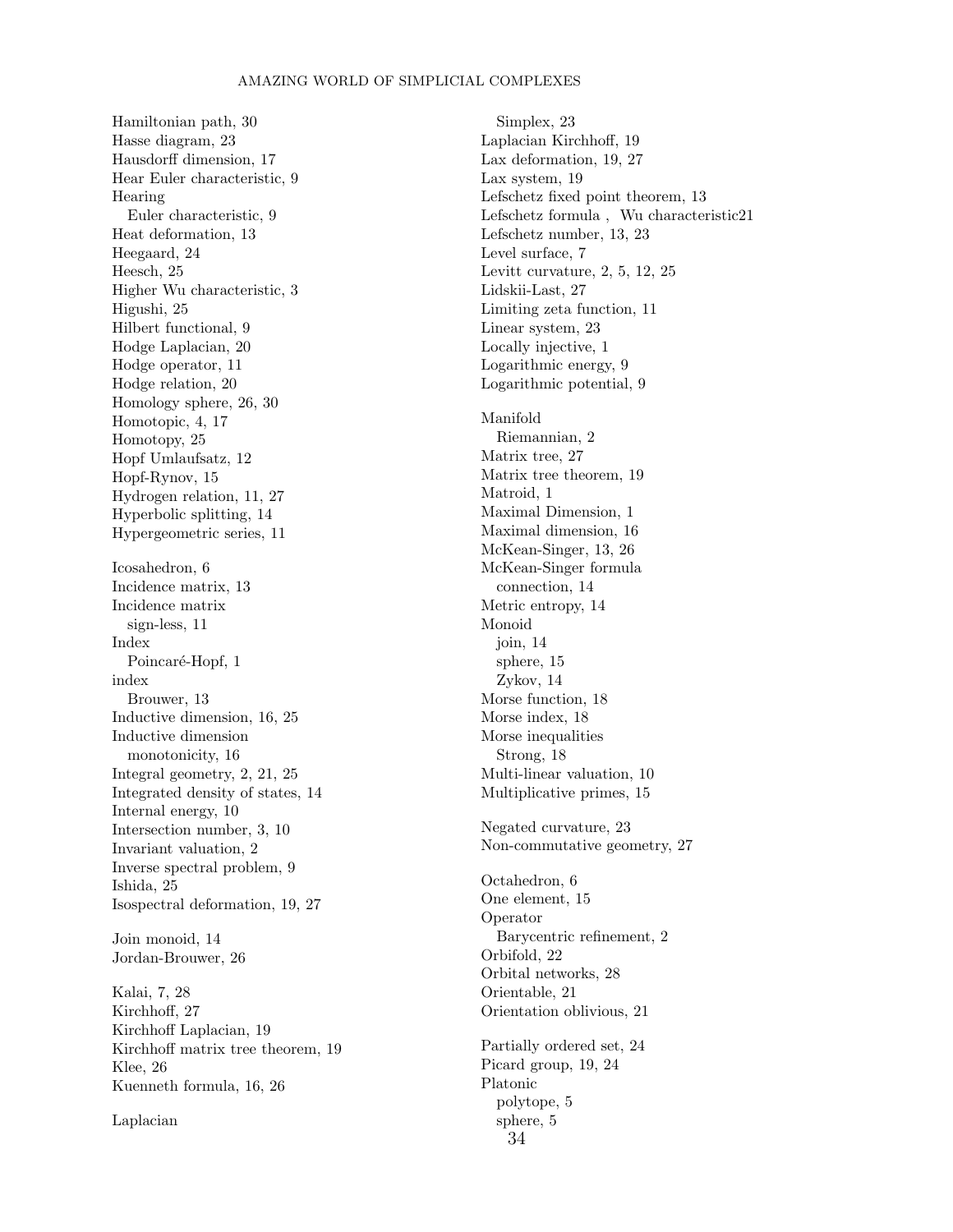Poincaré polynomial, 16, 20 Poincaré polynomial, quadratic21, Wu characteristic21 Poincaré-Hopf, 1 Poincare-Hopf index, 18 Point, 24 Polished Euler gem, 4, 10 Polynomial Euler, 16, 20 Poincaré, 16, 20 Polytop, 28 Polytope Platonic, 5 Positive curvature, 8 Potential energy, 4 Prüfer group, 27 Primes Additive, 15 Multiplicative, 15 Principal divisor, 23 Probability space, 2 Pseudo determinant, 19 Pseudo inverse, 20 Puiseux curvature, 13 Pure complex, 3 Ramification index, 23 Ramified, 22 Random graphs, 17, 25 Reeb, 28 Reeb theorem, 5 Refinement Barycentric, 1 Refinement operator, 2 Ricci curvature, 9 Riemann Roch, 23 Riemann Surface, 23 Riemann-Hurwitz, 23, 28 Riemann-Roch, 28 Riemannian manifold, 2 Ring Sabidussi, 16 strong, 15 Rooted spanning tree, 19 Rooted spanning trees, 24 Rooted tree, 19 Rota, 26 Sabidussi multiplication, 26 Sabidussi ring, 16 Sard Theorem, 7, 26 Scalar curvature, 9 Schroedinger equation, 20 Sectional curvature, 8 Set addition, 15

Set multiplication, 16 Sign-less incidence matrix, 11 Signed Betti numbers, 16 Signed complex, 15 Simplex graph, 23 Simplex Laplacian, 23 Simplicial calculus, 21 Simplicial complex, 1 Simplicial set, 25 Skeleton complex, 5, 24 Skeleton graph, 4 Smooth region, 13 Spanning tree, 19 Special divisor, 24 Spectral formula, 9 Spectral function, 14 Spectral symmetry, 11 Spectral universality, 14 Spectral zeta function, 11, 19 Sphere, 4 Sphere Platonic, 5 Sphere monoid, 15 Stable manifold, 10 stable sphere, 14 Stanley, 7, 28 Stanley Reisner ring, 16 Star, 10 Stirling numbers, 2 Stokes theorem, 20 Strong Morse inequalities, 18 Strong ring, 15, 26, 28 Sub complex, 5 Sub-complex, 1 Super trace, 13 Symbolic complex, 24 Theorem Energy, 4 Hadwiger, 2 Lefschetz, 13 Lusternik-Schnirelmann, 18 McKean-Singer, 13 Poincaré-Hopf, 1 Sard, 7 unimodularity, 3 Topological entropy, 14 Total energy, 4 Tree number, 19 Ulam map, 14 Unimodularity, 27 Unimodularity theorem, 3 Unit ball, 4 Unit sphere, 12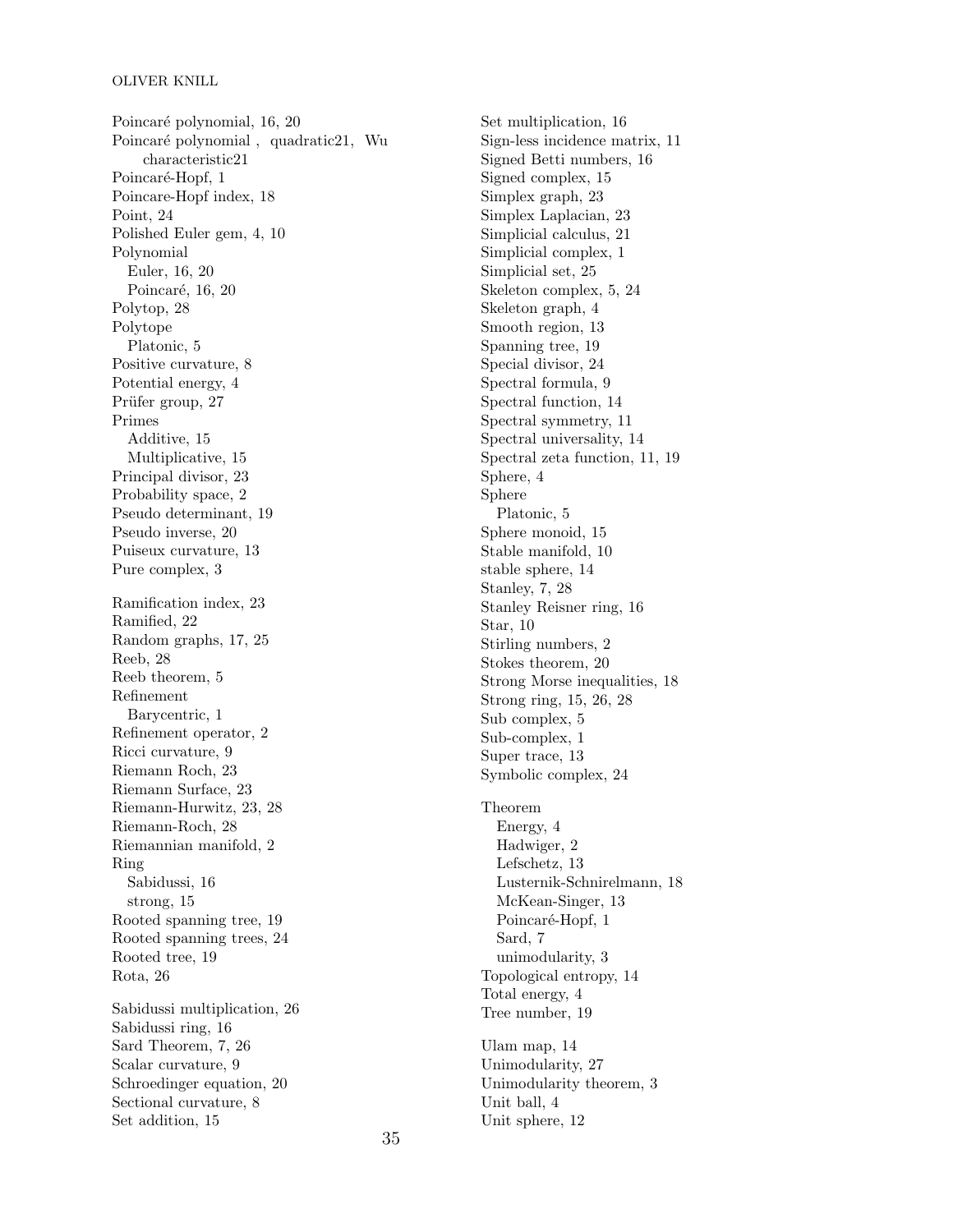Unstable manifold, 10 unstable sphere, 14 Valuation, 2, 6 Valuation Basis, 2 quadratic, 10 Van Kampen, 26 Vietoris, 26 Von Neumann-Kakutani, 27 Wave equation, 20 Whitehead, 24, 25 Whitney complex, 1 Witten deformation, 18, 27 Wu curvature, 10 Wu characteristic, 3, 10, 16 Zeta function, 11 Zeta function connection, 11 Dyadic, 11 Zykov addition, 28 Zykov sum, 14, 26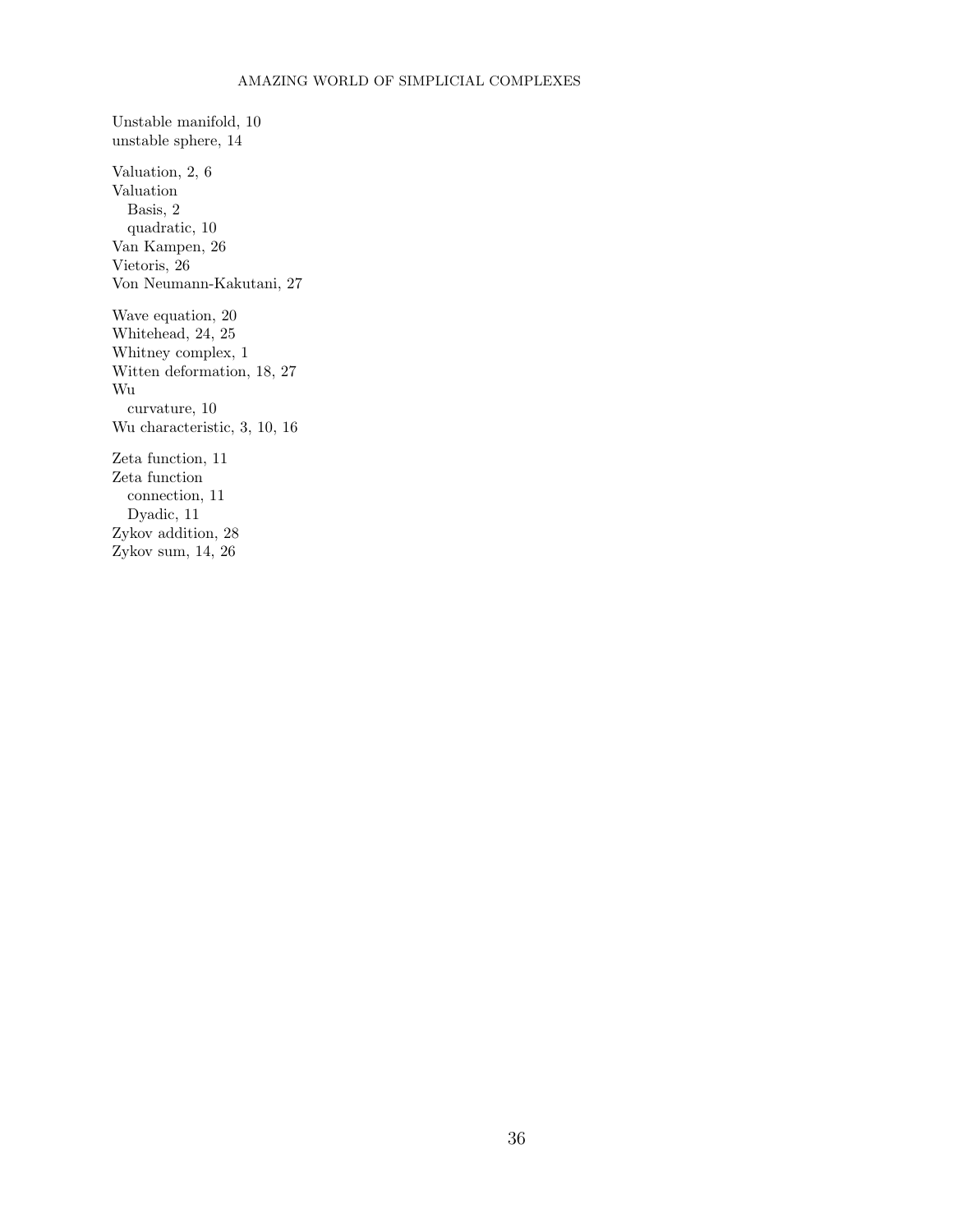# Bibliography

#### **REFERENCES**

- [1] A. Aczel. Descartes's secret notebook, a true tale of Mathematics, Mysticism and the Quest to Understand the Universe. Broadway Books, 2005.
- [2] J.W. Alexander. A proof and extension of the Jordan-Brouwer separation theorem. Trans. Amer. Math. Soc., 23(4):333–349, 1922.
- [3] J.W. Alexander. An example of a simply connected surface bounding a region which is not simply connected. Proceedings of the National Academy of Sciences of the United States of America, 10:8–10, 1924.
- [4] P. Alexandroff. Combinatorial topology. Dover books on Mathematics. Dover Publications, Inc, 1960. Three volumes bound as one.
- [5] C. Allendoerfer and A. Weil. The gauss-bonnet theorem for riemannian polyhedra. Transactions of the American Mathematical Society, 53:101–129, 1943.
- [6] V.I. Arnold. Mathematical Methods of Classical Mechanics. Springer Verlag, New York, 2 edition, 1980.
- [7] M. Baker and S. Norine. Riemann-Roch and Abel-Jacobi theory on a finite graph. Advances in Mathematics, 215:766–788, 2007.
- [8] M. Baker and S. Norine. Harmonic morphisms and hyperelliptic graphs. International Mathematics Research Notices, pages 2914–2955, 2009.
- [9] T. Banchoff. Critical points and curvature for embedded polyhedra. J. Differential Geometry, 1:245–256, 1967.
- [10] T. F. Banchoff. Critical points and curvature for embedded polyhedral surfaces. Amer. Math. Monthly, 77:475–485, 1970.
- [11] M. Begue, D.J. Kelleher, A. Nelson, H. Panzo, R. Pellico, and A. Teplyaev. Random walks on barycentric subdivisions and the Strichartz hexacarpet. Exp. Math., 21(4):402–417, 2012.
- [12] S. Bera and S.K. Mukherjee. Combinatorial proofs of some determinantal identities. Linear and Multilinear algebra, 0(0):1–9, 2017.
- [13] G.O. Berg, W. Julian, R. Mines, and F. Richman. The constructive Jordan curve theorem. Rocky Mountain J. Math., 5:225–236, 1975.
- [14] M. Berger. Jacob's Ladder of Differential Geometry. Springer Verlag, Berlin, 2009.
- [15] M. Berger and B. Gostiaux. Differential geometry: manifolds, curves, and surfaces, volume 115 of Graduate Texts in Mathematics. Springer-Verlag, New York, 1988.
- [16] K. Betre and E. Salinger. The knill graph dimension from the minimum clique cover. https://arxiv.org/abs/1903.02523, 2019.
- [17] H-G. Bigalke. Heinrich Heesch, Kristallgeometrie, Parkettierungen, Vierfarbenforschung. Birkhäuser, 1988.
- [18] N. Biggs. Algebraic Graph Theory. Cambridge University Press, 1974.
- [19] J.P.M. Binet. M´emoire sur un systeme de formules analytiques, et leur application `a des considerations géométriques. J. de l'Ecole Polytechnique IX, Cahier 16:280–302, page 287, 1813.
- [20] A. Björner. A cell complex in number theory. Advances in Appl. Math.,  $(46):71-85, 2011$ .
- [21] A. Björner and M. Tancer. Combinatorial alexander duality a short and elementary proof. Discrete Comput. Geom., 42:586–593, 2009.
- [22] W. Blaschke. *Vorlesungen über Integralgeometrie*. Chelsea Publishing Company, New York, 1949.
- [23] A. Bobenko and Y. Suris. Discrete Differential Geometry, Integrable Structure, volume 98 of Graduate Studies in Mathematics. AMS, 2008.
- [24] J. Bondy and U. Murty. Graph theory, volume 244 of Graduate Texts in Mathematics. Springer, New York, 2008.
- [25] F. Brenti and V. Welker. f-vectors of barycentric subdivisions. Math. Z., 259(4):849–865, 2008.
- [26] L. E. J. Brouwer. Beweis des Jordanschen Satzes für den n-dimensionlen raum. Math. Ann., 71(4):314–319, 1912.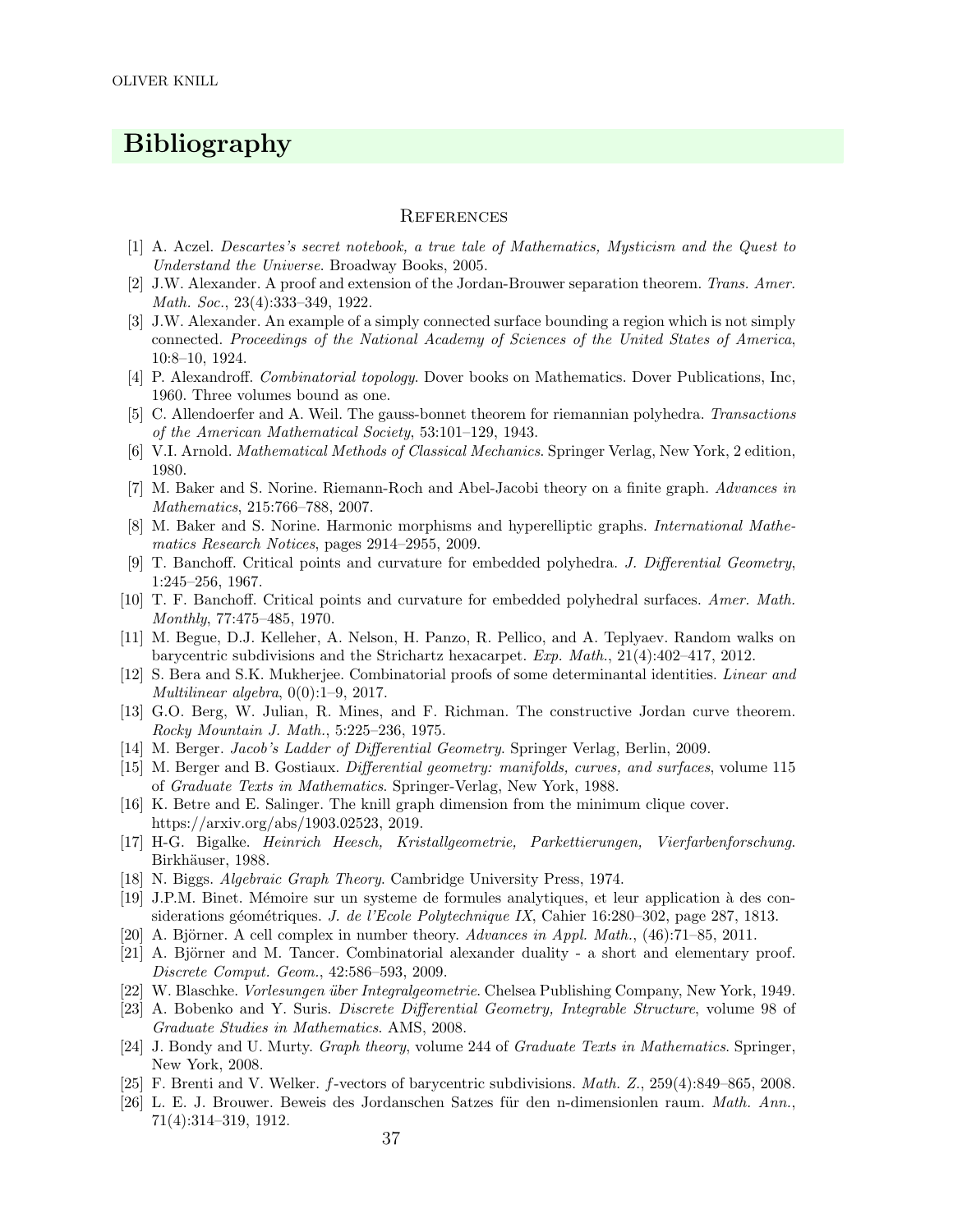- [27] M. Brown. Locally flat embeddings of topological manifolds. Annals of Mathematics, Second series, 75:331–341, 1962.
- [28] H. Bruggesser and P. Mani. Shellable decompositions of cells and spheres. Math. Scand., 29:197– 205, 1971.
- [29] G. Burde and H. Zieschang. Development of the concept of a complex. In History of Topology. Elsevier, 1999.
- [30] A. Cauchy. Memoire sur le nombre de valeurs qu'une fonction peut obtenir. J. de l'Ecole Polytechnique  $X$ , pages 51–112, 1815.
- [31] B. Chen, S-T. Yau, and Y-N. Yeh. Graph homotopy and Graham homotopy. Discrete Math., 241(1-3):153–170, 2001. Selected papers in honor of Helge Tverberg.
- [32] Li M. Chen. *Digital and Discrete Geometry*. Springer, 2014.
- [33] S.-S. Chern. A simple intrinsic proof of the Gauss-Bonnet formula for closed Riemannian manifolds. Annals of Mathematics, 45, 1944.
- [34] S-S. Chern. Historical remarks on Gauss-Bonnet. In Analysis, et cetera, pages 209–217. Academic Press, Boston, MA, 1990.
- [35] P.R. Comwell. *Polyhedra*. Cambridge University Press, 1997.
- [36] A. Connes. Noncommutative geometry. Academic Press, 1994.
- [37] J.B. Conway. Mathematical Connections: A Capstone Course. American Mathematical Society, 2010.
- [38] H.S.M. Coxeter. Regular Polytopes. Dover Publications, New York, 1973.
- [39] T. Crilly. The emergence of topological dimension theory. In J. James, editor, *History of Topol*ogy, 1999.
- [40] K.S. Thorne C.W. Misner and J.A. Wheeler. Gravitation. Freeman, San Francisco, 1973.
- [41] H.L. Cycon, R.G.Froese, W.Kirsch, and B.Simon. Schrödinger Operators—with Application to Quantum Mechanics and Global Geometry. Springer-Verlag, 1987.
- [42] R.J. Daverman and G.A. Venema. Embeddings of Manifolds, volume 106 of Graduate Studies in Mathematics. American Mathematical Society, Providence, 2009.
- [43] S. Devadoss and J. O'Rourke. Discrete and Computational Geometry. Princeton University Press, 2011.
- [44] J. Dieudonne. A History of Algebraic and Differential Topology, 1900-1960. Birkhäuser, 1989.
- [45] M.P. do Carmo. Differential forms and applications. Universitext. Springer-Verlag, Berlin, 1994. Translated from the 1971 Portuguese original.
- [46] E. Eberhard. Morphologie der Polyeder. Teubner Verlag, 1891.
- [47] B. Eckmann. The Euler characteristic a few highlights in its long history. In Mathematical Survey Lectures: 1943-2004, 1999.
- [48] P. Erdös and A. Rényi. On random graphs. I. Publ. Math. Debrecen, 6:290–297, 1959.
- [49] A.V. Evako. The Jordan-Brouwer theorem for the digital normal n-space space  $Z<sup>n</sup>$ . http://arxiv.org/abs/1302.5342, 2013.
- [50] W. Fenchel. On total curvatures for riemannianm manifolds (i). J. London Math. Soc, 15:15, 1940.
- [51] S. Fisk. Geometric coloring theory. Advances in Math., 24(3):298–340, 1977.
- [52] S. Fisk. Variations on coloring, surfaces and higher-dimensional manifolds. Advances in Mathematics, pages 226–266, 1977.
- [53] A. Fomenko. *Visual Geometry and Topology*. Springer-Verlag, Berlin, 1994. From the Russian by Marianna V. Tsaplina.
- [54] R. Forman. A discrete Morse theory for cell complexes. In Geometry, topology, and physics, Conf. Proc. Lecture Notes Geom. Topology, IV, pages 112–125. Int. Press, Cambridge, MA, 1995.
- [55] R. Forman. Morse theory for cell complexes. Adv. Math., page 90, 1998.
- [56] R. Forman. Combinatorial differential topology and geometry. New Perspectives in Geometric Combinatorics, 38, 1999.
- [57] R. Forman. The Euler characteristic is the unique locally determined numerical invariant of finite simplicial complexes which assigns the same number to every cone. Discrete Comput. Geom, 23:485–488, 2000.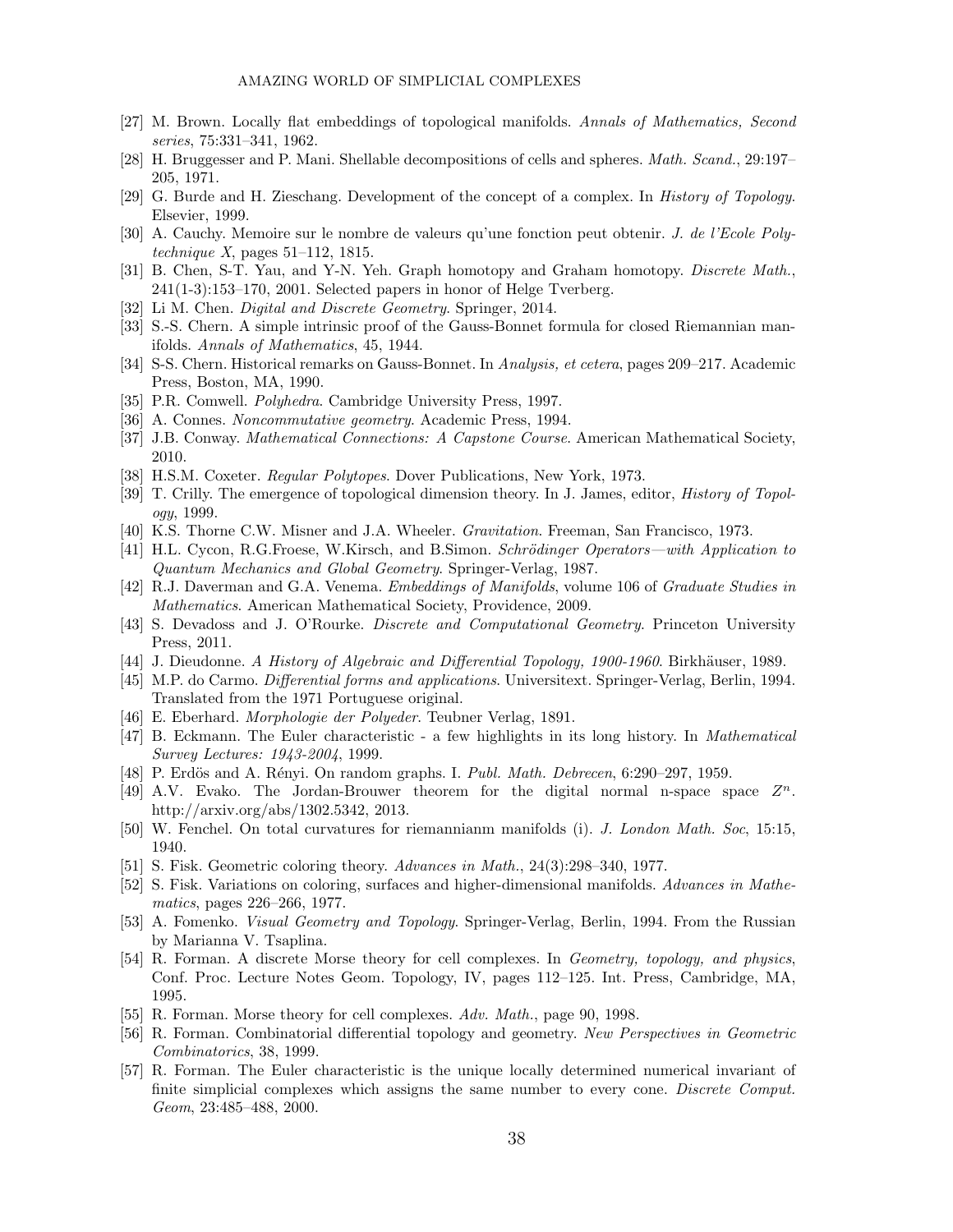- [58] R. Forman. Bochner's method for cell complexes and combinatorial ricci curvature. Discrete Comput. Geometry, pages 323–374, 2003.
- [59] J. Fröhlich. Regge calculus and discretized gravitational functional integrals. In Advanced Series in Mathematical Physics, volume 15. World Scientific, 1981.
- [60] W.H. Greub. Multilinear Algebra. Springer, 1967.
- [61] M. Gromov. Hyperbolic groups. In Essays in group theory, volume 8 of Math. Sci. Res. Inst. Publ., pages 75–263. Springer, 1987.
- [62] J. Gross and J. Yellen, editors. Handbook of graph theory. Discrete Mathematics and its Applications (Boca Raton). CRC Press, Boca Raton, FL, 2004.
- [63] B. Grünbaum. Polytopes, graphs, and complexes. Bull. Amer. Math. Soc., 76:1131–1201, 1970.
- [64] B. Grünbaum. Are your polyhedra the same as my polyhedra? In *Discrete and computational* geometry, volume 25 of Algorithms Combin., pages 461–488. Springer, Berlin, 2003.
- [65] B. Grünbaum. Convex Polytopes. Springer, 2003.
- [66] V. Guillemin and A. Pollack. *Differential topology*. Prentice-Hall, Inc., New Jersey, 1974.
- [67] H. Hadwiger. *Vorlesungen über Inhalt, Oberfläche und Isoperimetrie*. Springer Verlag, Berlin, 1957, 1957.
- [68] H. Hadwiger and P. Mani. On the Euler characteristic of spherical polyhedra and the Euler relation. Mathematika, 19:139–143, 1972.
- [69] T.C. Hales. Jordan's proof of the jordan curve theorem. Studies in logic, grammar and rhetorik, 10, 2007.
- [70] R. Hammack, W. Imrich, and S. Klavžar. Handbook of product graphs. Discrete Mathematics and its Applications (Boca Raton). CRC Press, Boca Raton, FL, second edition, 2011. With a foreword by Peter Winkler.
- [71] F. Harary. Graph Theory. Addison-Wesley Publishing Company, 1969.
- [72] A. Hatcher. *Algebraic Topology*. Cambridge University Press, 2002.
- [73] M. Henle. A combinatorial Introduction to Topology. Dover Publications, 1994.
- [74] G.T. Herman. Geometry of digital spaces. Birkhäuser, Boston, Basel, Berlin, 1998.
- [75] G. Hetyei. The Stirling polynomial of a simplicial complex. Discrete and Computational Geometry, 35:437–455, 2006.
- [76] Y. Higuchi. Combinatorial curvature for planar graphs. J. Graph Theory, 38:220–229, 2001.
- [77] M.W. Hirsch. Differential topology. Graduate texts in mathematics. Springer-Verlag, Berlin, 1976.
- [78] A.J. Hoffman and C.W. Wu. A simple proof of a generalized cauchy-binet theorem. American Mathematical Monthly, 123:928–930, 2016.
- [79] H. Hopf. Über die Curvatura integra geschlossener Hyperflaechen. Mathematische Annalen, 95:340–367, 1926.
- [80] H. Hopf. A new proof of the Lefschetz formula on invariant points. Proc. Nat. Acad. Sci., 14:149– 153, 1928.
- [81] D. Horak and J. Jost. Spectra of combinatorial Laplace operators on simplicial complexes. Adv. Math., 244:303–336, 2013.
- [82] I.R.Shafarevich and A.O. Remizov. Linear Algebra and Geometry. Springer, 2009.
- [83] A. Ivashchenko. Contractible transformations do not change the homology groups of graphs. Discrete Math., 126(1-3):159–170, 1994.
- [84] A.V. Ivashchenko. Graphs of spheres and tori. Discrete Math., 128(1-3):247–255, 1994.
- [85] J. James. History of topology. In History of Topology, 1999.
- [86] C. Goodman-Strauss J.H. Conway, H.Burgiel. The Symmetries of Things. A.K. Peterse, Ltd., 2008.
- [87] J. Jonsson. Simplicial Complexes of Graphs, volume 1928 of Lecture Notes in Mathematics. Springer, 2008.
- [88] M.C. Jordan. Cours d'Analyse, volume Tome Troisieme. Gauthier-Villards,Imprimeur-Libraire, 1887.
- [89] J. Jost and S. Liu. Ollivier's Ricci curvature, local clustering and curvature dimension inequalities on graphs. arXiv:1103.4037v2, April 1, 2011, 2011.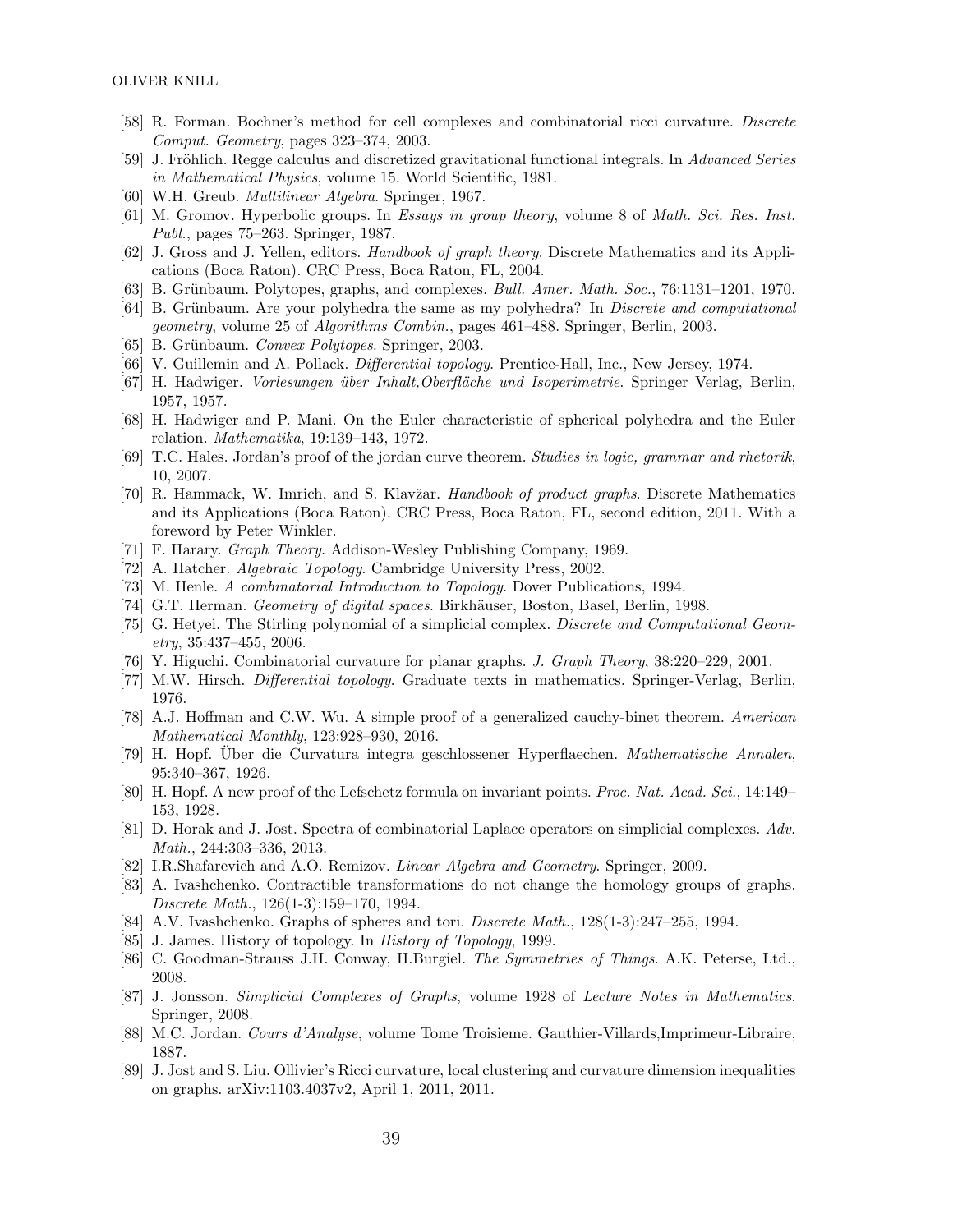- [90] G. Kirchhoff. Uber die Auflösung der Gleichungen auf welche man bei der Untersuchung der linearen Verteilung galvanischer Ströme geführt wird. Ann. Phys. Chem., 72:497–508, 1847.
- [91] D. Klain. Dehn-Sommerville relations for triangulated manifolds. http://faculty.uml.edu/dklain/ds.pdf, 2002.
- [92] D.A. Klain and G-C. Rota. Introduction to geometric probability. Lezioni Lincee. Accademia nazionale dei lincei, 1997.
- [93] V. Klee. The Euler characteristic in combinatorial geometry. The American Mathematical Monthly, 70(2):pp. 119–127, 1963.
- [94] V. Klee. A combinatorial analogue of Poincaré's duality theorem. Canadian J. Math., 16:517– 531, 1964.
- [95] J.R. Kline. What is the Jordan curve theorem? American Mathematical Monthly, 49:281–286, 1942.
- [96] O. Knill. Renormalization of of random Jacobi operators. Communications in Mathematical Physics, 164:195–215, 1995.
- [97] O. Knill. The dimension and Euler characteristic of random graphs. http://arxiv.org/abs/1112.5749, 2011.
- [98] O. Knill. A graph theoretical Gauss-Bonnet-Chern theorem. http://arxiv.org/abs/1111.5395, 2011.
- [99] O. Knill. Dimension and Euler characteristics of graphs. demonstrations.wolfram.com/DimensionAndEulerCharacteristicsOfGraphs, 2012.
- [100] O. Knill. A discrete Gauss-Bonnet type theorem. Elemente der Mathematik, 67:1–17, 2012.
- [101] O. Knill. Gauss-Bonnet and Poincare-Hopf for graphs. demonstrations.wolfram.com/GaussBonnetAndPoincareHopfForGraphs, 2012.
- [102] O. Knill. A graph theoretical Poincaré-Hopf theorem. http://arxiv.org/abs/1201.1162, 2012.
- [103] O. Knill. An index formula for simple graphs http://arxiv.org/abs/1205.0306, 2012.
- [104] O. Knill. On index expectation and curvature for networks. http://arxiv.org/abs/1202.4514, 2012.
- [105] O. Knill. The McKean-Singer Formula in Graph Theory. http://arxiv.org/abs/1301.1408, 2012.
- [106] O. Knill. The theorems of Green-Stokes,Gauss-Bonnet and Poincare-Hopf in Graph Theory. http://arxiv.org/abs/1201.6049, 2012.
- [107] O. Knill. A Brouwer fixed point theorem for graph endomorphisms. Fixed Point Theory and Appl., 85, 2013.
- [108] O. Knill. Counting rooted forests in a network. http://arxiv.org/abs/1307.3810, 2013.
- [109] O. Knill. The Dirac operator of a graph. http://arxiv.org/abs/1306.2166, 2013.
- [110] O. Knill. The Dirac operator of a graph. http://http://arxiv.org/abs/1306.2166, 2013.
- [111] O. Knill. Dynamically generated networks. http://arxiv.org/abs/1311.4261, 2013.
- [112] O. Knill. The Euler characteristic of an even-dimensional graph. http://arxiv.org/abs/1307.3809, 2013.
- [113] O. Knill. An integrable evolution equation in geometry. http://arxiv.org/abs/1306.0060, 2013.
- [114] O. Knill. Isospectral deformations of the Dirac operator. http://arxiv.org/abs/1306.5597, 2013.
- [115] O. Knill. Natural orbital networks. http://arxiv.org/abs/1311.6554, 2013.
- [116] O. Knill. On quadratic orbital networks. http://arxiv.org/abs/1312.0298, 2013.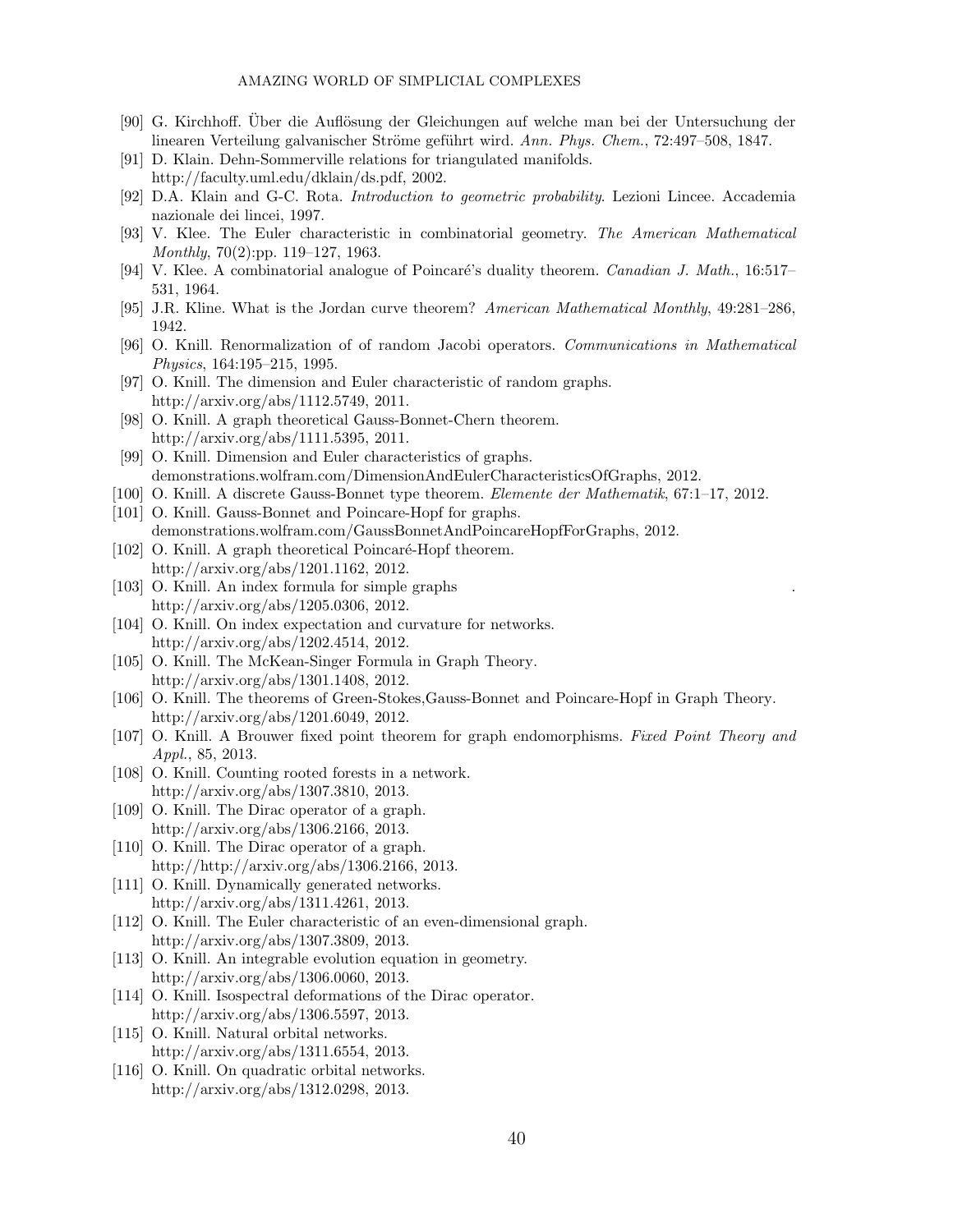- [117] O. Knill. A Cauchy-Binet theorem for Pseudo determinants. Linear Algebra and its Applications, 459:522–547, 2014.
- [118] O. Knill. Characteristic length and clustering. http://arxiv.org/abs/1410.3173, 2014.
- [119] O. Knill. Classical mathematical structures within topological graph theory. http://arxiv.org/abs/1402.2029, 2014.
- [120] O. Knill. Coloring graphs using topology. http://arxiv.org/abs/1410.3173, 2014.
- [121] O. Knill. Curvature from graph colorings. http://arxiv.org/abs/1410.1217, 2014.
- [122] O. Knill. If Archimedes would have known functions http://arxiv.org/abs/1403.5821, 2014.
- [123] O. Knill. A notion of graph homeomorphism. http://arxiv.org/abs/1401.2819, 2014.
- [124] O. Knill. On the chromatic number of geometric graphs. Report on HCRP work with Jenny Nitishinskaya, www.math.harvard.edu/˜knill/4color, 2014.
- [125] O. Knill. The graph spectrum of barycentric refinements. http://arxiv.org/abs/1508.02027, 2015.
- [126] O. Knill. Graphs with Eulerian unit spheres. http://arxiv.org/abs/1501.03116, 2015.
- [127] O. Knill. The Jordan-Brouwer theorem for graphs. http://arxiv.org/abs/1506.06440, 2015.
- [128] O. Knill. The Künneth formula for graphs. http://arxiv.org/abs/1505.07518, 2015.
- [129] O. Knill. A Sard theorem for graph theory. http://arxiv.org/abs/1508.05657, 2015.
- [130] O. Knill. Universality for Barycentric subdivision. http://arxiv.org/abs/1509.06092, 2015.
- [131] O. Knill. Gauss-Bonnet for multi-linear valuations. http://arxiv.org/abs/1601.04533, 2016.
- [132] O. Knill. On Fredholm determinants in topology. https://arxiv.org/abs/1612.08229, 2016.
- [133] O. Knill. On primes, graphs and cohomology. https://arxiv.org/abs/1608.06877, 2016.
- [134] O. Knill. On a Dehn-Sommerville functional for simplicial complexes. https://arxiv.org/abs/1705.10439, 2017.
- [135] O. Knill. On Atiyah-Singer and Atiyah-Bott for finite abstract simplicial complexes. https://arxiv.org/abs/1708.06070, 2017.
- [136] O. Knill. On Helmholtz free energy for finite abstract simplicial complexes. https://arxiv.org/abs/1703.06549, 2017.
- [137] O. Knill. On the arithmetic of graphs. https://arxiv.org/abs/1706.05767, 2017.
- [138] O. Knill. One can hear the Euler characteristic of a simplicial complex. https://arxiv.org/abs/1711.09527, 2017.
- [139] O. Knill. Sphere geometry and invariants. https://arxiv.org/abs/1702.03606, 2017.
- [140] O. Knill. The strong ring of simplicial complexes. https://arxiv.org/abs/1708.01778, 2017.
- [141] O. Knill. The cohomology for Wu characteristics. https://arxiv.org/abs/1803.1803.067884, 2018.
- [142] O. Knill. Combinatorial manifolds are hamiltonian. https://arxiv.org/abs/1806.06436, 2018.
- [143] O. Knill. An elementary Dyadic Riemann hypothesis. https://arxiv.org/abs/1801.04639, 2018.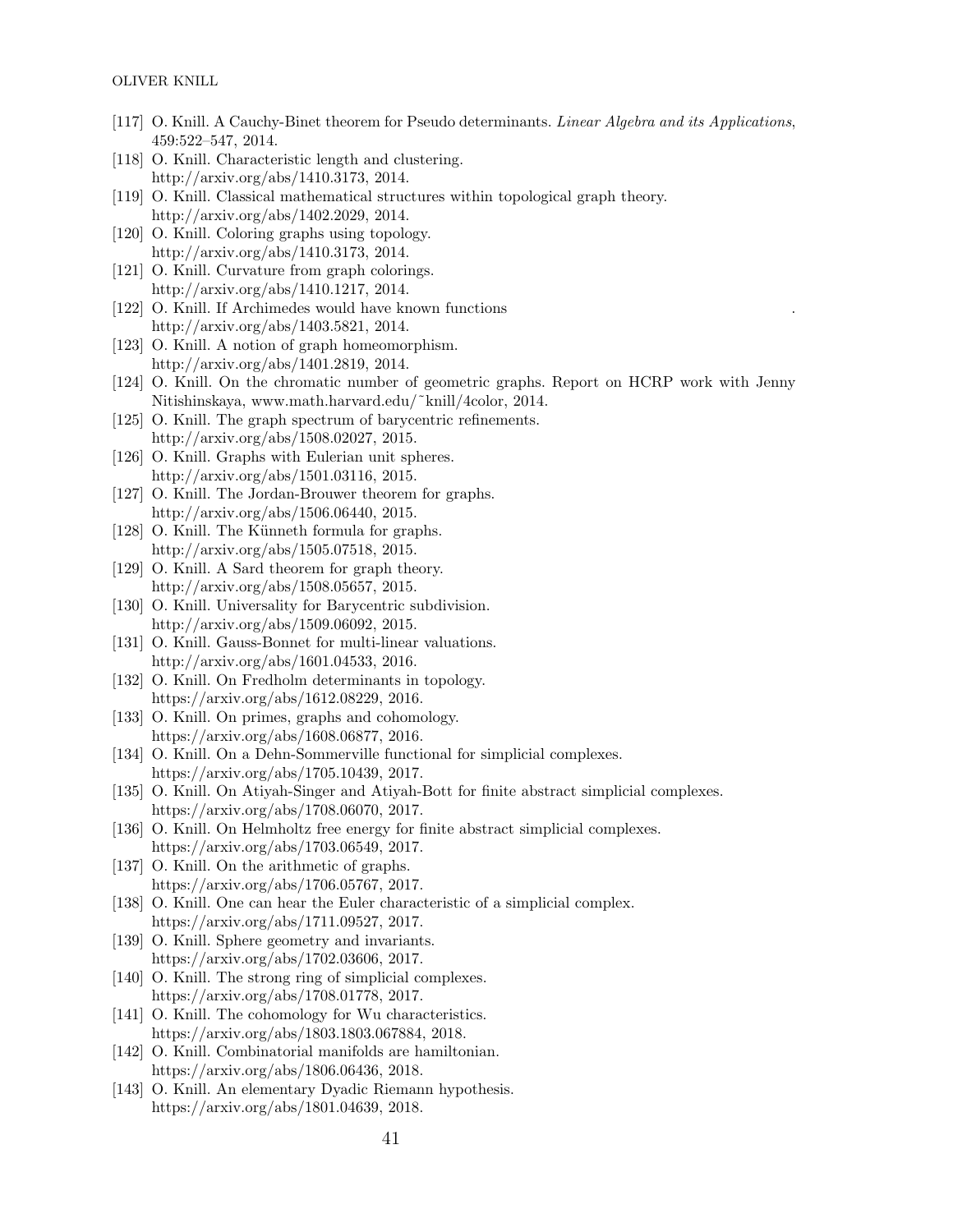- [144] O. Knill. The hydrogen identity for laplacians. https://arxiv.org/abs/1803.01464, 2018.
- [145] O. Knill. Listening to the cohomology of graphs. https://arxiv.org/abs/1802.01238, 2018.
- [146] O. Knill. The zeta function for circular graphs. http://arxiv.org/abs/1312.4239, December 2013.
- [147] O. Knill. A case study in interaction cohomology. http://www.math.harvard.edu/˜knill/graphgeometry/papers/interactioncohomology.pdf, March, 18, 2016.
- [148] O. Knill. Wu characteristic. http://www.math.harvard.edu/knill/graphgeometry/papers/mathtable.pdf, March, 8, 2016. [149] O. Knill. Bowen-Lanford Zeta functions.
- http://www.math.harvard.edu/knill/graphgeometry/papers/mathtable\_fredholm.pdf, October, 18, 2016.
- [150] O. Knill and E. Slavkovsky. Visualizing mathematics using 3d printers. In C. Fonda E. Canessa and M. Zennaro, editors, Low-Cost 3D Printing for science, education and Sustainable Development. ICTP, 2013. ISBN-92-95003-48-9.
- [151] O. Knill and T. Tucker. A Riemann-Hurwitz theorem in graph theory. Draft Notes, December 2012.
- [152] H. Künneth. Uber die Bettischen Zahlen einer Produktmannigfaltigkeit. Math. Ann., 90(1-2):65– 85, 1923.
- [153] I. Lakatos. *Proofs and Refutations*. Cambridge University Press, 1976.
- [154] P.D. Lax. Integrals of nonlinear ee.uations of evolution and solitary waves. Courant Institute of Mathematical Sciences AEC Report, January 1968.
- [155] S. Lefschetz. Intersections and transformations of complexes and manifolds. Trans. Am. Math.Soc, 28:1–49, 1926.
- [156] N. Levitt. The Euler characteristic is the unique locally determined numerical homotopy invariant of finite complexes. Discrete Comput. Geom., 7:59–67, 1992.
- [157] A. Luzon and M.A. Moron. Pascal triangle, Stirling numbers and the unique invariance of the euler characteristic. arxiv.1202.0663, 2012.
- [158] R. Maehara. The Jordan curve theorem via the Brouwer fixed point theorem. The American Mathematical Monthly, 91:641–643, 1984.
- [159] B. Mazur. On embeddings of spheres. Bulletin of the American Mathematical Society, 65:59–65, 1959.
- [160] H.P. McKean and I.M. Singer. Curvature and the eigenvalues of the Laplacian. J. Differential Geometry, 1(1):43–69, 1967.
- [161] A.D. Mednykh and L.A. Mednykh. On 7-hyperellipticiy of graphs. To appear, 2013.
- [162] W. A. Miller. The hilbert action in regge calculus. Class.Quant.Grav., 14:L199–L204, 1997. arXiv:gr-qc/9708011v1.
- [163] M. Morse. Differentiable mappings in the Schoenflies theorem. Compositio Math., 14:83–151, 1959.
- [164] S.K. Mukherjee and S. Bera. A simple elementary proof of The Unimodularity Theorem of Oliver Knill. Linear Algebra and Its applications, pages 124–127, 2018.
- [165] E.S. Munkholm and H.J. Munkholm. Poul heegaard, the Dehn-Heegaard Enzyklopädie article (1907). http://www.imada.sdu.dk/hjm/heegaard3.stor/heegaard3.stor.html, 1998, Accessed, October 4, 2017.
- [166] S. Murai and I. Novik. Face numbers of manifolds with boundary. http://arxiv.org/abs/1509.05115, 2015.
- [167] L. Nicolaescu. Lectures on the Geometry of Manifolds. World Scientific, second edition, 2009.
- [168] R.J. Wilson N.L. Biggs, E.K. Lloyd. Graph Theory, 1736-1936. Clarendon Press, Oxford, second edition, 1998.
- [169] I. Novik and E. Swartz. Applications of Klee's Dehn-Sommerville relations. Discrete Comput. Geom., 42(2):261–276, 2009.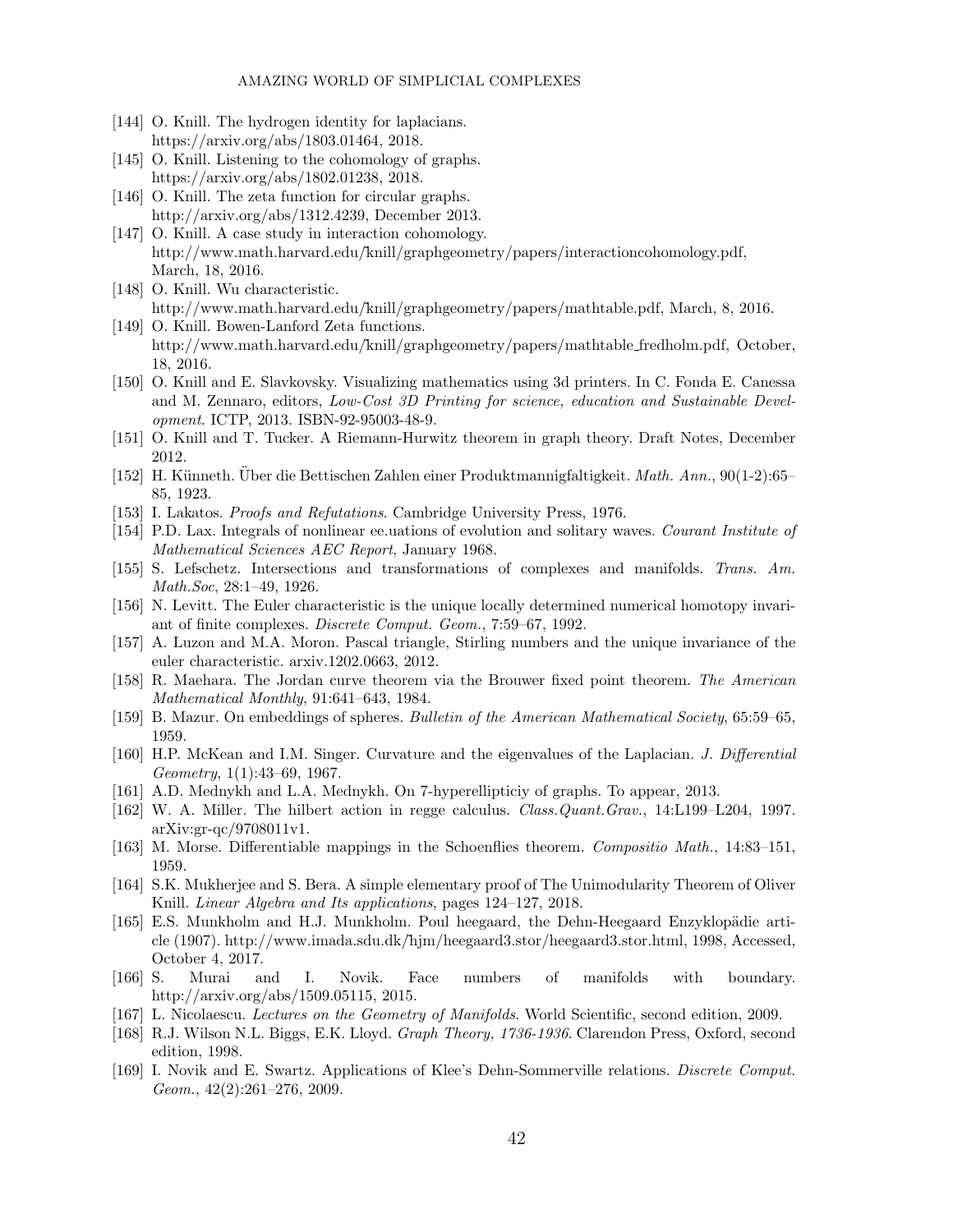- [170] R. Nowakowski and I. Rival. Fixed-edge theorem for graphs with loops. J. Graph Theory, 3:339– 350, 1979.
- [171] Y. Ollivier. Ricci curvature of Markov chains on metric spaces. J. Funct. Anal., 256:810–864, 2009.
- [172] W.F. Osgood. A Jordan curve of positive area. Trans. Amer. Math. Soc., 4(1):107–112, 1903.
- [173] P.Chebotarev and E. Shamis. Matrix forest theorems. arXiv:0602575, 2006.
- [174] H. Poincar´e. Sur les courbes definies par les equation differentielle III. Journal de Mathematique pures et appliquées, pages  $167-244$ , 1885.
- [175] I. Polo-Blanco. Alicia Boole Stott, a geometer in higher dimension. Historia Mathematica,  $35(2):123 - 139, 2008.$
- [176] E. Presnov and V. Isaeva. Positional information as symmetry of morphogenetic fields. Forma, 5:59–61, 1990.
- [177] E. Presnov and V. Isaeva. Local and global aspects of biological morphogenesis. Speculations in Science and Technology, 14:68, 1991.
- [178] E.V. Shamis P.Yu, Chebotarev. A matrix forest theorem and the measurement of relations in small social groups.  $Avtomat.$  i Telemekh., 9:125-137, 1997.
- [179] T. Regge. General relativity without coordinates. Nuovo Cimento (10), 19:558–571, 1961.
- [180] D.S. Richeson. Euler's Gem. Princeton University Press, Princeton, NJ, 2008. The polyhedron formula and the birth of topology.
- [181] S. Rosenberg. The Laplacian on a Riemannian Manifold, volume 31 of London Mathematical Society, Student Texts. Cambridge University Press, 1997.
- [182] F. Ross and W.T. Ross. The jordan curve theorem is non-trivial. Journal of Mathematics and the Arts, 00:1–4, 2009.
- [183] G-C. Rota. On the combinatorics of the Euler characteristic. In Studies in Pure Mathematics (Presented to Richard Rado), pages 221–233. Academic Press, London, 1971.
- [184] J.J. Rotman. An introduction to Algebraic Topology. Graduate Texts in Mathematics. Springer.
- [185] G. Sabidussi. Graph multiplication. *Math. Z.*, 72:446-457, 1959/1960.
- [186] L.A. Santalo. Introduction to integral geometry. Hermann and Editeurs, Paris, 1953.
- [187] A. Sard. The measure of the critical values of differentiable maps. Bull. Amer. Math. Soc., 48:883–890, 1942.
- [188] L. Schläfli. *Theorie der Vielfachen Kontinuität*. Cornell University Library Digital Collections, 1901.
- [189] A. Schoenflies. Beiträge zur Theorie der Punktmengen. I.  $Math. Ann.$ ,  $58(1-2):195-234$ , 1903.
- [190] A. Schoenflies. Beiträge zur Theorie der Punktmengen. II.  $Math. Ann.$ , 59(1-2):129–160, 1904.
- [191] A. Schoenflies. Beiträge zur Theorie der Punktmengen. III.  $Math. Ann., 62(2):286-328, 1906.$
- [192] E. Scholz. The concept of manifold, 1850-1950. In History of Topology. Elsevier, 1999.
- [193] P.H. Schoute. Analytical treatment of the polytopes regularly derived from the regular polytopes. Johannes Mueller, 1911.
- [194] B. Shemmer. Graph products. http://demonstrations.wolfram.com/GraphProducts, 2013.
- [195] B. Simon. Trace Ideals and their Applications. AMS, 2. edition, 2010.
- [196] S.Jänicke, C. Heine, M. Hellmuth, P. Stadler, and G. Scheuermann. Visualization of graph products. www.informatik.uni-leipzig.de, retrieved, Jun 13, 2017.
- [197] E. Slavkovsky. Feasability study for teaching geometry and other topics using three-dimensional printers. Harvard University, 2012. A thesis in the field of mathematics for teaching for the degree of Master of Liberal Arts in Extension Studies.
- [198] E.H. Spanier. Algebraic Topology. Springer Verlag, 1966.
- [199] M. Spivak. A comprehensive Introduction to Differential Geometry I-V. Publish or Perish, Inc, Berkeley, third edition, 1999.
- [200] M. Spivak. A comprehensive Introduction to Differential Geometry V. Publish or Perish, Inc, Berkeley, third edition, 1999.
- [201] R. Stanley. Enumerative Combinatorics, Vol. I. Wadworth and Brooks/Cole, 1986.
- [202] R. Stanley. Combinatorics and Commutative Algebra. Progress in Math. Birkhaeuser, second edition, 1996.